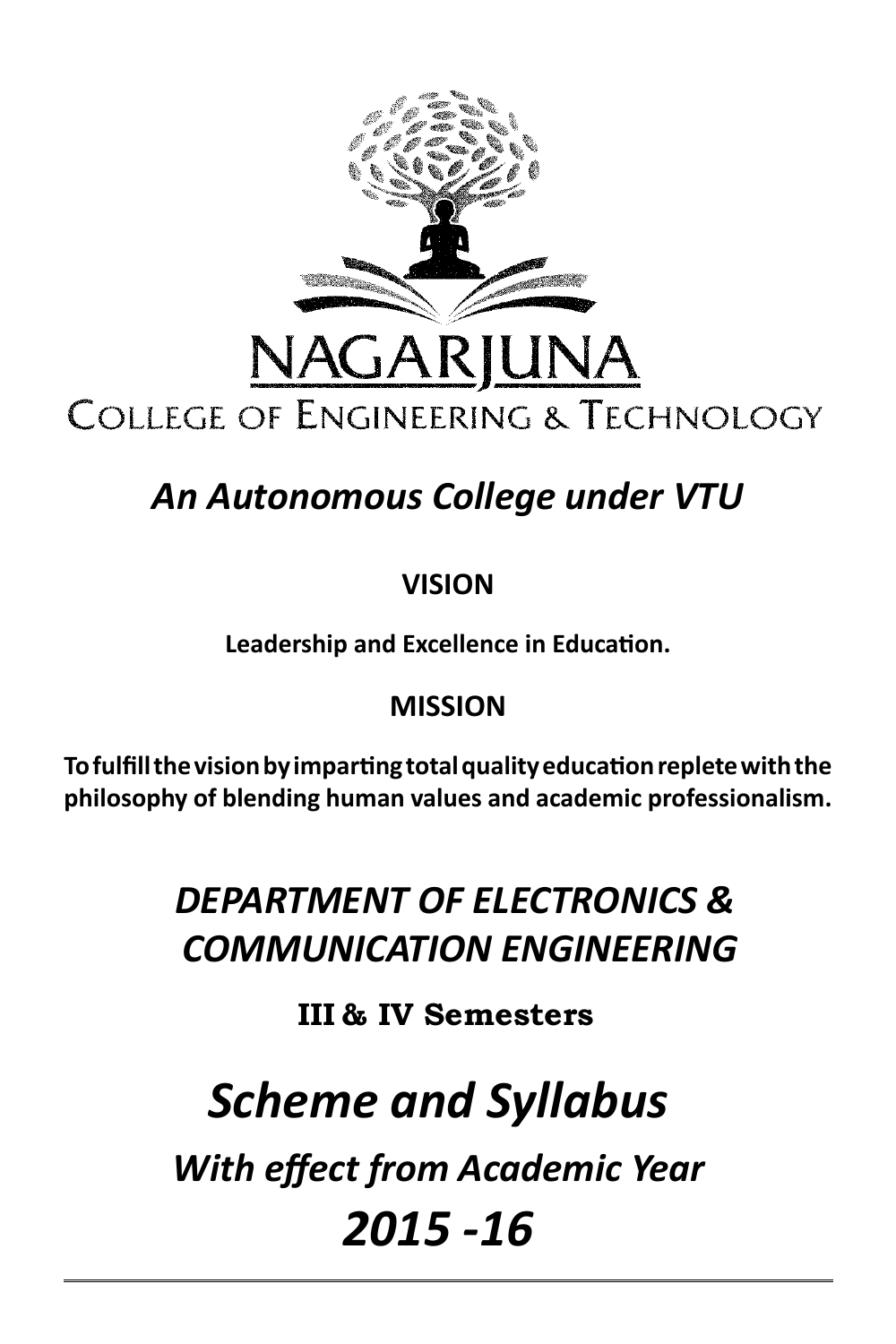| lsı.<br>No     | <b>Course</b><br>Code | Course                                           | <b>Teaching</b><br>Dept. | $L-T-P-S$<br>(Hrs/week) | <b>Total</b><br><b>Credits</b> | lMarksl |
|----------------|-----------------------|--------------------------------------------------|--------------------------|-------------------------|--------------------------------|---------|
| 1              | 15ECM31               | Engineering Mathematics-III(IC)                  | <b>Mathematics</b>       | $3 - 0 - 2 - 0$         | 4                              | 100     |
| $\overline{2}$ | 15ECT32               | <b>Analog Electronic Circuits</b>                | ЕC                       | $3 - 0 - 0 - 0$         | 3                              | 100     |
| 3              | 15ECT33               | Logic Design                                     | EC                       | $3-0-0-0$               | 3                              | 100     |
| 4              | 15ECT34               | <b>Field Theory</b>                              | EC                       | $4 - 0 - 0 - 0$         | 4                              | 100     |
| 5              | 15ECT35               | Network Analysis (IC)                            | EC                       | $3 - 0 - 2 - 0$         | 4                              | 100     |
| 6              | 15ECI36X              | Foundation Elective-I (IC)                       | EC                       | $2 - 0 - 2 - 0$         | 3                              | 100     |
| 7              | 15ECL37               | <b>Analog Electronics Circuits</b><br>Laboratory |                          | $1 - 0 - 2 - 0$         | $\mathcal{P}$                  | 100     |
| 8              | 15ECL38               | Logic Design Laboratory                          | ЕC                       | $1 - 0 - 2 - 0$         | $\overline{2}$                 | 100     |
| 9              | 15ECH39               | Soft Skills Development                          | EC                       | $0 - 2 - 0 - 0$         | $\mathbf{1}$                   | 100     |
|                |                       | TOTAL                                            |                          | $20 - 2 - 8 - 0$        | 26                             | 900     |

# **Third Semester B.E.– Scheme**

# **Foundation Elective–I (IC)**

| SI. No | <b>Course Code</b> | Course                                        |
|--------|--------------------|-----------------------------------------------|
|        | 15ECI361           | Computer Communication and Networking         |
|        | 15ECI362           | Creating Interactive and Responsive Web Pages |
|        | 15ECI363           | Electronic Instrumentation                    |

# **Fourth Semester B.E. – Scheme**

| SI.<br><b>No</b>                                 | Course<br>Code | Course                                       | <b>Teaching</b><br>Dept. | $L-T-P-S$<br>(Hrs/week) | <b>Total</b><br><b>Credits</b> | <b>Marks</b> |
|--------------------------------------------------|----------------|----------------------------------------------|--------------------------|-------------------------|--------------------------------|--------------|
| 1                                                | 15ECM41        | <b>Engineering Mathematics</b><br>$-IV$ (IC) | <b>Mathematics</b>       | $3 - 0 - 2 - 0$         | 4                              | 100          |
| $\overline{2}$                                   | 15ECT42        | Microprocessor                               | EС                       | $4 - 0 - 0 - 0$         | 4                              | 100          |
| 3                                                | 15ECT43        | <b>Fundamentals of HDL</b>                   | EС                       | $3 - 0 - 0 - 0$         | 3                              | 100          |
| 4                                                | 15ECT44        | Signals and Systems                          | EС                       | $3 - 0 - 0 - 0$         | 3                              | 100          |
| 5                                                | 15ECI45X       | Foundation Elective-II (IC)                  | EС                       | $3 - 0 - 2 - 0$         | 4                              | 100          |
| 6<br>15ECT46X<br><b>Engineering Elective-III</b> |                |                                              | EС                       | $3 - 0 - 0 - 0$         | 3                              | 100          |
| 7                                                | 15ECL47        | Microprocessors Laboratory                   | EС                       | $1 - 0 - 2 - 0$         | $\overline{2}$                 | 100          |
| 8                                                | 15ECL48        | <b>HDL Laboratory</b>                        | EС                       | $1 - 0 - 2 - 0$         | $\overline{2}$                 | 100          |
| 9                                                | 15ECH49        | Soft Skills Development                      | EС                       | $0 - 2 - 0 - 0$         | 1                              | 100          |
|                                                  |                | TOTAL                                        |                          | $21 - 2 - 8 - 0$        | 26                             | 900          |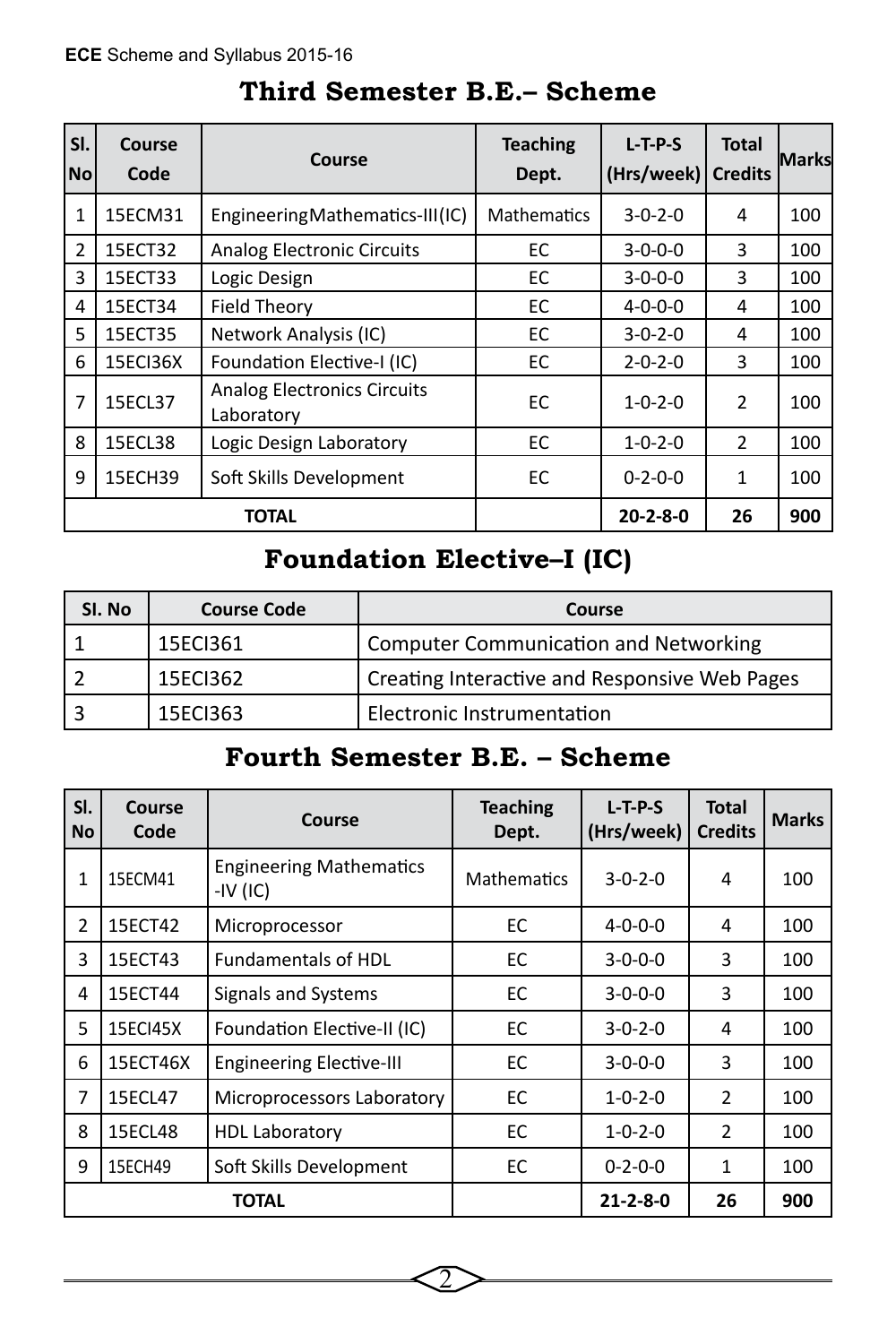| SI. No<br><b>Course Code</b> |          | Course                                   |
|------------------------------|----------|------------------------------------------|
|                              | 15ECI451 | Linear Integrated Circuits               |
|                              | 15ECI452 | <b>Fundamentals of VLSI</b>              |
|                              | 15ECI453 | Introduction to Programming using Python |

# **Foundation Elective-II (IC)**

# **Engineering Elective-III**

| SI. No | <b>Course Code</b> | Course                                |  |  |  |
|--------|--------------------|---------------------------------------|--|--|--|
|        | 15ECT461           | Renewable Energy Resources            |  |  |  |
|        | 15ECT462           | Object Oriented Programming using C++ |  |  |  |
| з      | 15ECT463           | <b>Smart Materials</b>                |  |  |  |
| 4      | 15ECT464           | <b>Management Information Systems</b> |  |  |  |

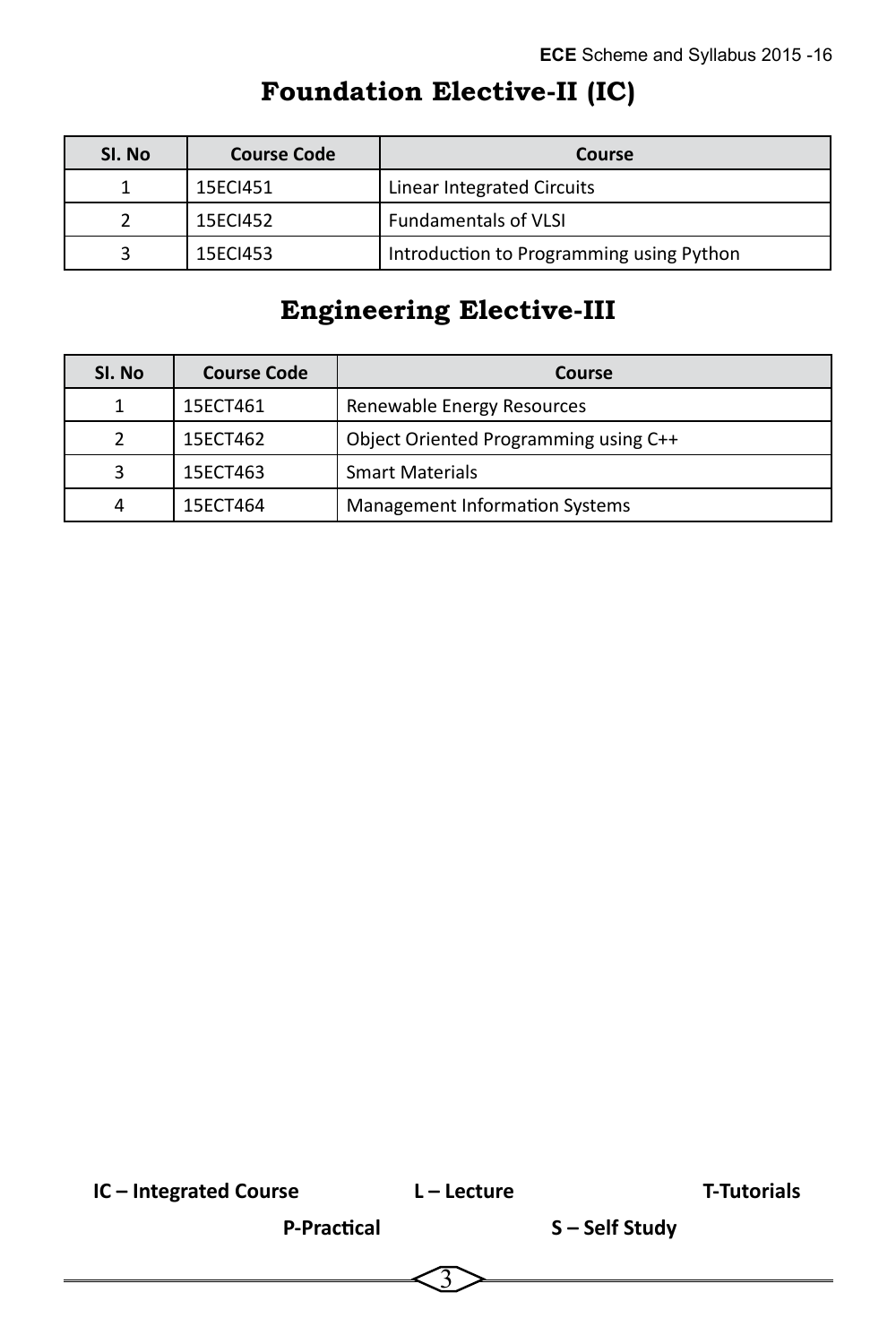# **Engineering Mathematics-III (IC)**

| Course Code |         |                | L:T:P:S   Credits   Exam marks   Exam Duration   Course Type |           |
|-------------|---------|----------------|--------------------------------------------------------------|-----------|
| 15ECM31     | 3:0:2:0 | ICIE:50 SEE:50 | 3 Hours                                                      | <b>BS</b> |

#### **Course Objectives:**

This course will enable students to :

- The course is aimed at developing the application of mathematical skills in solving the engineering problems using computers.
- Learn to use the partial differential equations in engineering applications.
- Use of Transforms in the engineering problems.
- Able to find the approximated solutions to engineering problems numerically.

## **Syllabus**

## **Module - I**

**Partial Differential Equations:** Formation of PDE –Eliminating the Arbitrary constants and arbitrary functions, solutions of non homogenous PDE by direct integration., Method of separation of variables. Applications to PDE –Derivation of one dimensional of wave equation and solution by separation of variables-with specified boundary conditions. Derivation of one dimensional of Heat equation and solution by separation of variables-with specified boundary conditions. **08 Hours**

#### **Module - II**

**Fourier Series:** Periodic functions, Dirchlet's conditions, Euler's Formulae-Fourier series of periodic functions of period 2l and 2π, Half range Fourier series, Practical harmonic analysis. **08 Hours**

#### **Module – III**

**Fourier and Z-Transform:** Infinite Fourier Transform, Fourier Sine and Cosine Transform and their inverse transforms-Problems.

**Z-Transforms**- Definition, standard functions, statements of Linearity property, Damping and shifting rules-problems. Inverse Z-Transforms by partial fraction method. Difference equations – solutions by Z-transform. **08 Hours**

#### **Module - IV**

**Numerical Methods:** Numerical solutions of Algebraic and transcendental equations-Regula Falsi Method and Newton Raphson Method. Finite Differences-Forward, Backward and Central differences, Newton's Forward Newton's Backward and Sterling's interpolation formulae. Lagrange's Interpolation formula (without proof). Numerical Differentiation using Newton's Forward and Backward formulae.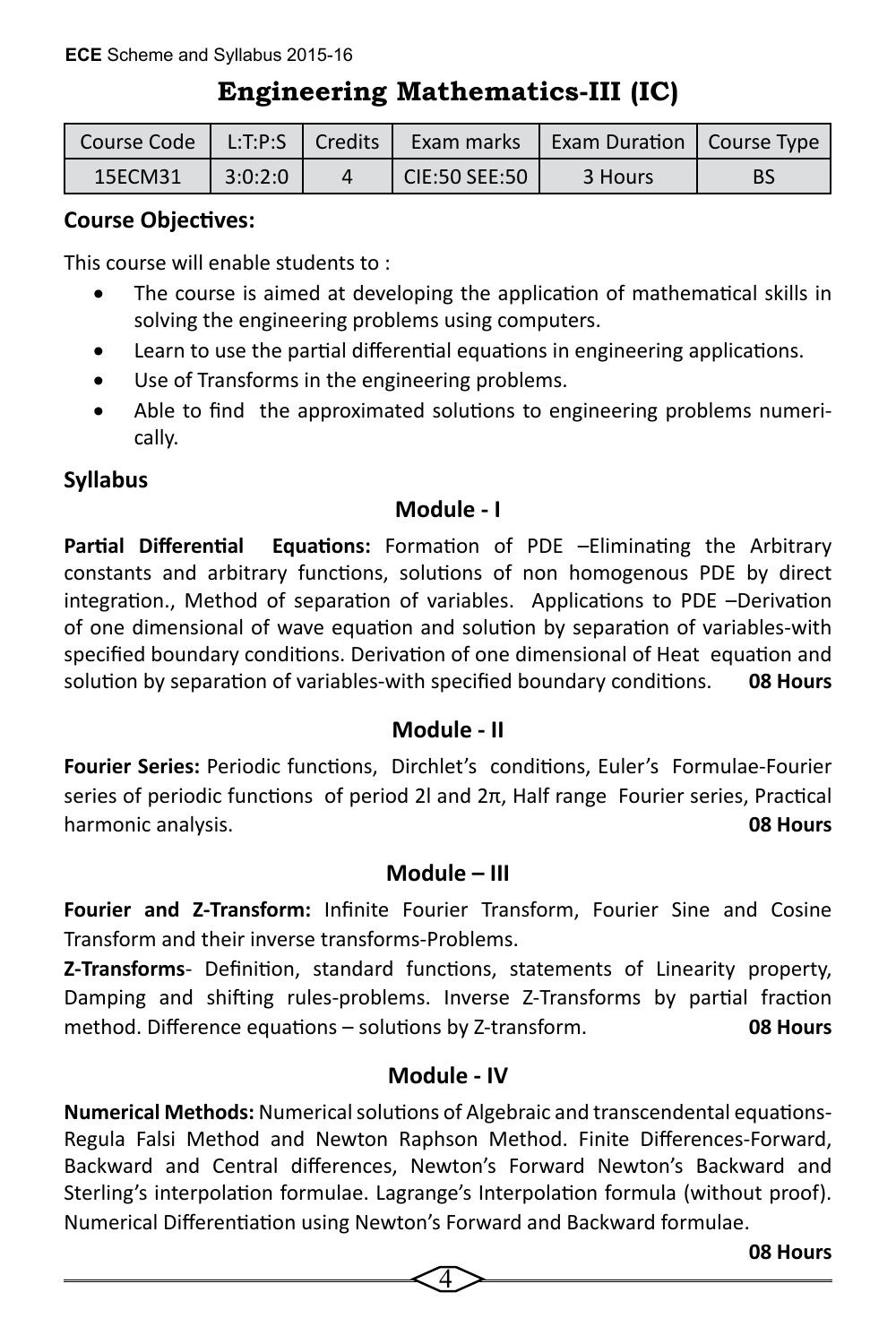#### **Module - V**

 Introduction to MATLAB, and its family, Menus and toolbars, Types of windows and types of files, MATLAB Help system, Basic calculations in MATLAB, Basic variables, Functions –Elementary Mathematical, Built in and User defined functions. Array operations, Matrix operations, Loops: for and while loops, condition statementsif—then and if-then-else statements, plotting of graphs, working with scripts and files, approximations and errors using MATLAB, solutions of initial value problems, solutions of system of equations. **08 Hours**

| Sl.no | Name of Experiment                                                                                        |
|-------|-----------------------------------------------------------------------------------------------------------|
| 01    | <b>Basics of MATLAB</b>                                                                                   |
| 02    | <b>Basic operations in MATLAB</b>                                                                         |
| 03    | <b>Basic Vector operations</b>                                                                            |
|       | <b>Basic Matrix operations</b>                                                                            |
|       | Solution of Linear Equations                                                                              |
| 04    | Determination of Eigen values and Eigen vectors of a Square Matrix                                        |
|       | Solution of Linear Equations for Undetermined and Over determined Cases.                                  |
| 05    | <b>Basic Operations on Complex Numbers</b>                                                                |
| 06    | Plotting of 2D and 3D Curves                                                                              |
|       | Polynomial Evaluation and Determination of Roots of a Polynomial                                          |
| 07    | Determination of Polynomial using Method of Least Square Curve Fitting                                    |
|       | Determination of Polynomial Fit, Analyzing Residuals, Exponential fit and<br>Error Bounds from Given Data |
| 08    | Use of Functions                                                                                          |
| 09    | Differentiation and Integration                                                                           |
|       | Solution of linear differential equations                                                                 |
| 10    | Numerical Solutions of Ordinary Differential Equations By Euler's Method                                  |
|       | Numerical Solutions of Ordinary Differential Equations By 4 <sup>th</sup> order<br>Runge Kutta Method     |

5

#### **List of MATLAB Experiments**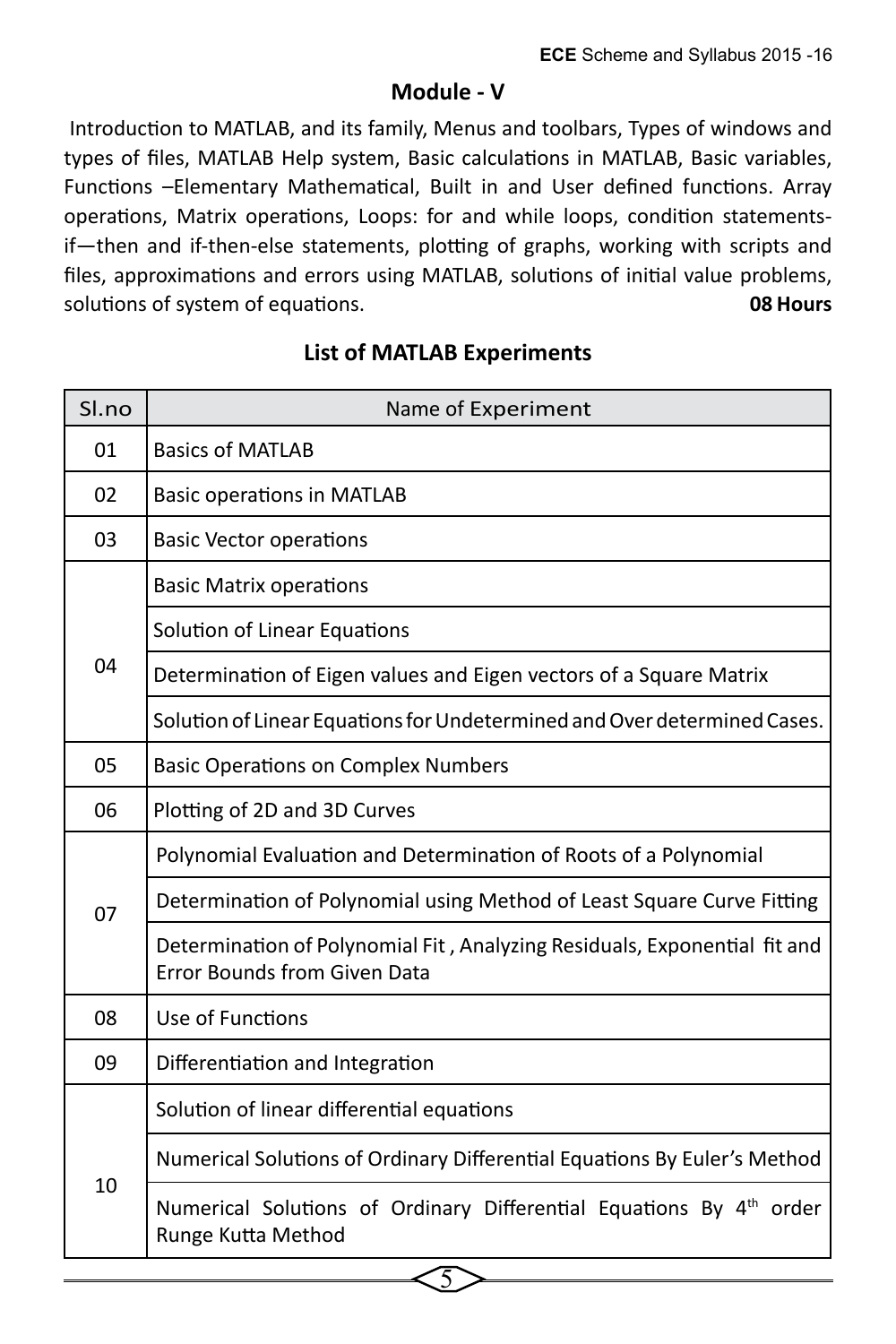**ECE** Scheme and Syllabus 2015-16

#### **Course Outcomes:**

On completion of this course, the students are able to :

- Form a partial differential equations and their solutions.
- Expressing the given functions as infinite series of sine and cosine.
- Find approximated solutions by numerical methods.
- Use the MATLAB to solve the various types engineering problems.

#### **Text Books:**

- 1. Dr. B.S. Grewal: "Higher Engineering Mathematics", (Chapters 10, 17, 18, 22, 23, 28- 30), Khanna Publishers, New Delhi, 42nd Edition, 2012, ISBN No: 9788174091956.
- 2. N.P. Bali and Dr. Manish Goyal: "A Text Book of Engineering Mathematics", (Chapters 10,16,17,20,22,23), Laxmi Publications (P) Ltd., New Delhi,  $9^{th}$  Edition, 2014, ISBN: 9788131808320.
- 3. Rudrapratab: "Getting started with MATLAB", (Chapters 1-4), Oxford University press, United Kingdom, Indian Edition, 2014 (reprinted).

#### **Reference Books:**

- 1. Erwin Kreyszig: "Advanced Engineering Mathematics", (Chapters 11,12,19), Wiley Pvt. Ltd India, New Delhi, 9th Edition, 2011, ISBN 13: 9788126531356.
- 2. B.V. Ramana: "Higher Engineering Mathematics", (Chapters 17-21,32), Tata Mc Graw – Hill Publishing company Limited, New Delhi,  $2^{nd}$  Reprint, 2007, ISBN 13: 978-0-07063417-0.
- 3. S.S. Sastry: "Introductory methods of numerical analysis", (Chapters 2,3,6), PHI Learning Private, Delhi, 5th Edition, 2013, ISBN: 978-81-203-4592-8.
- 4. Stormy Attaway: "A practical introduction to programming and problem solving", Elsevier, Boston, 2<sup>nd</sup> Edition.

#### **E-Resources:**

- 1. http://bookboon.com/en/essential-engineering-mathematics-ebook
- 2. https://www.free-ebooks.net/ebook/essential-engineering-mathematics
- 3. http://www.zums.ac.ir/ebooks/mathematics/essential-engineering-mathematic.
- 4. https://archive.org/details/AdvancedEngineeringMathematics10thEdition
- 5. www.mathworks.com

03 03 03 03 03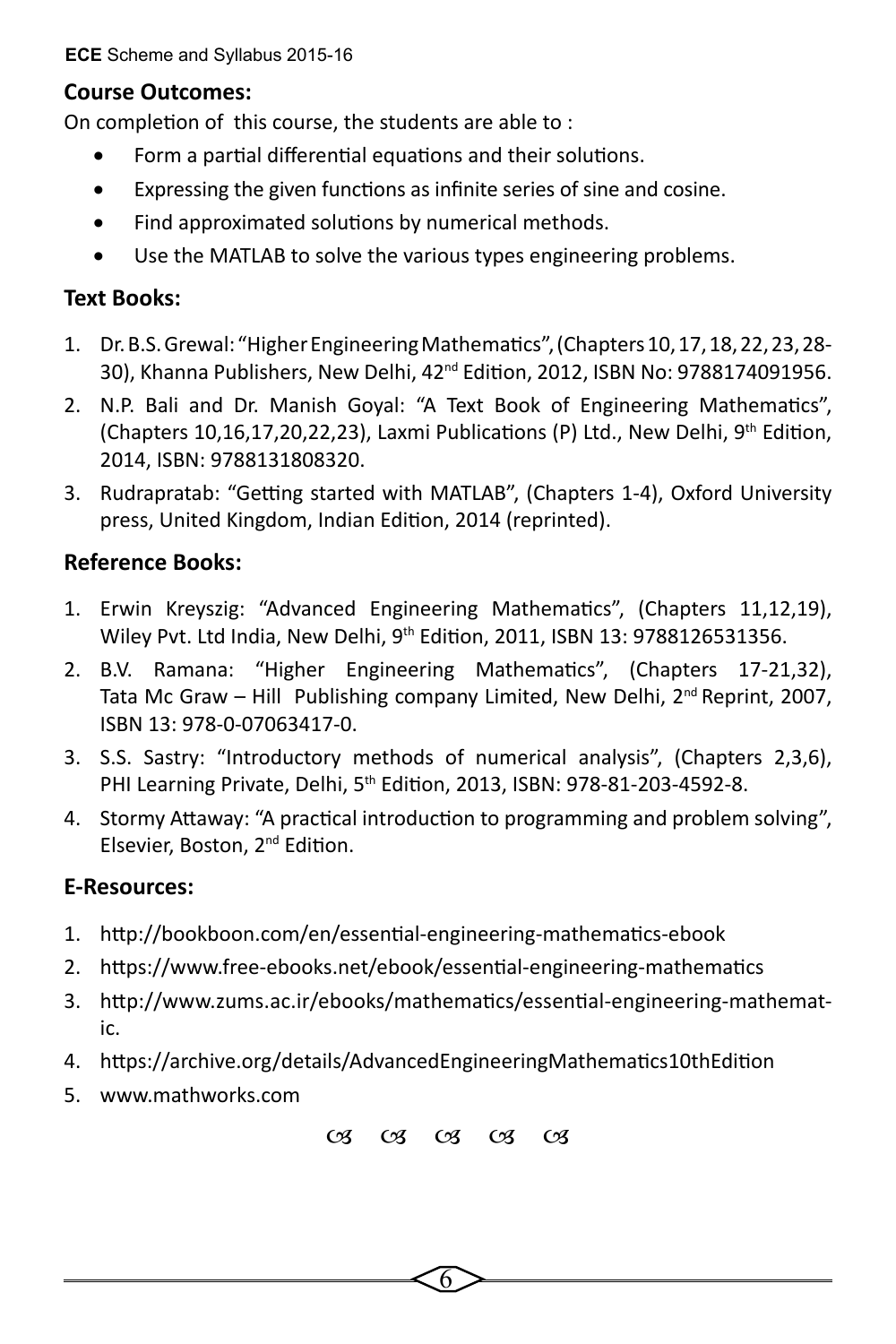|                    |  |                       | Course Code   L:T:P:S   Credits   Exam marks   Exam Duration   Course Type |  |
|--------------------|--|-----------------------|----------------------------------------------------------------------------|--|
| 15ECMT32   3:0:0:0 |  | $\vert$ CIE:50 SEE:50 | 3 Hours                                                                    |  |

## **Analog Electronics Circuits**

#### **Course Objectives:**

This course will enable students to understand:

- The principles, operation of the analog building blocks like diodes, BJT for performing various functions.
- The concepts of rectifiers, clipping and clamping circuits.
- The functionality of circuit models, equations and illustrate the concepts involved.
- An overview and designing of amplifiers, feedback amplifiers and oscillators.

#### **Syllabus**

#### **Module - I**

**Diode Circuits:** Diode Resistance, Diode equivalent circuits, Transition and diffusion capacitance, Reverse recovery time, Load line analysis, Rectifiers, Clippers and clampers. **08 Hours**

#### **Module - II**

**Transistor Biasing:** Operating point, Fixed bias circuits, Emitter stabilized biased circuits, and Voltage divider biased, DC bias with voltage feedback, miscellaneous bias configurations, Bias stabilization- General expression, Fixed Bias, Emitter Bias and Voltage Divider type Bias. **08 Hours**

#### **Module - III**

**Transistor at Low Frequencies:** BJT transistor modeling, CE Fixed bias configuration, Voltage divider bias, Emitter follower, CB configuration, Collector feedback configuration, Analysis of circuits re model. Hybrid π Model (CE configuration).

**Transistor Frequency Response:** General Frequency considerations, Low frequency response, Miller effect capacitance. **08 Hours**

#### **Module - IV**

Darlington Emitter Follower, Feedback concept, Feedback connections type.

**Power Amplifiers:** Definitions and amplifier types, series fed class A amplifier, Transformer coupled Class A amplifiers, Class B amplifier operations, Class B amplifier circuits. **08 Hours**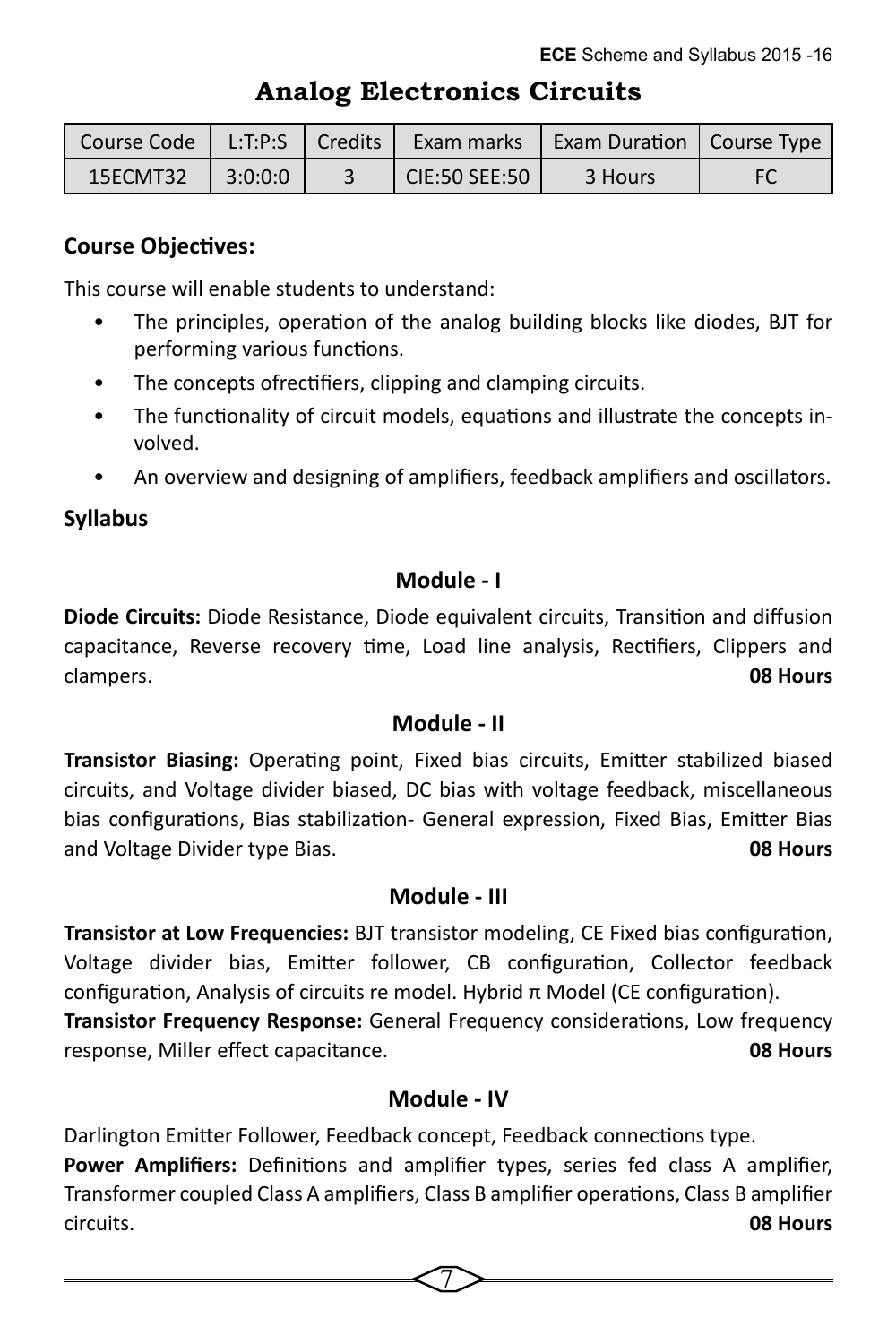#### **Module - V**

**Oscillators:** Oscillator operation, Phase shift Oscillator, Wien bridge Oscillator, Tuned Oscillator circuits, Crystal Oscillator. (BJT Version Only), Simple design methods of Oscillators. **08 Hours**

## **Course Outcomes**

On completion of this course, students will be able to:

- Design Rectifiers, Clipping and Clamping circuits.
- Analyzing different ways of biasing transistors.
- Evaluate transistor frequency response.
- Design of simple amplifier and power amplifiers circuits.
- Analyzing different type's oscillator circuits for particular frequencies.

## **Text Book:**

1. Robert L. Boylestad and Louis Nashelsky: "Electronic Devices and Circuit Theory", (Chapters 1-5), 10th Edition, PHI/Pearson Education, 2012, ISBN: 978-81-317- 6459-6.

#### **Reference Books:**

- 1. Jacob Millman and Christos C. Halkias: "Integrated Electronics", 2<sup>nd</sup> Edition, Tata -McGraw Hill, 2010, ISBN-978-007-015142-0.
- 2. David A. Bell: "Electronic Devices and Circuits", 5th Edition, PHI, 2008, ISBN: 978- 0-19-569340-9.
- 3. U.B.Mahadevaswamy: "Analog Electronics Circuits: A Simplified Approach", 1st Edition, Pearson/Saguine, 2010, ISBN: 978-81-317-3234-2.

## **E-Resources:**

- 1. http://www.allaboutcircuits.com/textbook/semiconductors/chpt-3/introduction-to-diodes-and-rectifiers/
- 2. http://fourier.eng.hmc.edu/e84/lectures/ch2/node4.html
- 3. http://www.allaboutcircuits.com/video-lectures/transistor-biasing/

03 03 03 03 03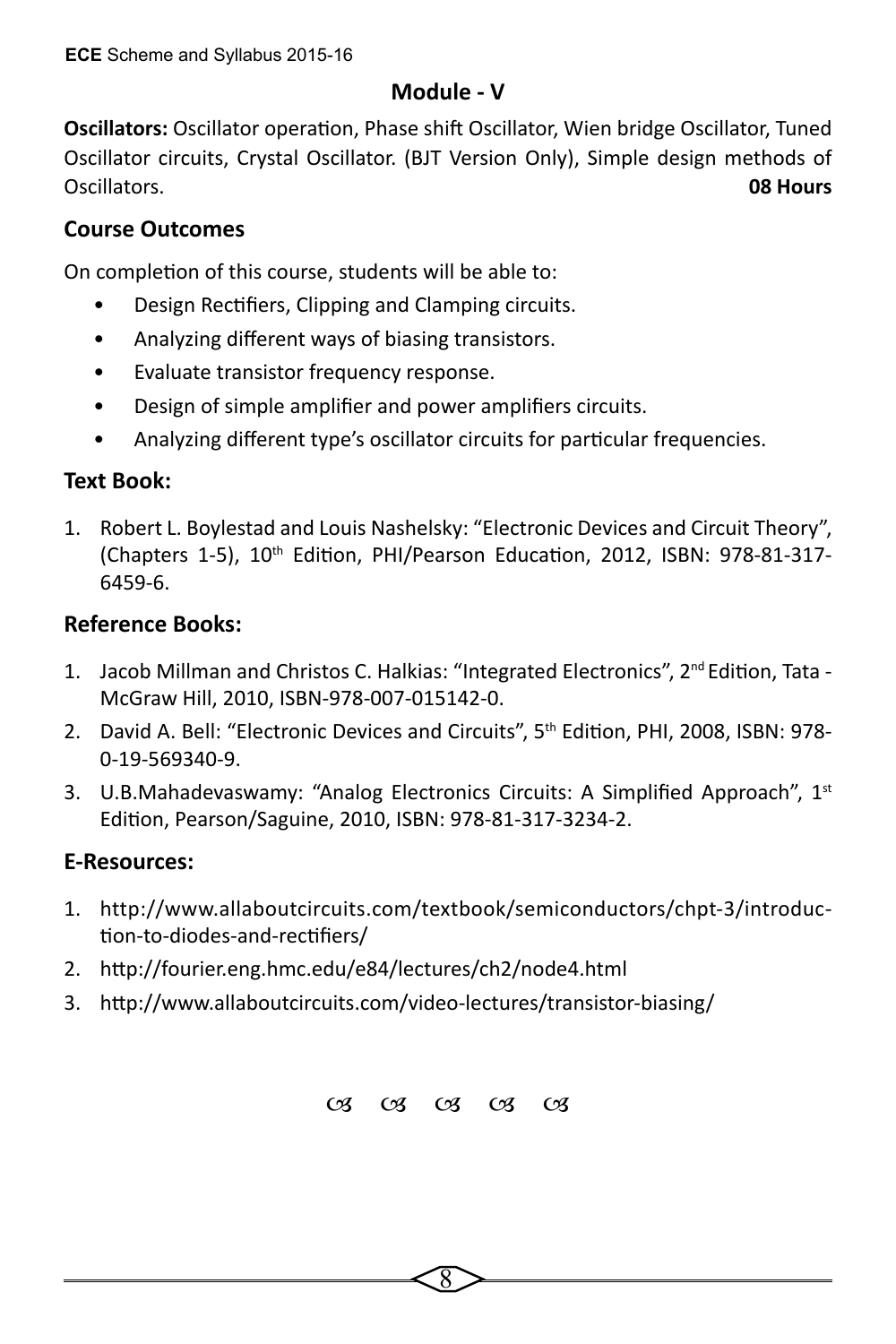| Course Code | L: T: P: S | Credits | Exam marks    | Exam Duration   Course Type |    |
|-------------|------------|---------|---------------|-----------------------------|----|
| 15ECT33     | 3:0:0:0    |         | CIE:50 SEE:50 | 3 Hours                     | FC |

#### **Course Objectives:**

This course will enable students to understand:

- The concepts of Boolean algebra and Boolean expression minimization techniques.
- The operations of combinational logic circuits like adder, subtractor, Multiplexers, Decoders, Encoders and Comparator.
- The operation of different types of Flip-Flops.
- The functioning of different types of counters and Shift registers.
- The construction of state diagrams, state table and state equations.

## **Syllabus**

#### **Module - I**

**Simplification of Boolean functions:** Definition of combinational logic, Canonical forms, Generation of switching equations from truth tables, Karnaugh maps-three, four, five variables, Incompletely specified functions (Don't Care terms), Simplifying Max term equations, Quine Mc-Clusky minimization technique, Map Entered Variable. **08 Hours**

#### **Module - II**

**Combinational Logic Circuits:** Binary adders and subtractors, parallel adder and subtractor, carry look ahead adder, Comparators, Decoders, Encoders and Multiplexers. **08 Hours**

#### **Module - III**

**Flip-Flops and Simple Flip –Flops Applications:** Basic Bi-stable Element, Latches, SR Latch, Application of SR Latch, A Switch Debouncer, The SR Latch, The gated SR Latch, The gated D Latch, The Master Slave Flip-Flops (Pulse-Triggered Flip-Flops): The Master-Slave SR Flip-Flops, The Master-Slave JK Flip-Flop, Edge Triggered Flip-Flop: The Positive Edge-Triggered D Flip-Flop, Negative-Edge Triggered D Flip-Flop.

#### **08 Hours 1986 1986 1986 1986 1986 1986 1986 1986 1986 1986 1986**

#### **Module - IV**

**Sequential Circuits:** Characteristic Equations, Registers, Counters - Binary Ripple Counters, Synchronous Binary counters, Counters based on Shift Registers, Design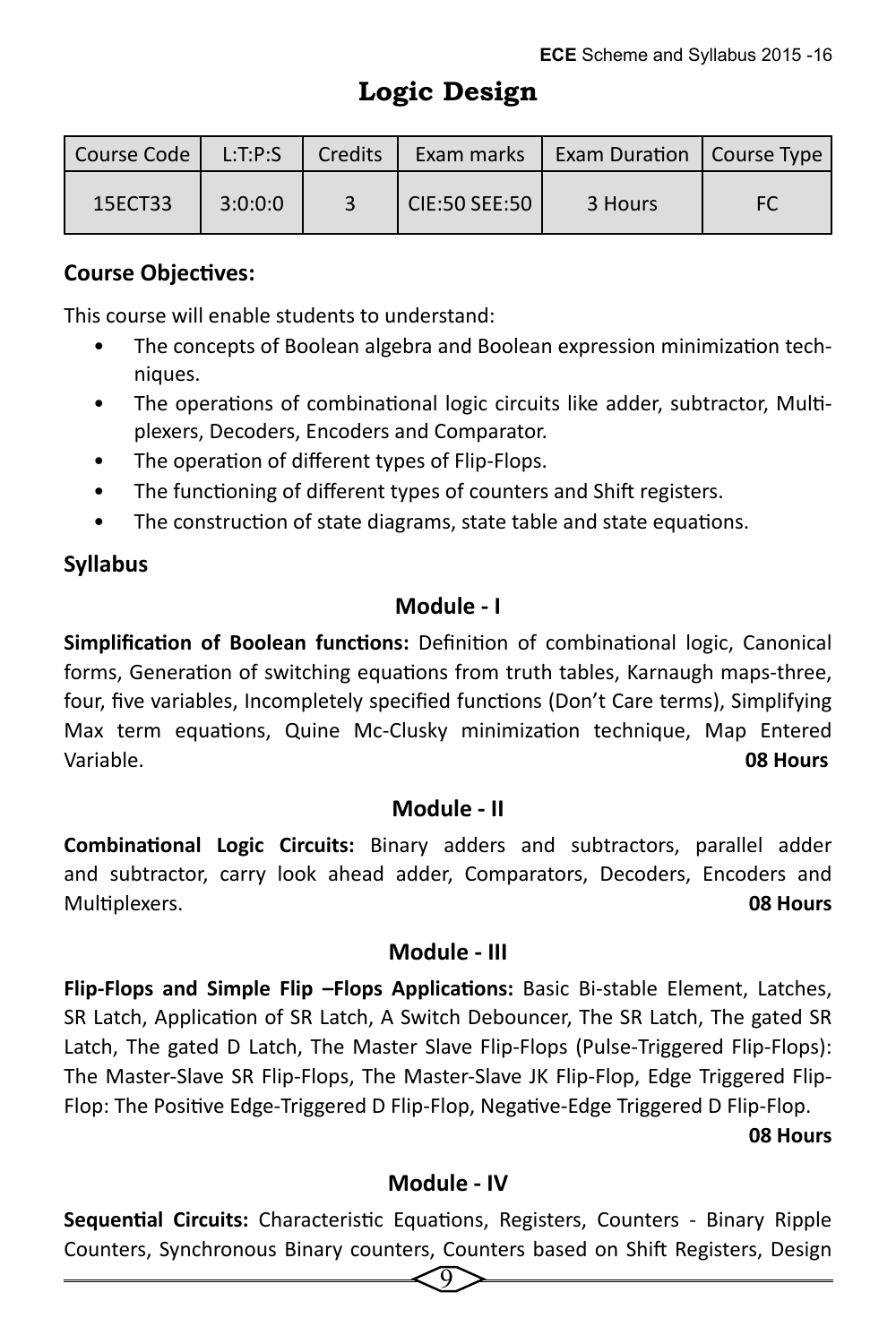**ECE** Scheme and Syllabus 2015-16

of a Synchronous counters, Design of a Synchronous mod-6 Counter using clocked JK Flip-Flops Design of a Synchronous mod-6 Counter using clocked D, T, or SR Flip-Flops. **08 Hours**

## **Module - V**

Sequential Design: Introduction, Mealy and Moore Models, State Machine Notation, Synchronous Sequential Circuit Analysis, construction of state diagrams. **08 Hours**

## **Course Outcomes**

On completion of this course, students should be able to:

- Design an optimal solution for a given digital problem using K Maps.
- Design combinational digital circuits for the given specifications.
- Describe the different types of Flip-Flop.
- Design sequential digital circuits for the given specifications.
- Develop the appropriate Mealy FSM or Moore FSM.

## **Text Books:**

- 1. John M Yarbrough: "Digital Logic Applications and Design",  $1<sup>st</sup>$  Edition, Cengage Learning, New Delhi, Reprint, 2012, ISBN-13: 978-81-315-0058-3, ISBN-10: 81- 315-0058-6.
- 2. Donald D Givone: "Digital Principles and Design",  $1<sup>st</sup>$  Edition, Tata McGraw Hill, New Delhi, Reprint, 2005, ISBN: 0-07-052906-X.

## **Reference Books:**

- 1. Charles H Roth: "Fundamentals of logic design", 5th Edition, Thomson, New Delhi, Reprint, 2007, ISBN: 81-315-0043-8.
- 2. M. Morris Mano and Charles R. Kime: "Logic and computer design Fundamentals", 2nd Edition, Pearson, Reprint, 2005, ISBN: 81-7808-334-5.

## **E-Resources:**

- 1. http://nptel.ac.in/courses/117106086/
- 2. http://www.asic-world.com/digital/tutorial.html
- 3. https://www.wiziq.com/tutorials/digital-electronics

03 03 03 03 03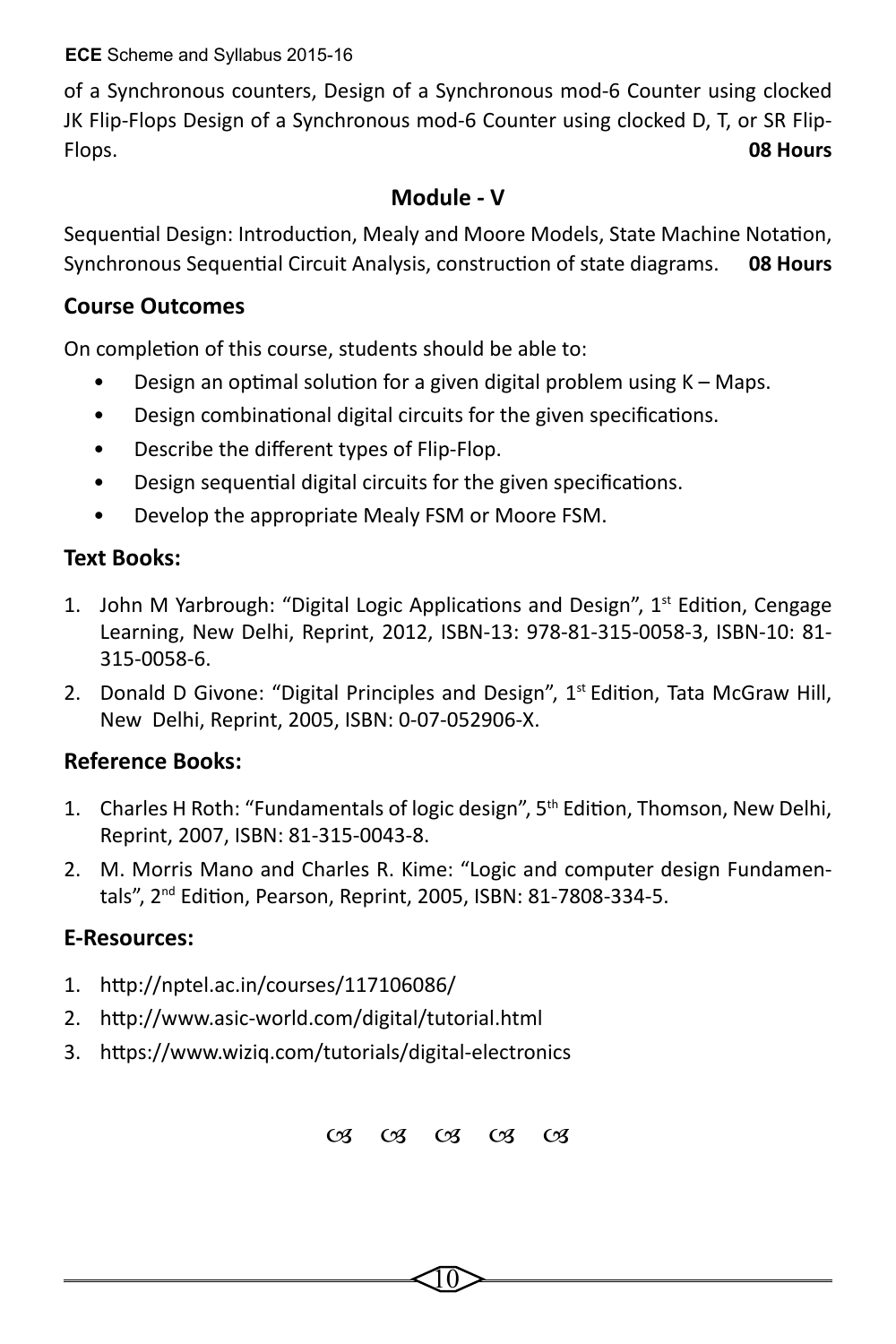## **Field Theory**

| Course Code   L:T:P:S   Credits |         | Exam marks    | Exam Duration   Course Type |  |
|---------------------------------|---------|---------------|-----------------------------|--|
| 15ECT34                         | 4:0:0:0 | CIE:50 SEE:50 | 3 Hours                     |  |

## **Course Objectives:**

This course will enable students to understand:

- The fundamental concepts and techniques in Fields and waves.
- The basic concepts of Energy, Potential and Boundary conditions.
- The importance of Poisson's and Laplace theorems and their applications.
- The basic principles of Maxwell's equations and Uniform Plane wave.

## **Syllabus**

## **Module - I**

**Vector Analysis:** Vector Algebra, the Cartesian coordinate system, vector field, circular coordinate system, cylindrical coordinate system, spherical coordinate system. **Electrostatics:** Introduction, Coulomb's Law and field intensity, Electric flux density, Gauss's Law, Applications of Gauss's Law, Divergence theorem, Electric potential, Gradient of a scalar quantity, Relationship between Electric field and potential, Electric dipole and flux. **10 Hours**

## **Module - II**

**Energy and potential:** Energy and potential in a moving point charge in an Electric Field, the Line Integral, definition of potential difference and potential, the potential field of a point charge and system of charges, Potential gradient, Energy density in an electrostatic field.

**Conductors, dielectrics and capacitance:** Current and current density, Continuity of current, metallic conductors, Conductor properties and boundary conditions, the method of images, Semiconductors, Nature of Dielectric materials, Boundary conditions for perfect dielectric materials, Capacitance, several capacitance examples, capacitance of a two wire line. **10 Hours**

#### **Module - III**

**Poisson's and Laplace's Equations:** Derivations of Poisson's and Laplace's Equations, Uniqueness theorem, Examples of the solutions of Laplace's and Poisson's equations. **10 Hours**

## **Module - IV**

**The Steady Magnetic Field:** Biot-Savart Law, Ampere's Circuital Law, Curl, Stokes Theorem, Magnetic Flux and Magnetic Flux density, The Scalar and Vector magnetic potentials, Derivation of steady magnetic field Laws.

 $\hbox{\rm 1}\hskip -2.5pt\relax\ifmmode\hskip 1pt}$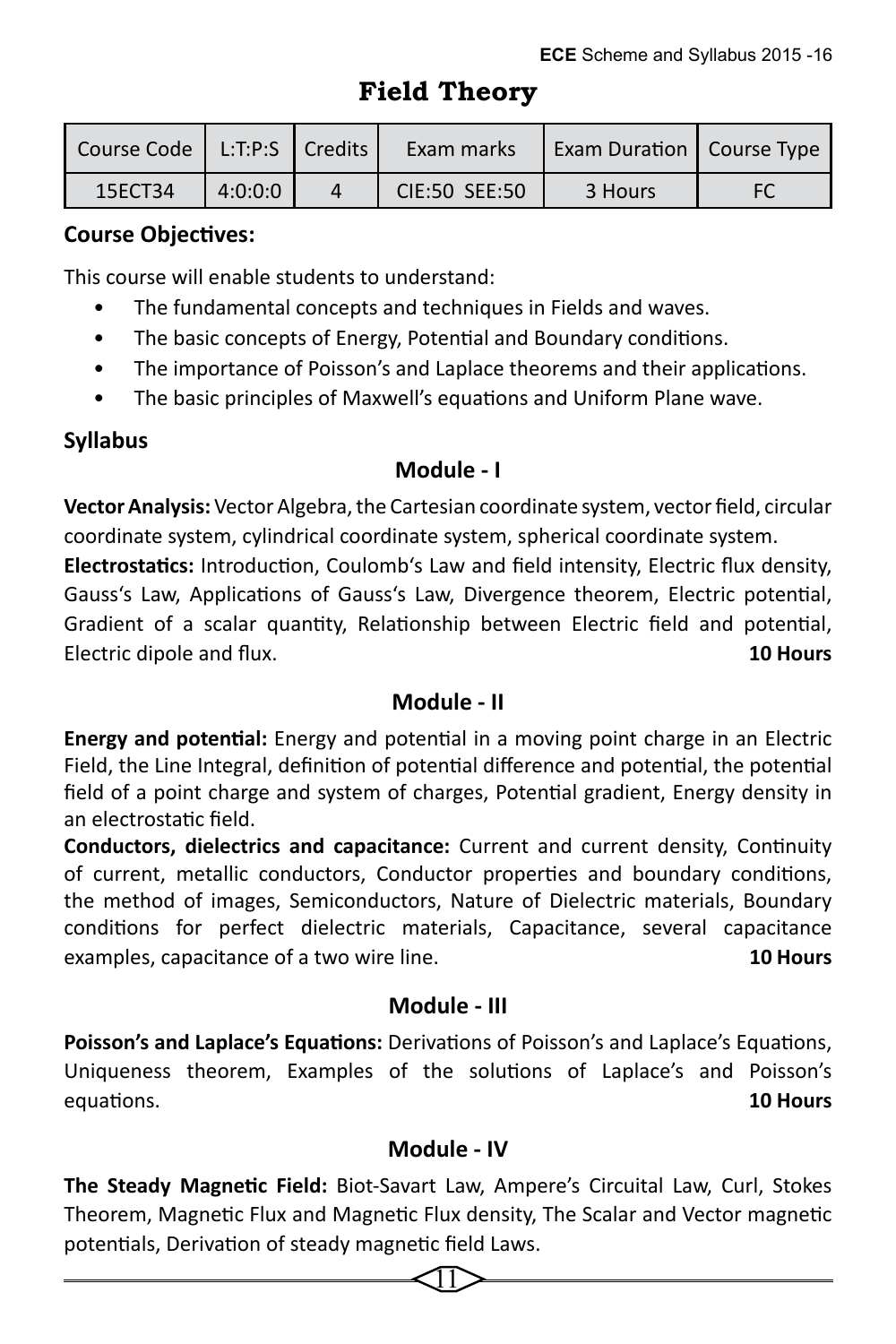**ECE** Scheme and Syllabus 2015-16

**Magnetic Forces:** Force on a moving charge, Force on a Differential current element, Force between differential Current elements, Force and Torque on a closed circuit.

#### **11 Hours**

#### **Module - V**

**Time varying fields and Maxwell's equations:** Faraday's law, displacement current, Maxwell's equation in point and Integral form, the retarded potentials.

Uniform plane wave: Wave propagation in free space and dielectrics, The Poynting vector and power considerations, Poynting's theorem and wave power, propagation in good conductors. **11 Hours**

#### **Course Outcomes:**

On completion of this course, students should be able to:

- Describe the basics of Vectors, Coordinate systems and Electrostatics.
- Discuss the concepts of Energy and potential for the boundary conditions.
- Analyzing basic theory of Poisson's and Laplace's equations.
- Apply the laws and theorems governing magnetic field.
- Apply the Maxwell's equations and relationship between Maxwell's equations and Uniform Plane wave.

#### **Text Book:**

1. William H Hayt Jr. and John A Buck: "Engineering Electromagnetic",  $8<sup>th</sup>$  Edition, Tata McGraw-Hill, 2006, ISBN-13: 978-0071244497, ISBN-10: 0071244492.

#### **Reference Books:**

- 1. John Kraus: "Electromagnetics with Applications", 5th Edition, Tata Mc-Graw Hill, 1999, ISBN-13: 978-0072899696, ISBN-10: 0072899697.
- 2. Edward C. Jordan and Keith G Balmain: "Electromagnetic Waves and Radiating Systems", 2nd Edition, PHI, New Delhi, 1968, ISBN: 9780132499958.

#### **E-Resources:**

- 1. http://hyperphysics.phy-astr.gsu.edu/hbase/electric/maxeq.html
- 2. http://www.maxwells-equations.com/
- 3. http://mathworld.wolfram.com/CoordinateSystem.html
- 4. http://edndoc.esri.com/arcsde/9.1/general\_topics/what\_coord\_sys.html

03 03 03 03 03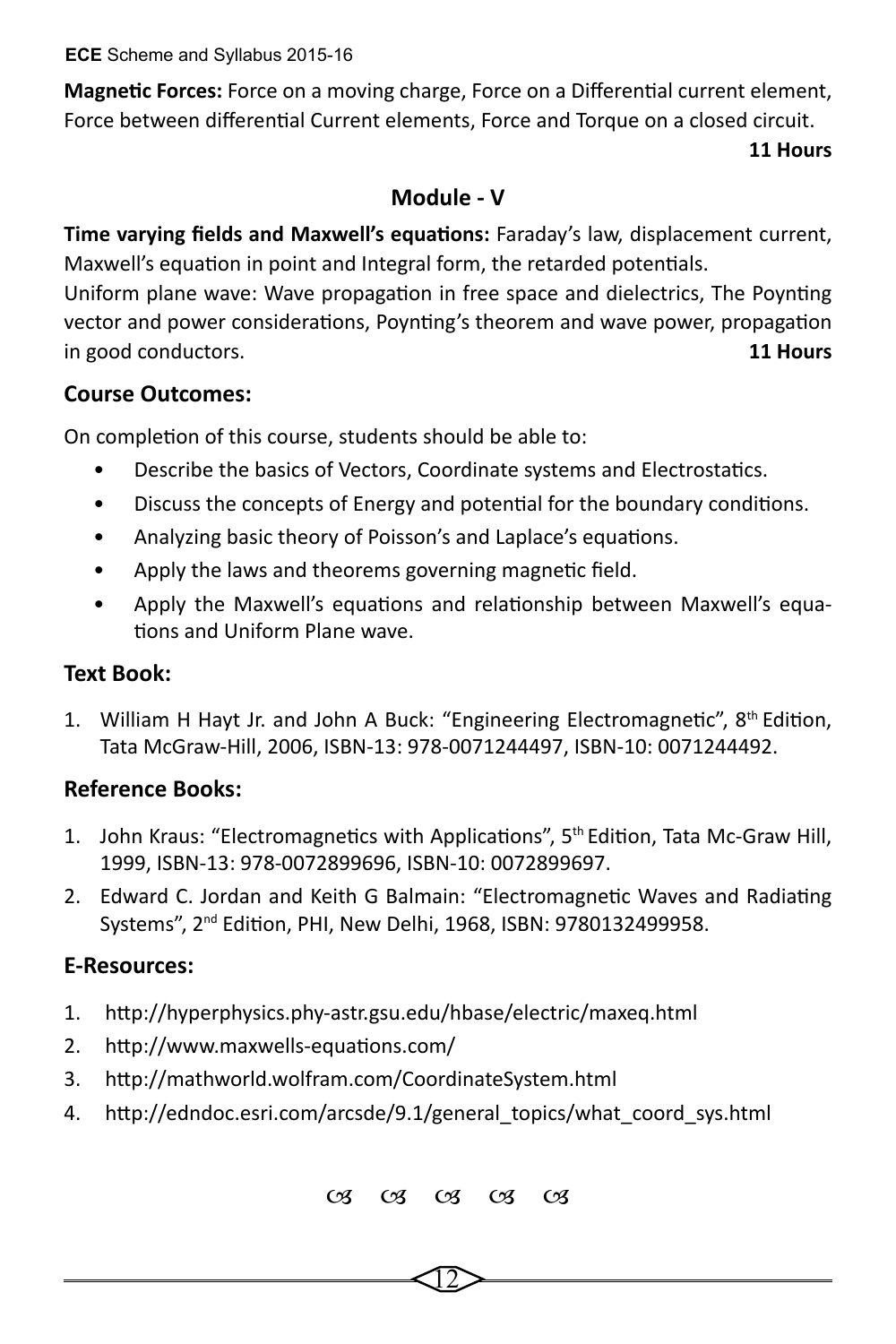## **Network Analysis (IC)**

| Course Code   L:T:P:S   Credits |         | Exam marks    | <b>Exam Duration   Course Type  </b> |    |
|---------------------------------|---------|---------------|--------------------------------------|----|
| 15ECI35                         | 3:0:2:0 | CIE:50 SEE:50 | 3 Hours                              | FC |

#### **Course Objectives:**

This course will enable students to understand:

- The fundamental concepts and techniques in network analysis.
- The functioning of DC and AC sources for the graph theory.
- To design Resonant Circuit modules considering Frequency response of series and parallel Circuits.
- The importance of Network Theorems and their applications.
- Basic concepts of synthesis for designing filters.

#### **Syllabus**

#### **Module - I**

**Basic Concepts:** Practical sources, Source transformations, Network reduction using Star – Delta transformation, Loop and node analysis with linearly dependent and independent sources for DC and AC networks, Concepts of super node and super mesh. **08 Hours**

#### **Module - II**

**Network Topology:** Graph of a network, Concept of tree and co-tree, incidence matrix, tie-set, tie-set and cut-set schedules, Formulation of equilibrium equations in matrix form, Solution of resistive networks, Principle of duality. **08 Hours**

#### **Module - III**

**Network Theorems I:** Superposition, Reciprocity and Millman's theorems.

**Network Theorems II:** Thevinin's and Norton's theorems and Maximum Power transfer theorem. **08 Hours**

#### **Module - IV**

**Resonant Circuits:** Series and parallel resonance, frequency- response of series and parallel circuits, Q –factor, Bandwidth.

**Transient behavior and initial conditions:** Behavior of circuit elements under switching condition and their Representation, evaluation of initial and final conditions in RL, RC and RLC circuits for AC and DC excitations. **08 Hours**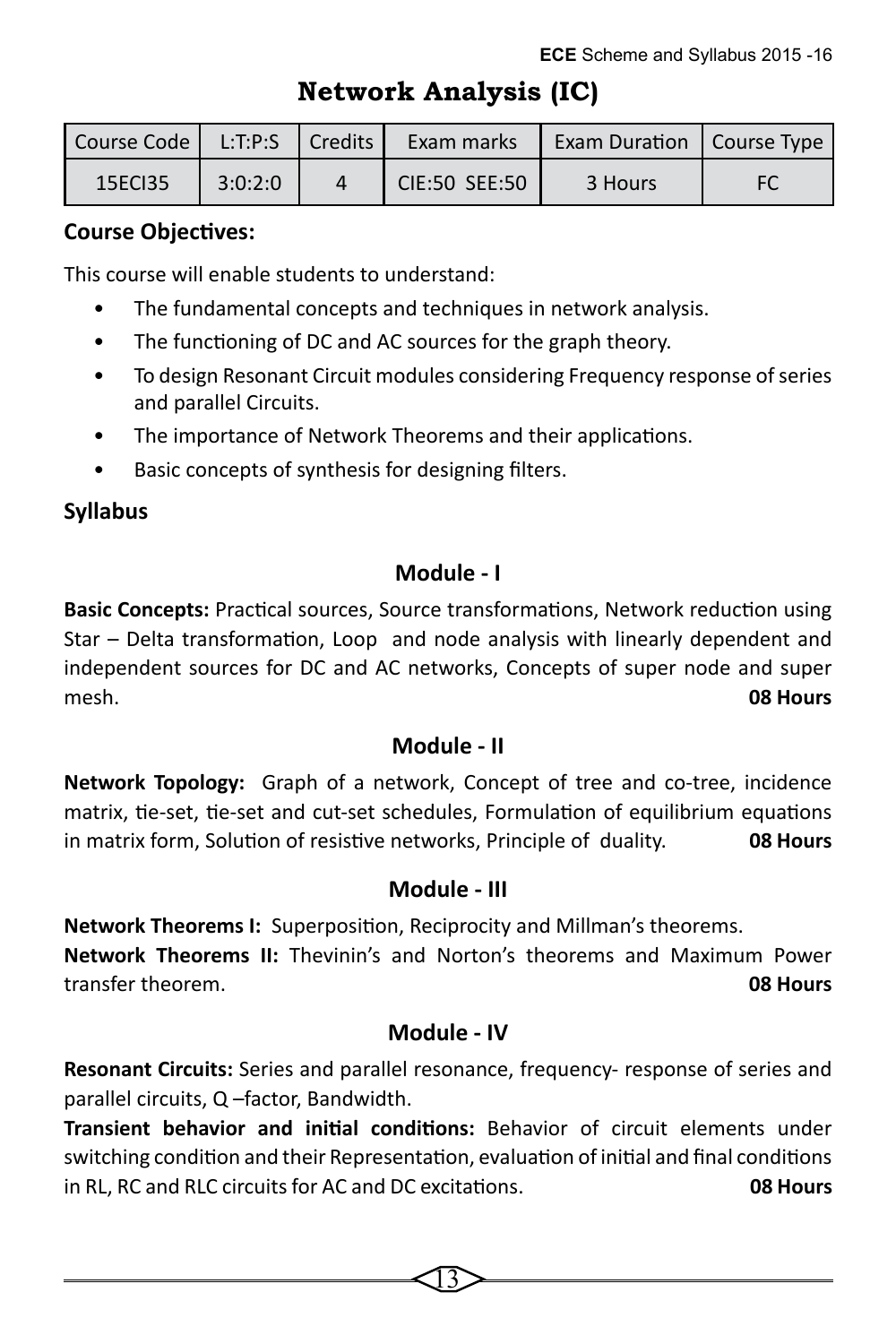#### **Module - V**

**Two port network parameters:** Definition of z, y, h and transmission parameters, modeling with these parameters, relationship between parameters sets. **08 Hours**

## **List of Experiments :**

- 1. Verification of Thevinin's Theorem.
- 2. Maximum Power Transfer theorem for DC Circuits.
- 3. Characteristics of Series and Parallel resonant circuits.
- 4. Verification of Norton's Theorem.
- 5. Verification of superposition Theorem for DC circuits.
- 6. Analyze the Z-transforms for the resistive two port network.

## **Course Outcomes:**

On completion of this course, students should be able to:

- Apply nodal and mesh analysis techniques to various electric circuits.
- Design various network theorems to simplify circuits.
- Design electric circuits using the Laplace transformation.
- Evaluate circuits using network topology.
- Design two-port networks using R-L, R-C or L-C components.

#### **Text Books:**

- 1. M. E. Van Valkenburg: "Network Analysis", (Chapters 1-5),  $3<sup>rd</sup>$  Edition, Pearson Prentice Hall, New Delhi, 1974. ISBN: 978-81-203-0156-6.
- 2. W. H. Hyatt Jr., and J. E. Kemmerly, S. M. Durbin: "Engineering Circuit Analysis",  $7<sup>th</sup>$ Edition, Tata McGraw Hill, New Delhi, 2011, ISBN: 978-0-07-015385-1.

#### **Reference Books:**

- 1. M. Nahvi, J. A. Edminister: "Electric Circuits", 10<sup>th</sup> Edition, Tata-McGraw Hill, New Delhi, 2007, ISBN 0-07-463591-3.
- 2. C.K. Alexander, M. N O Sadiku: "Fundamentals of Electric Circuits",  $3^{rd}$  Edition, Tata McGraw Hill, New Delhi, 2007, ISBN: 978-0-07-064803-6.

#### **E–Resources:**

- 1. http://www.allaboutcircuits.com/textbook/
- 2. http://fourier.eng.hmc.edu/e84/lectures/ch2/node3.html
- 3. http://tutorial.math.lamar.edu/Classes/DE/LaplaceIntro.aspx
- 4. http://fourier.eng.hmc.edu/e84/lectures/ch2/node4.html

14  $(98, 198, 198, 198, 198)$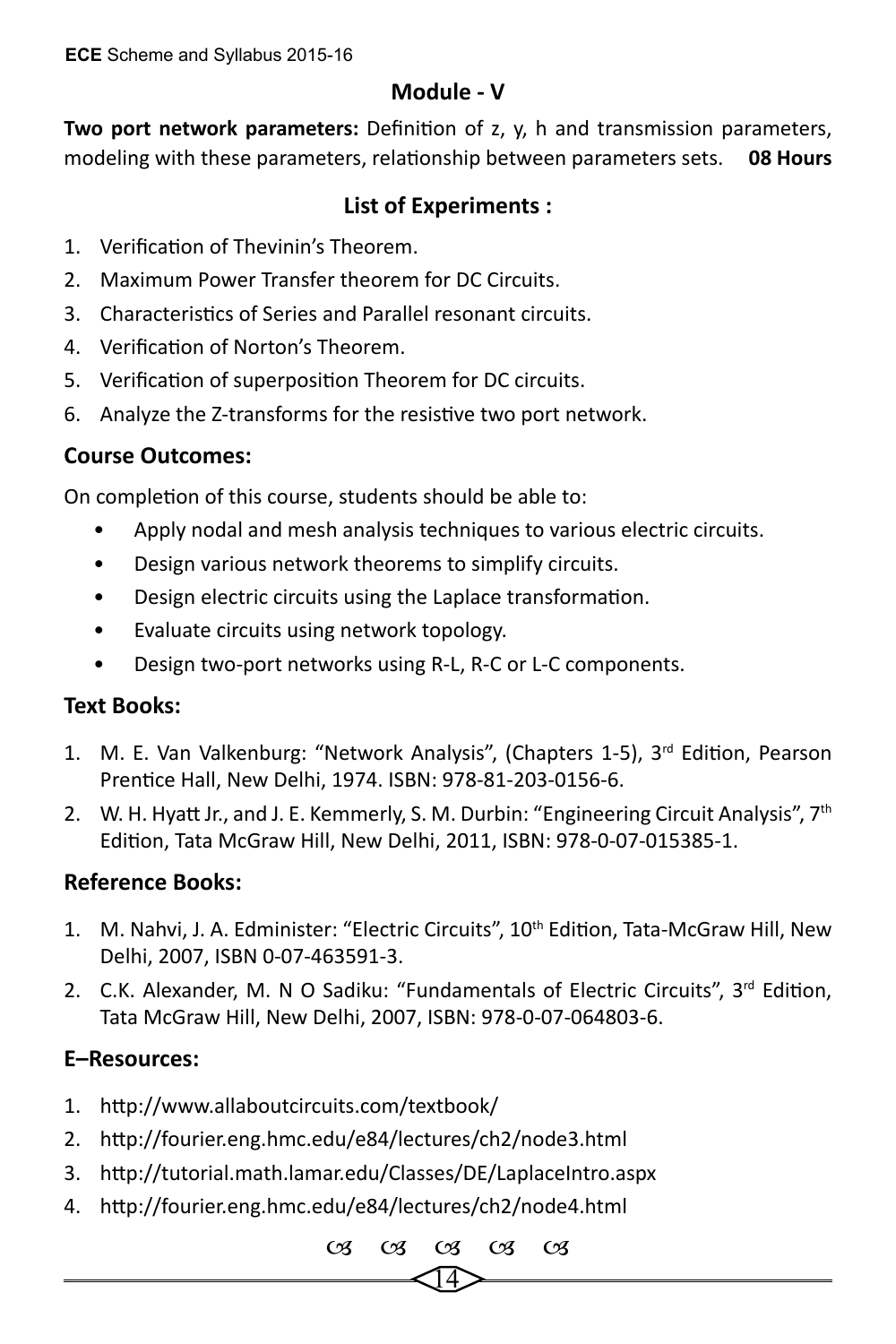**Computer Communication and Networking (IC)**

|                        |  | Course Code   L:T:P:S   Credits   Exam marks | Exam Duration   Course Type |     |
|------------------------|--|----------------------------------------------|-----------------------------|-----|
| $15ECI361$   $2:0:2:0$ |  | ICIE:50 SEE:50                               | 3 Hours                     | FF. |

#### **Course Objectives:**

This course will enable students to :

- Understand the basics of data communication system and network models.
- Identify the need and techniques for digital and analog transmissions.
- Get exposed to different error detection and correction methods.

#### **Syllabus**

#### **Module - I**

**Introduction to Communications:** Data Communications, Networks - Physical structure, Categories of Networks, Network Models –The OSI Model, TCP/IP Protocol Suite. **06 Hours**

#### **Module - II**

**Digital Transmission:** Digital to Digital Conversion – Line coding, Line coding schemes (Unipolar, Polar, Bipolar only),Analog to Digital Conversion – PCM Encoder and Decoder, Transmission Modes. **05 Hours** 

#### **Module - III**

**Analog Transmission:** Digital to Analog conversion - Introduction, ASK, PSK, FSK, Analog to Analog conversion – Introduction, AM, PM, FM. **05 Hours**

#### **Module - IV**

**Multiplexing and Spectrum Spreading:** Multiplexing - Introduction, FDM, Synchronous TDM, Statistical TDM, , Spread Spectrum – Introduction, FHSS, DSSS.

**05 Hours**

#### **Module - V**

**Error Detection and Correction:** Introduction, Block Coding, Cyclic Codes – CRC, Polynomials, Cyclic code encoder using Polynomials, Advantages of cyclic codes. Checksum. **05 Hours** 

15

#### **Laboratory**

- 1. Write a program to convert digital to analog data transmission.
- 2. Write a program to convert analog to digital data transmission.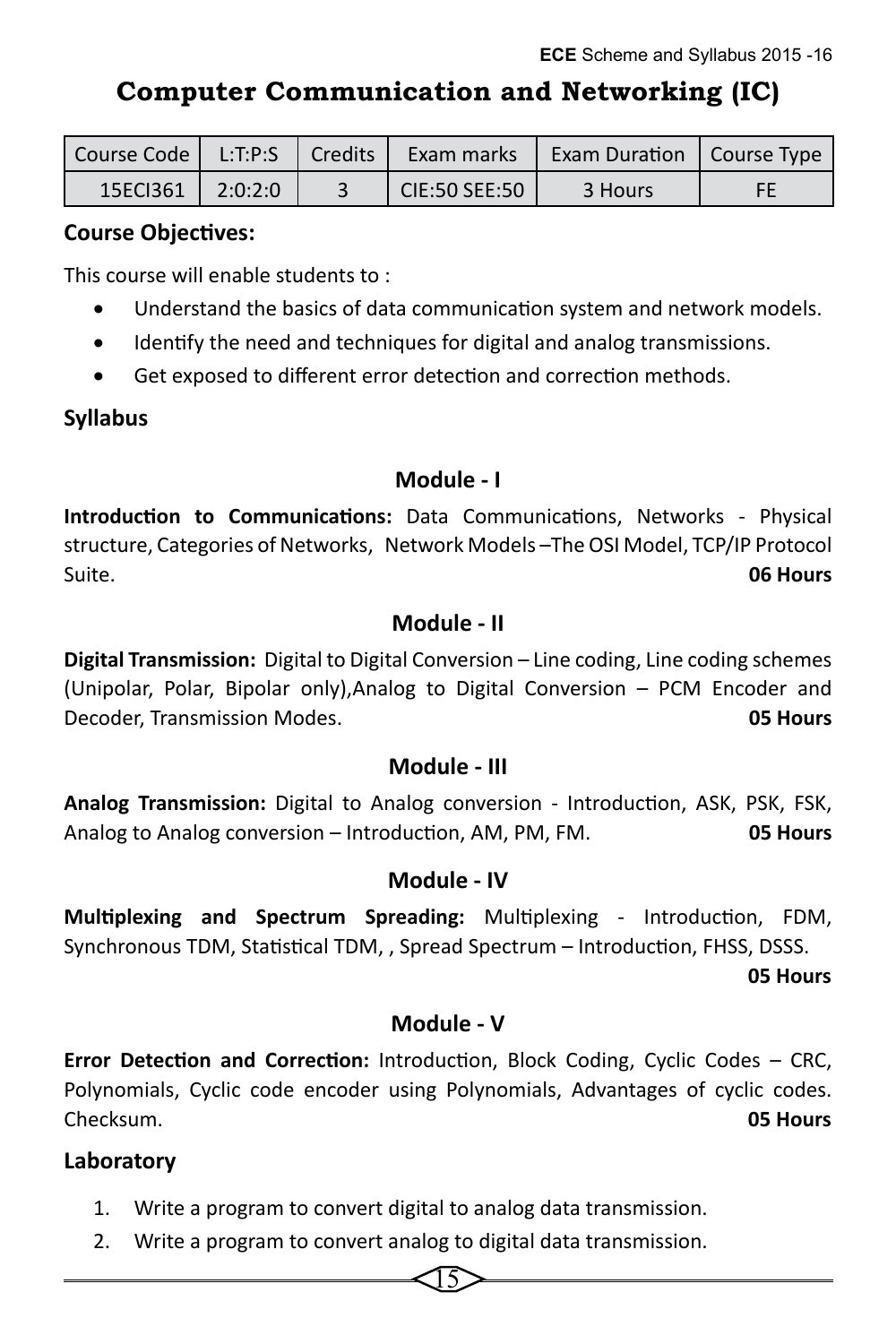**ECE** Scheme and Syllabus 2015-16

- 3. Write a program for error detecting code using CRC-CCITT (16 bits).
- 4. Using TCP/IP sockets write a client server program to make the client send the file name and to make the server send back the contents of the requested file if present.

## **Course Outcomes:**

On completion of this course, the students are able to :

- Describe the basics of data communication system and network models.
- Distinguish between different techniques of digital transmissions.
- Compare different methods of analog transmissions.
- Explain various types of multiplexing and spread spectrum mechanisms.
- Solve problems of error detection and correction using Block coding and CRC mechanisms.

## **Text Book:**

1. Behrouz A. Forouzan: "Data Communication and Networking", (Chapters 1,2, 4-6, 10), McGraw Hill Education, New Delhi, India, 5th Edition, Copyright: 2013. Publication Date: February 17, 2012, ISBN: 9781259064753.

## **Reference Books:**

- 1. William Stallings: "Data and Computer Communication", Pearson Education, Delhi, 8th Edition, 2007, ISBN: 9788131715369.
- 2. Craig Zacker: "The Complete Reference Networking", McGraw-Hill Education, New Delhi, India, 1st Edition, 2002, ISBN: 13: 978-0070474161.
- 3. Wayne Tomasi: "Introduction to Data Communications and Networking", Pearson Education, Delhi, 1st Edition, ISBN 13: 978-8131709306.

## **E-Resources:**

- 1. http://www.mhhe.com/engcs/compsci/forouzan/frontmatter.pdf.
- 2. http://ebookinga.com/data-communication-and-networking-tata-mcgraw-hil.
- 3. https://www.goodreads.com/book/show/209441.Introduction\_to\_Data\_Communications and Networking.

 $(93 \t (93 \t (93 \t (93 \t (93$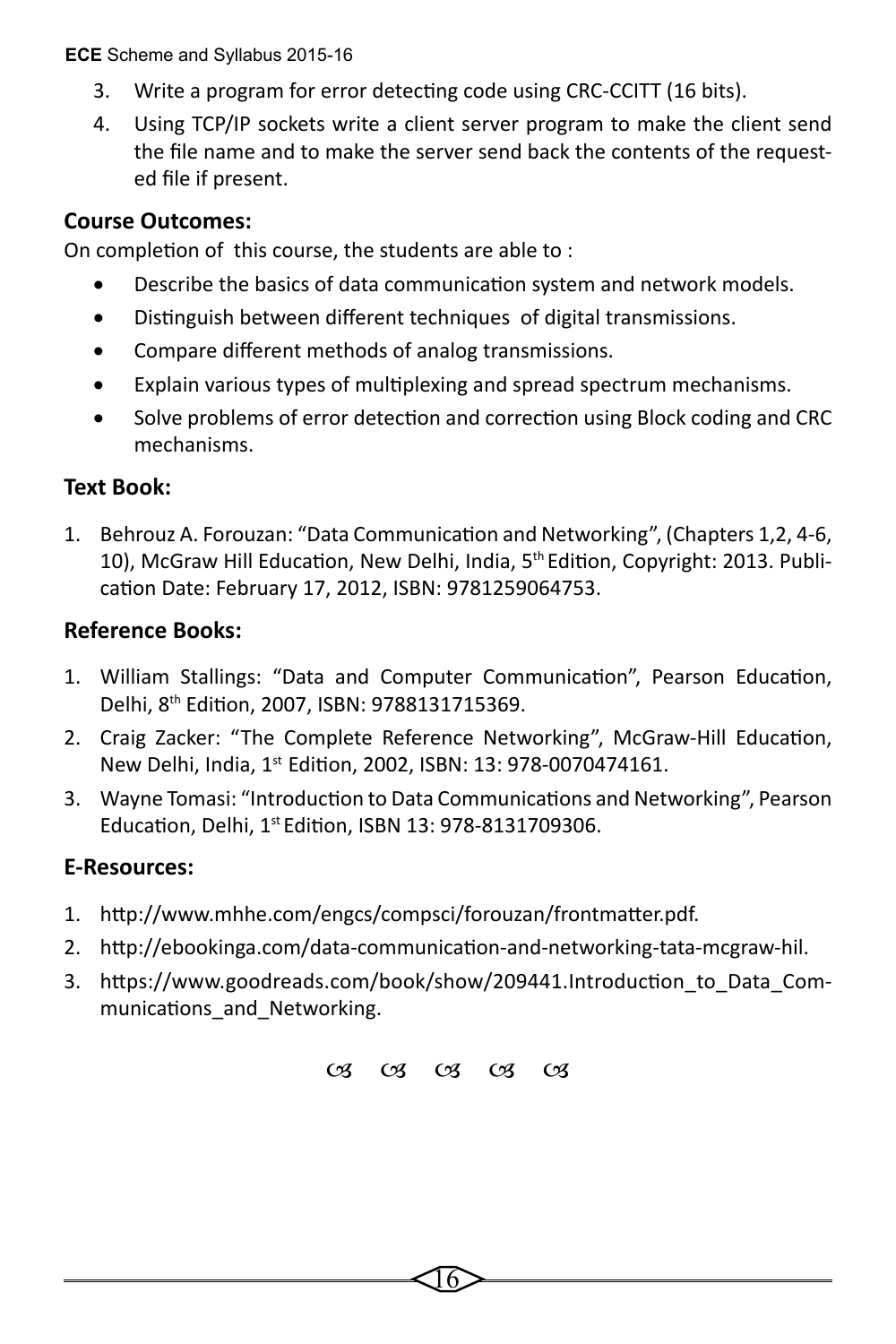# **Creating Interactive and Responsive Web Pages (IC)**

|          |         |               | Course Code   L:T:P:S   Credits   Exam marks   Exam Duration   Course Type |    |
|----------|---------|---------------|----------------------------------------------------------------------------|----|
| 15ECI362 | 2:0:2:0 | CIE:50 SEE:50 | 3 Hours                                                                    | FE |

#### **Course Objectives:**

This course will enable students to:

- To learn the evolution of the World Wide Web and its relevance in today's world.
- To get a clear understanding of the technologies involved in developing a website.
- To learn web technology with a focus on creating interactive and responsive web pages.

#### **Syllabus**

#### **Module - I**

**HTML 5 and CSS:** Introduction to Hyper Text Markup Language, Key components of HTML document, HTML elements, Headers, Linking, Images, Unordered Lists, and Nested and ordered Lists.

Tables, Divs and forms: HTML Tables and Formatting, HTML Forms, Internal Linking, Creating and Using Images, Maps, Div and span tags. CSS: Introduction, CSS selector, positioning, layouts, debugging. **06 Hours** 

#### **Module - II**

**JavaScript:** Browser and Document object, scripts and HTML Document, variables, expressions, Data type conversions, decisions and loops, control structure, windows Document object, forms and form handling elements, scripting, event handling.

 **05 Hours**

#### **Module- III**

**jQuery:** Using selectors with jQuery, Manipulating page elements with jQuery, jQuery event model, jQuery and Ajax, jQuery animation and advanced effects, jQuery plugins. **05 Hours** 

#### **Module- IV**

**Bootstrap:** Bootstrap Scaffolding, Bootstrap CSS, Bootstrap Layout Components, Bootstrap JavaScript Plugins, Using Bootstrap. **05 Hours**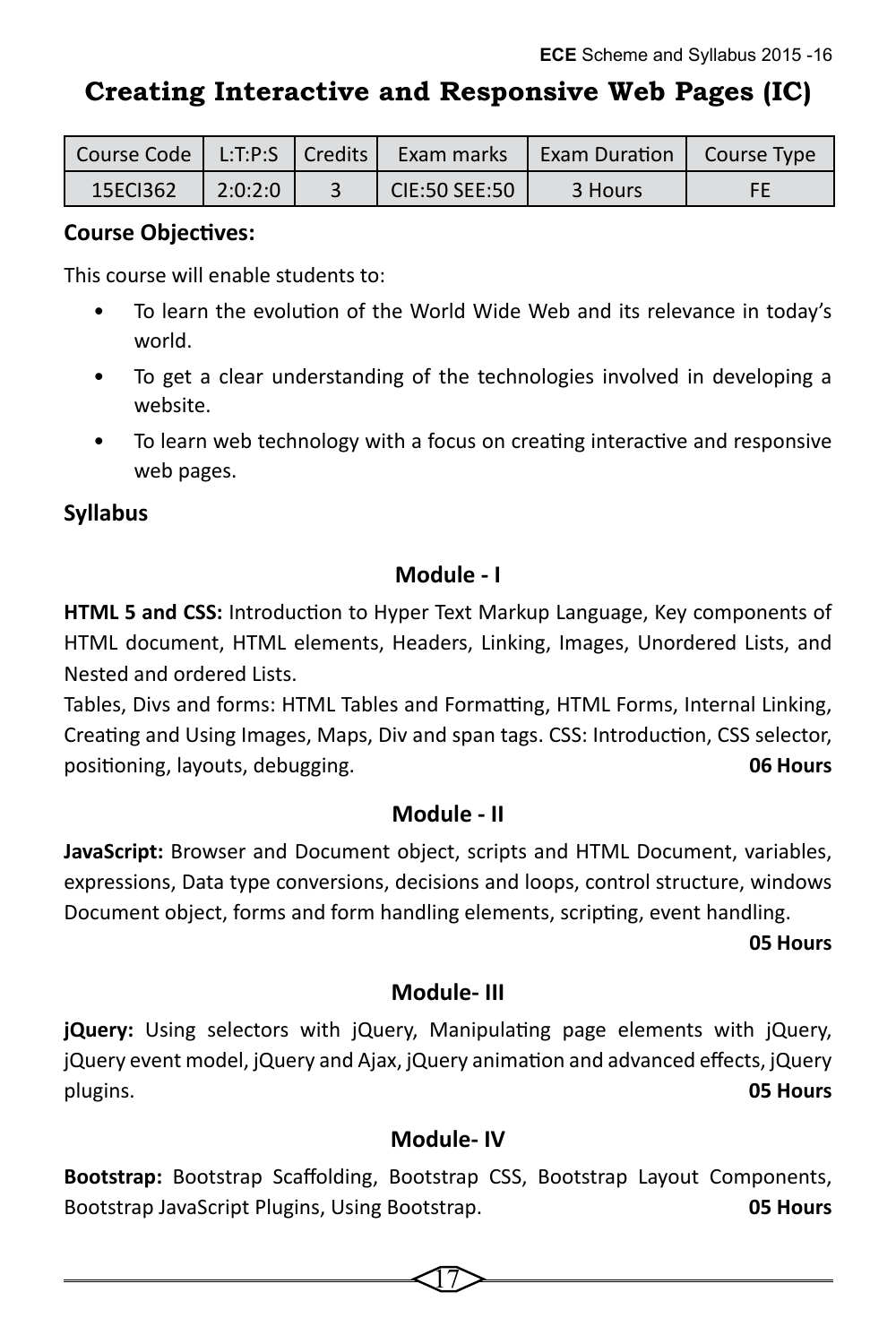#### **Module - V**

**XML:** What is XML? What are the differences between HTML and XML, what is the purpose of XML?

**AJAX:** AJAX Introduction, AJAX XML Http, AJAX Request, AJAX Response, AJAX with Server side. **05 Hours** 

#### **Hands on**

#### **1. HTML and CSS -**

a. Create a HTML page to display the following content <Ensure the format is same as shwn below>; Use HTML Tables UnorderList and OrderList (UL and OL):

| 1. Development Environment                     | 2. Spring Overview                        |
|------------------------------------------------|-------------------------------------------|
| Eclipse (SpringSource Tool Suite distribution) | Introduction to Spring configuration      |
| Apache Tomcat/VMware® vFabric™ tc Server<br>٠  | Bean life cycle                           |
| Spring Insight                                 | Simplifying configuration                 |
| Testing tools                                  | Integration testing with Spring           |
|                                                |                                           |
| 3. Getting Started with Spring Web MVC         | 4. Spring MVC Configuration Options       |
| Spring model-view-controller (MVC) overview    | • Spring MVC infrastructure Beans         |
| DispatcherServlet                              | URL mappings                              |
| Controller programming model overview          | Handler interceptors and handler adapters |
| Spring MVC views                               | <b>Exception resolvers</b>                |
| Simplifying configuration                      | Message source                            |
|                                                |                                           |

b. Create a HTML page to display testimonials received from customers along with their picture and Name as shown below:

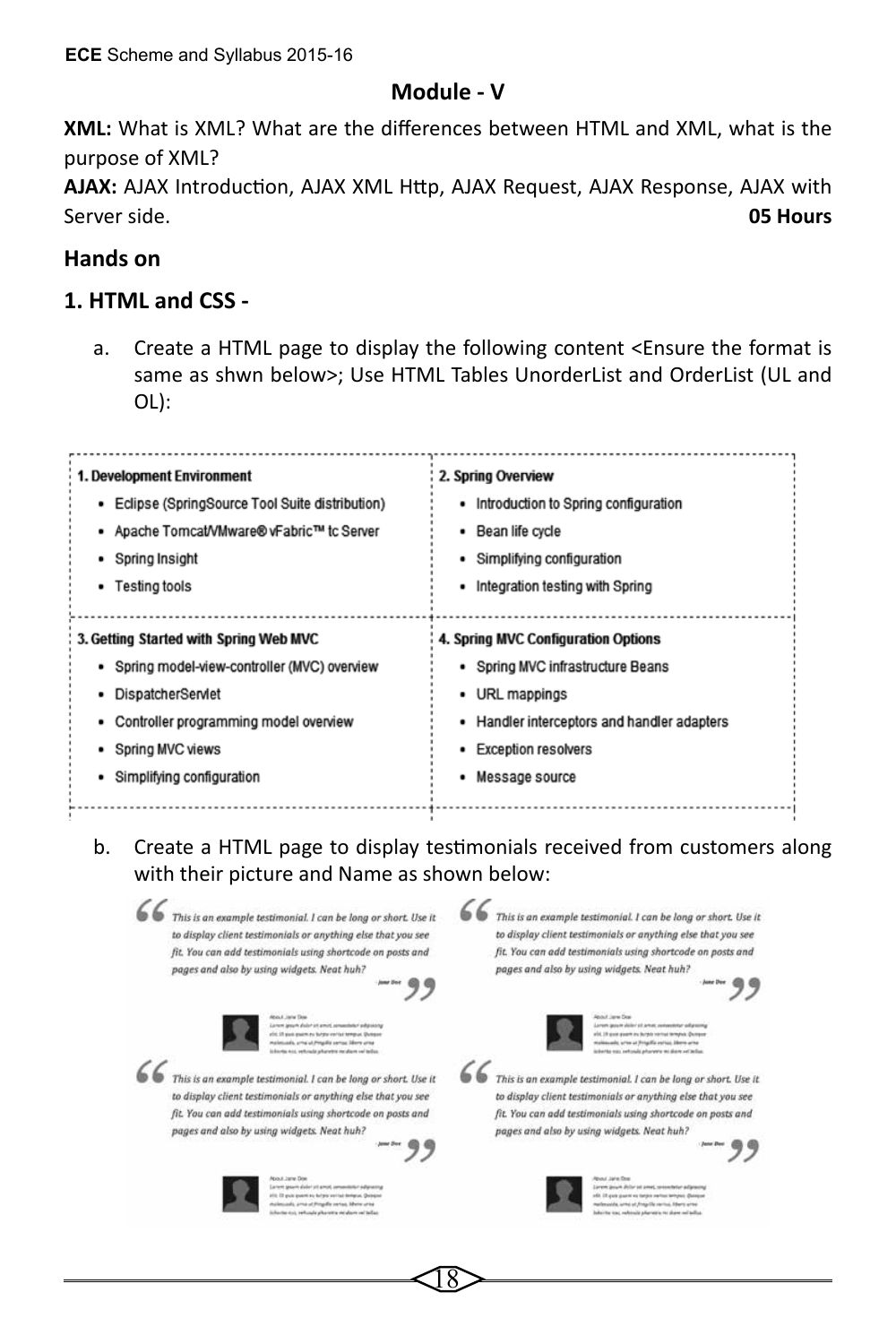#### **2. Java Script and jQuery**

a. jQuery form validations:

**Front-End:** Develop below form using HTML to create new user:

| <b>Create new user</b>        | × |
|-------------------------------|---|
| All form fields are required. |   |
| Name                          |   |
|                               |   |
| Email                         | Ħ |
|                               |   |
| Password                      |   |
|                               |   |

#### **Field Details:**

- 1. Name <String, Length(16), Mandatory, Validations: Minimum Length: 3, Can accept special characters>
- 2. Email <String, Length(60), Mandatory, Validations: Should be a valid email id>
- 3. Password <String, Length(16), Mandatory, Validations: Minimum Length: 5, Can accept special characters>
	- Create Buttons "Create an account" and "Cancel"
	- Form should be Scrollable
	- For field validations, use jQuery
	- Ensure all validations pertaining to Name, Email and Password are taken care. If the use enters incorrect values appropriate error message should be displayed and should allow the user to enter correct data
	- b. jQuery image slider:

In an HTML page, insert a minimum of 5 images; Ensure inserted images are scrollable. Hint: To make images scrollable use jQuery image slider or use javascript.

#### **Sample screen shot :**

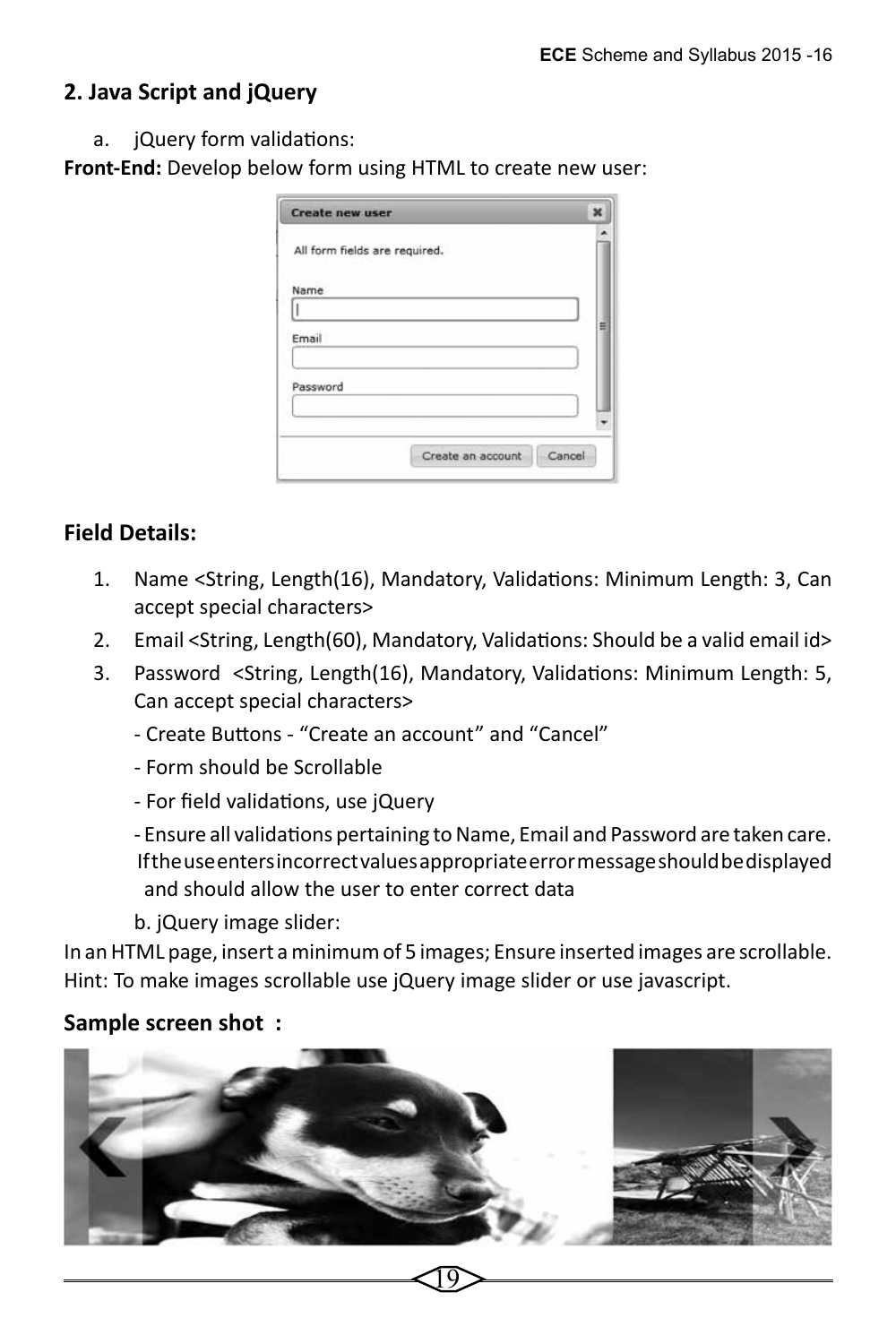#### **3. Develop below form using HTML to Search and Book Tickets:**

| One Way             | Round Trip          |  |
|---------------------|---------------------|--|
| From:               |                     |  |
| To:                 |                     |  |
| Onward(dd/mm/yyyy): | Return(dd/mm/yyyy): |  |
| 08/01/2014          | 08/01/2014          |  |
| Passengers:         | Single Lady         |  |

#### **Validations :**

- 1. All fields are Mandatory except "Single Lady" Field
- 2. Onwards date must be less than Return date

#### **4. Bootstrap, AJAX and jQuery:**

a. Create a Bootstrap Page that helps maintain Employee Information in an organization.

| Employee Information |                                                                                   |                         |                     |                                 |          |                 |  |  |
|----------------------|-----------------------------------------------------------------------------------|-------------------------|---------------------|---------------------------------|----------|-----------------|--|--|
| View At Engineers    |                                                                                   |                         |                     |                                 |          | AALNow Engineer |  |  |
|                      | <b>Name</b>                                                                       | <b>Drust</b>            | Mobile <sub>.</sub> | Company                         | to       | Delete          |  |  |
|                      | <b>TRAILERED</b> AT                                                               | pres milleages com.     | <b>METAZILIMI</b>   | leave Technologies              | ts:      |                 |  |  |
|                      | Alcahaus Prest                                                                    | entres a pobleas conc   | <b>NTNETZIAE</b>    | Vieta Technologies              | o        | $\pm$           |  |  |
|                      | To control the company<br><b><i><u><i><u><b>Address Rests</b></u></i></u></i></b> | transit (@spanians.com) | 6776812252          | Sianuna Solutions ( #14x4       | $\alpha$ | s               |  |  |
|                      | <b>Service And Control</b><br><b>Journal</b>                                      | price of @randwick.com  | saranczoś!          | <b>Samero Schilters Limited</b> | $\alpha$ | ż               |  |  |
|                      | Agent                                                                             | was opponent cen-       | seten (dr.hd)       | Taxerers Solutions Limbed       | ö        | s               |  |  |
|                      |                                                                                   | 아이 지하 아이 집              | 72.500.00           | and the contract of the state   |          |                 |  |  |
|                      |                                                                                   |                         |                     |                                 |          |                 |  |  |
|                      |                                                                                   |                         |                     |                                 |          |                 |  |  |

b. When clicked on the "Add New Employee" button, load a dialog box as shown below

|                                       |                       |                      |                            |                |                |            | And have the places. |
|---------------------------------------|-----------------------|----------------------|----------------------------|----------------|----------------|------------|----------------------|
| سيندى<br>Nema                         | Email                 |                      | Mekle                      | Company        |                | <b>Bay</b> | <b>Delete</b>        |
| <b>Freshkell</b>                      | presidentition:       |                      | NEMARCHE                   | Upor Schridges |                | $\alpha$   | $\pm$                |
| <b>AVAILA</b> FIRST<br>اللاقينانية    | annua (@agruss)       | Add Employee         |                            |                | H.             | G          | в                    |
| <b>Magal</b> Ray<br><b>STATISTICS</b> | Harsey @quereck Zero  |                      |                            |                | Limbed         | $\alpha$   | ×                    |
| Fiss Rec.<br><b>Secretary</b>         | prys rigisteness com  |                      |                            |                | Linear<br>6999 | ü<br>œ     | ä                    |
| Alan Itas                             | <b>ASD IDENTIFIED</b> | Notice <sup>1</sup>  | Taxe have                  |                | Lennis         | $\alpha$   | ×                    |
| $\sim$ 100 $\sim$                     | 772 C                 | <b>Engl</b>          | John weal duringlied home  |                |                |            |                      |
|                                       |                       | Motele               | Alter toma navications and |                |                |            |                      |
|                                       |                       | Company <sup>1</sup> | <b>Side company succe</b>  |                |                |            |                      |
|                                       |                       |                      | 圖                          |                |                |            |                      |
|                                       | v.                    |                      |                            |                |                |            |                      |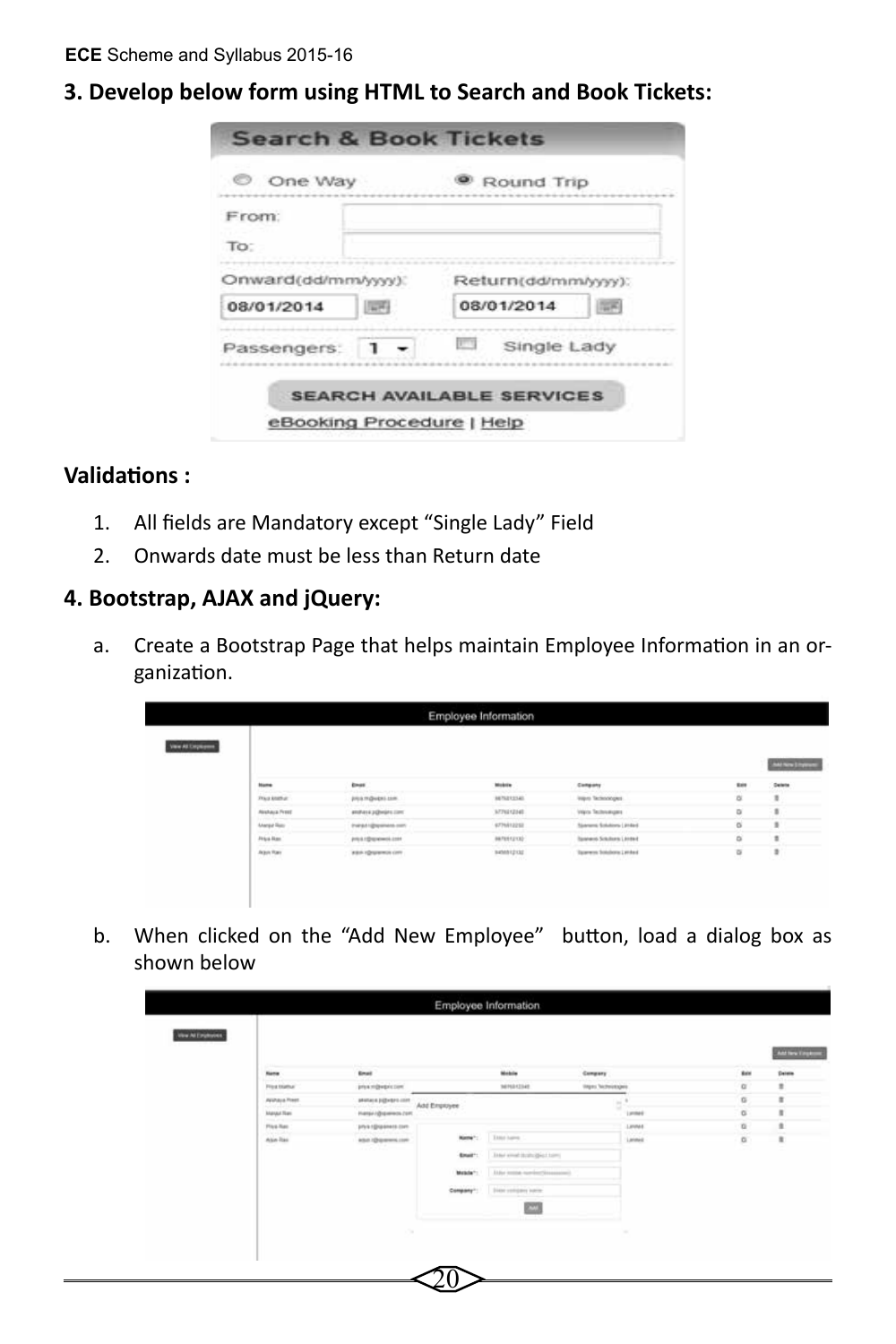## **Validations:**

- 1. All fields are Mandatory.
- 2. On successful submission of the form, the new employee details has to be appended as a last row in the table.
- 3. When clicked on the Edit icon, a similar pop-up as the "Add new Employee" form has to be displayed with the input fields populated with appropriate values. When the form is submitted in the Edit flow, ensure all the validations are in place. The name of the button in the Edit flow has to be "Update" instead of "Add".
- 4. When clicked on the Delete icon, a confirmation dialog box has to be displayed with a message "Are you sure, you want to delete this entry?" If the user clicks "Yes", the corresponding row has to be deleted from the table. If the user clicks "No" the table has to remain unaffected.

#### **Course Outcomes:**

On completion of this course, the students are able to :

- Develop web layouts with style sheets and web screens in a presentable form.
- Write interactive web pages through form validations and other methods. Use the same in UI development.
- Use the Java Script libraries to accelerate UI development.
- Design and develop responsive and mobile first web pages.
- Develop applications by using synchronous and asynchronous communication over web.

#### **Text Book:**

1. Jon Duckett: "Web Design with HTML, CSS, JavaScript and jQuery Set", Wiley, 1st Edition, 2014, ISBN 13: 978-1118907443.

#### **Reference Books:**

- 1. Jake Spurlock: "Bootstrap, Shroff", O'Reilly Media, United States of America, 1st Edition, 2013, ISBN: 978 -1 -4493-4391-0.
- 2. Bear Bibeault, Yehuda Katz and Aurelio De Rosa: "jQuery in Action", Dreamtech Press, New Delhi, India, 3rd Edition, 2015, ISBN: 978-1617292071.

#### **E-Resources:**

- 1. http://www.w3schools.com/
- 2. https://learn.jquery.com/
- 3. https://developer.mozilla.org/en-US/Learn/Getting\_started\_with\_the\_web/JavaScript\_basics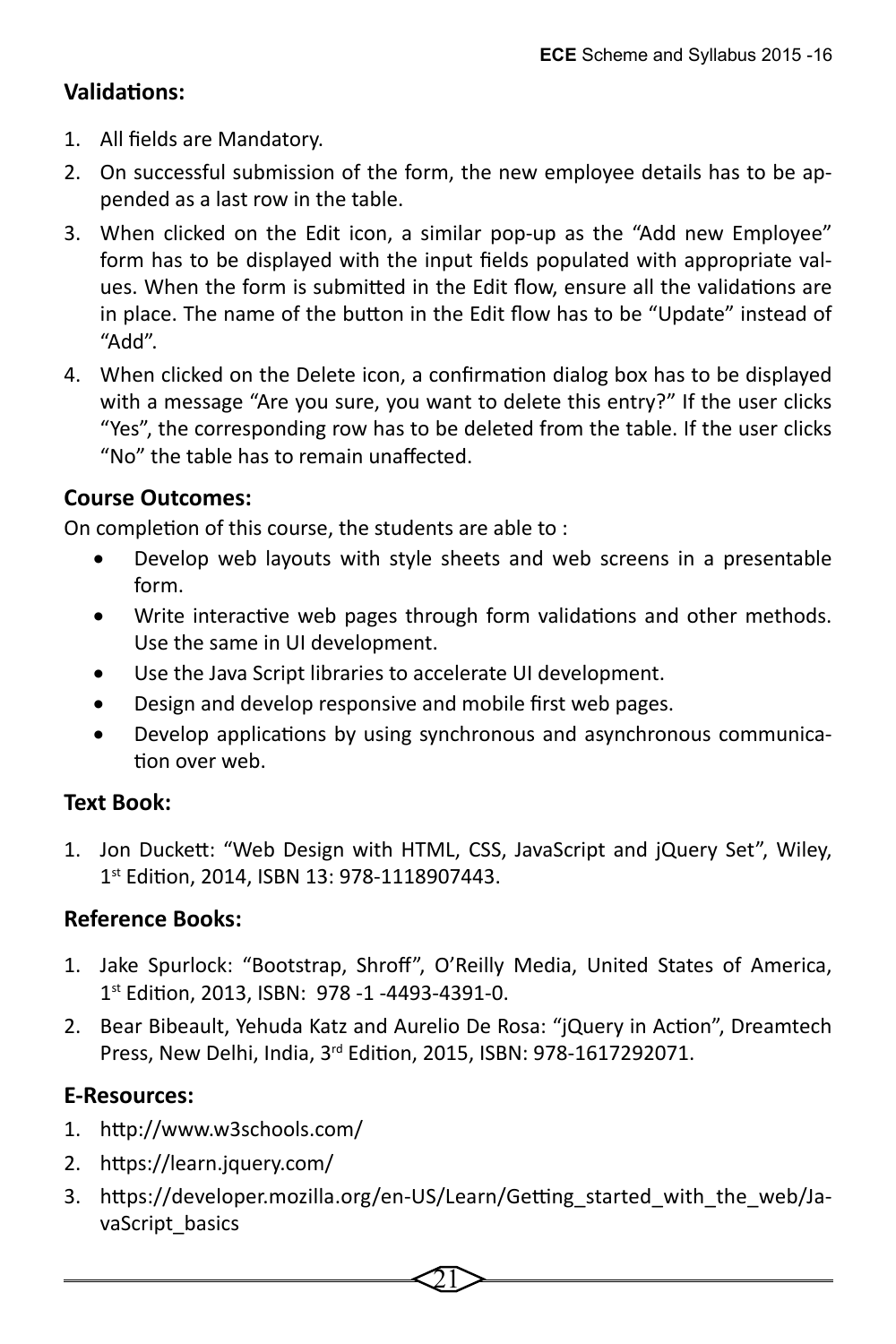# **Electronic Instrumentation (IC)**

|          |         |               | Course Code   L:T:P:S   Credits   Exam marks   Exam Duration   Course Type |    |
|----------|---------|---------------|----------------------------------------------------------------------------|----|
| 15ECI363 | 2:0:2:0 | CIE:50 SEE:50 | 3 Hours                                                                    | FF |

## **Course Objectives:**

This course will enable students to understand:

- The concepts oferrors and characteristics of the measurement systems.
- The importance of various technologies available to measure R, L, C using Voltmeters and Multimeters.
- Basic working principle of DVM, DMM, CRO, DFM.
- The fundamental concepts and working of CRT.
- The functioning of different Signal Generators and Bridge Circuits.
- The principle of Different types of Transducers.

## **Syllabus**

#### **Module - I**

#### **Introduction**

**Measurement Errors:** Gross errors and systematic errors, Absolute and relative errors, accuracy, Precision, Resolution and Significant figures.

Voltmeters and Multimeters: Introduction, Multirange voltmeter, Extending voltmeter ranges, Loading, AC voltmeter using Rectifiers – Half wave and Full wave, Peak responding and True RMS voltmeters. **06 Hours**

#### **Module - II**

**Digital Instruments:** Digital Voltmeters – Introduction, DVM's based on V – T, V – F and Successive approximation principles, Resolution and sensitivity, General specifications, Digital Multi-meters, Digital frequency meters, Digital measurement of time. **05 Hours**

#### **Module - III**

**Oscilloscopes:** Introduction, Basic principles, CRT features, Block diagram and working of each block, Typical CRT connections, Dual beam and dual trace CROs, Electronic switch. **06 Hours**

#### **Module - IV**

**Signal Generators:** Introduction, Fixed and variable AF oscillator, Standard signal generator, Laboratory type signal generator, AF sine and Square wave generator, Function generator, Square and Pulse generator, Sweep frequency generator, Frequency synthesizer.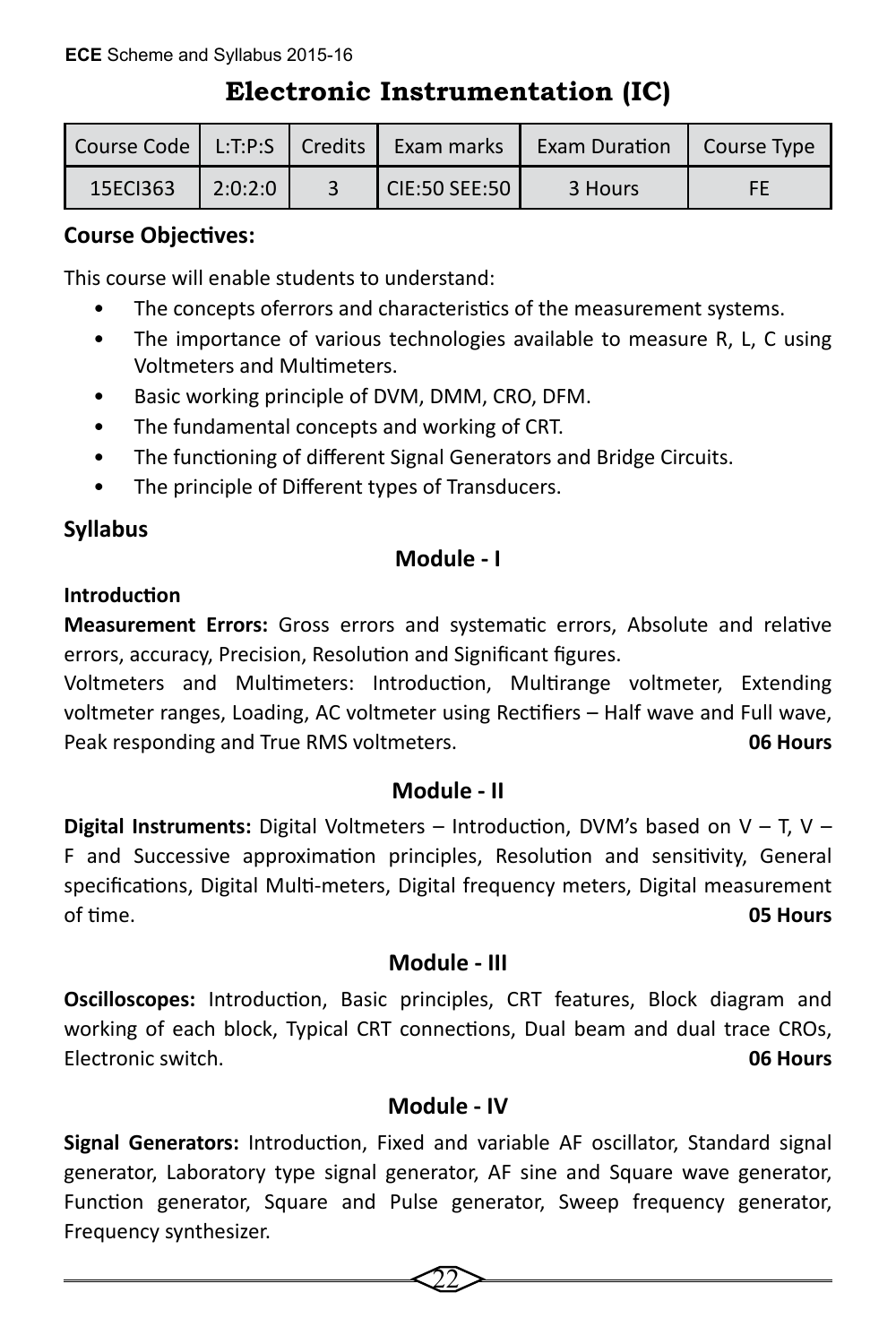**Measurement of resistance, inductance and capacitance:** Wheatstone's bridge, Kelvin bridge, AC bridges, Capacitance Comparison bridge, Maxwell's bridge, Wein's bridge, Wagner's earth connection. **06 Hours**

#### **Module - V**

**Transducers-I:** Introduction, Electrical transducers, Selecting a transducer, Resistive transducer, Resistive position transducer, Strain gauges, Resistance thermometer, Thermistor, Inductive transducer, Differential output transducers and LVDT.

**Transducers–II:** Piezoelectric transducer, photoelectric transducer, Photovoltaic transducer, Semiconductor photo devices, Temperature transducers-RTD, Thermocouple. **05 Hours**

#### **List of Experiments**

- 1. Study blockwise construction of a analog oscilloscope & function generator.
- 2. Study blockwise construction of a multimeter & frequency counter.
- 3. Study measurement of different components and parameters like q of a coil using lcr q – meter.
- 4. Study distortion factor meter and determination of the % distortion of the given oscillator.
- 5. Study characteristics of temperature transducer like thermocouple, thermistor and rtd with implementation of a small project using signal conditioning circuits like instrumentation amplifier.
- 6. Measurement of strain using strain gauge.
- 7. Study differential pressure transducer & signal conditioning of output signal.
- 8. Measurement of level using capacitive transducer.

#### **Course Outcomes:**

On completion of this course, students will be able to:

• Analyze characteristics of various measuring instruments and different types of errors.

- Describe the different current and voltage meters.
- Use the CRO and able to measure different parameters.
- Use Signal generators and function generator.
- Describe the working of different types of Transducers.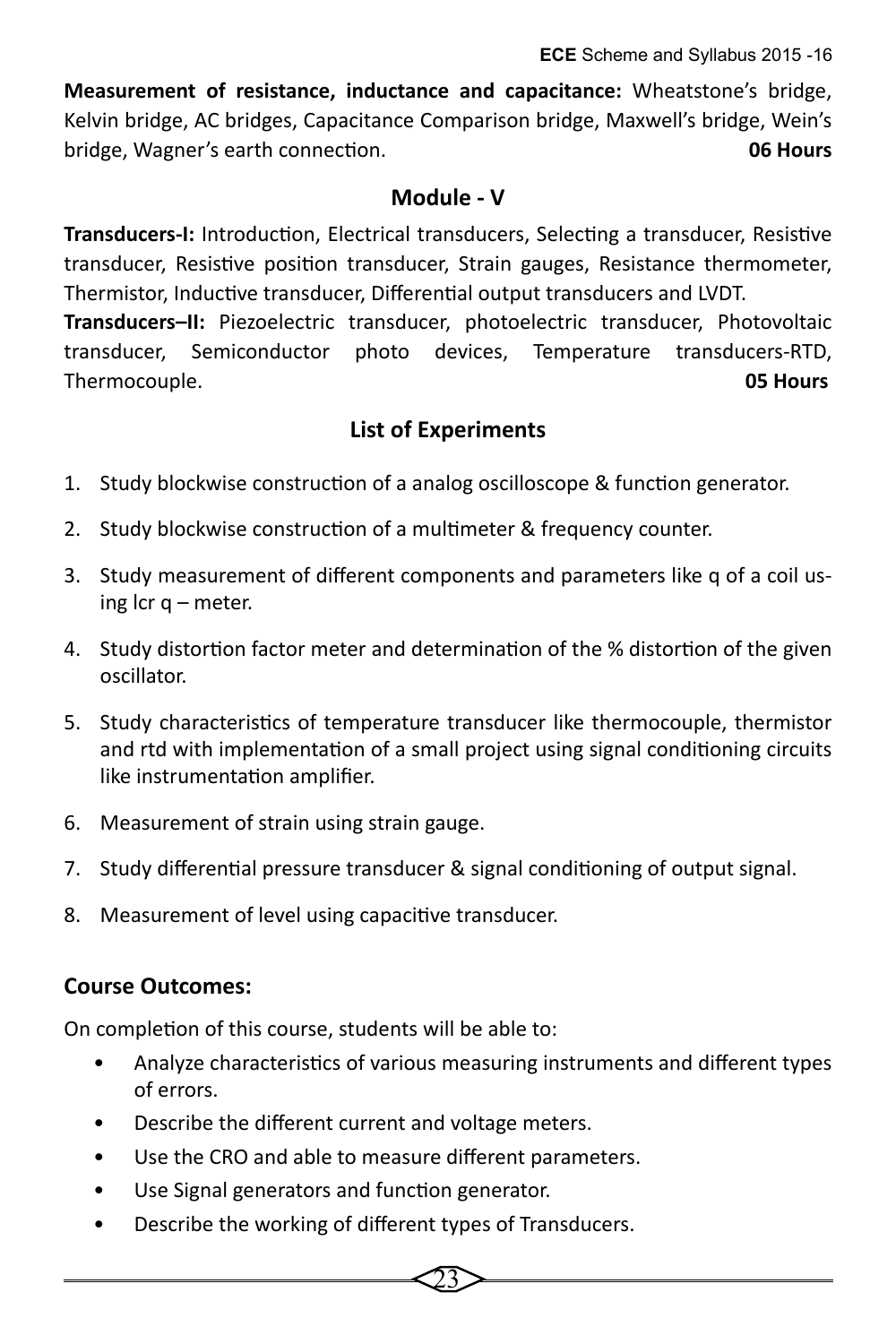**ECE** Scheme and Syllabus 2015-16

#### **Text Books:**

- 1. H. S. Kalsi: "Electronic Instrumentation", 3rd Edition, TMH, New Delhi, 2010, ISBN: 978-0-07-070206-6.
- 2. David A Bell: "Electronic Instrumentation and Measurements",  $3^{rd}$  Edition, PHI, New Delhi, 2006, ISBN: 9788120323605.

#### **Reference Book:**

1. Cooper D and A D Helfrick: "Modern electronic instrumentation and measuring techniques", PHI, New Delhi, 1990, ISBN: 978-81-203-0752-0.

#### **E-Resources:**

- 1. http://www.testandmeasurementtips.com/oscilloscopes/different-types-of-oscilloscopes
- 2. http://www.myklassroom.com/Engineering-branches/21/Electronics-and-Instrumentation-Engg.- (EIE)
- 3. http://www.radio-electronics.com/info/t\_and\_m/generators/signal-generatortypes.php
- 4. http://www.delabs-circuits.com/cirdir/analog/analog2.html

03 03 03 03 03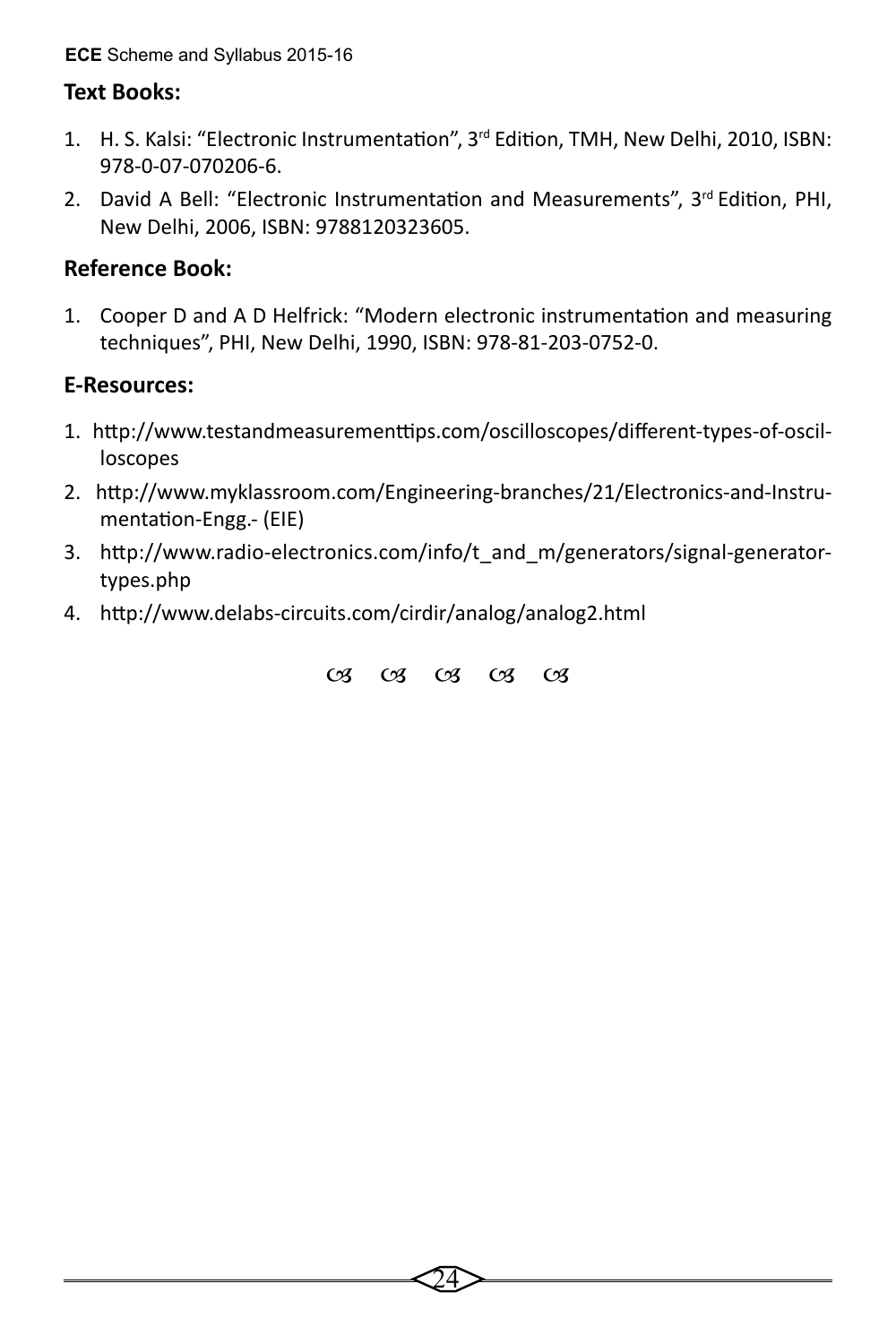## **Analog Electronics Circuits Laboratory**

| Course Code |         | L:T:P:S   Credits   Exam marks | Exam Duration   Course Type |    |
|-------------|---------|--------------------------------|-----------------------------|----|
| 15ECL37     | 1:0:2:0 | $\overline{C}$ CIE:50 SEE:50   | 3 Hours                     | FC |

#### **Course Objectives:**

This course will enable students to understand:

- Basic operation of semiconductor devices.
- The analog components used in electronics.
- The design of operational circuits using analog devices.
- The use of appropriate test equipment to analyze circuit operation.

#### **List of Experiments**

- 1. Design of Clamping circuits: positive clamping / negative clamping.
- 2. Design and testing of Diode clipping (Single/Double ended) circuits for peak clipping, peak detection.
- 3. Design and testing of Half wave Rectifier with and without Capacitor filter. Determination of ripple factor and efficiency.
- 4. Design and testing of Full wave Rectifier with and without Capacitor filter. Determination of ripple factor and efficiency.
- 5. Design and testing of Bridge Rectifier with and without Capacitor filter. Determination of ripple factor and efficiency.
- 6. Design of RC coupled Single stage BJT amplifier and determination of the gainfrequency response.
- 7. Design of BJT Darlington Emitter follower and determination of the gain-frequency response.(Single circuit) (One Experiment).
- 8. Design and testing for the performance of BJT-RC Phase shift Oscillator for  $f_{\overline{0}} \leq 10$ KHz.
- 9. Design and testing for the performance of BJT Hartley and Colpitts Oscillators for RF range  $f_{0}$   $\geq$  50 KHz.
- 10. Design and testing for the performance of BJT -Crystal Oscillator for  $f_{0}$  > 100 KHz.
- 11. Design and Testing of a transformer less Class B push pull power amplifier and determination of its conversion efficiency.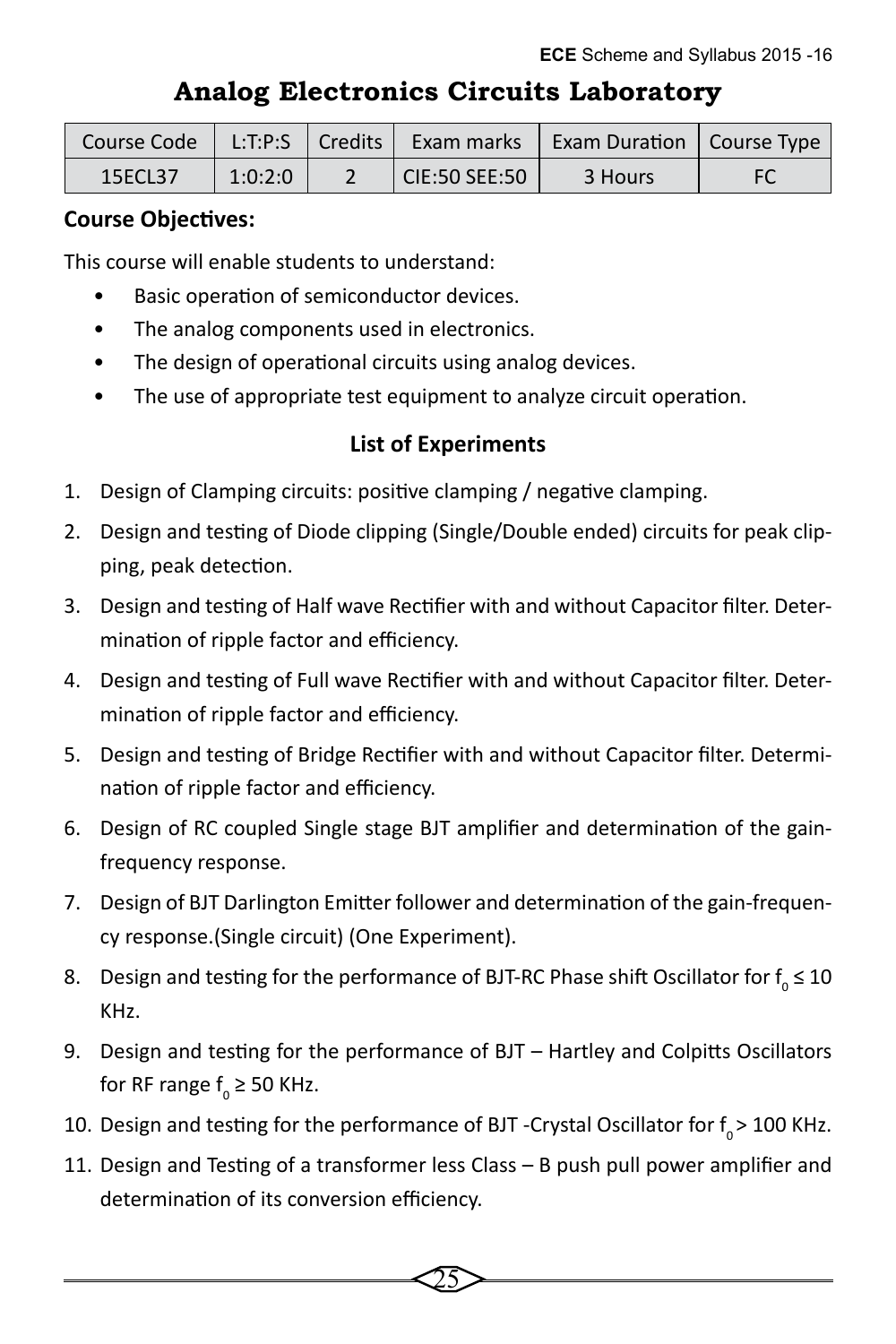**ECE** Scheme and Syllabus 2015-16

#### **Course Outcomes:**

On completion of this course, students will be able to:

- Design various types of clipping and clamping circuits.
- Analyze and design different rectifiers.
- Design BJT amplifier and power amplifier.
- Design and evaluate Darlington emitter follower.
- Design and evaluate the performance of various types of oscillators.

#### **E-Resources:**

- 1. http://www.allaboutcircuits.com/textbook/semiconductors/chpt-3/introduction-to-diodes-and-rectifiers/
- 2. http://fourier.eng.hmc.edu/e84/lectures/ch2/node4.html
- 3. http://www.allaboutcircuits.com/video-lectures/transistor-biasing/

03 03 03 03 03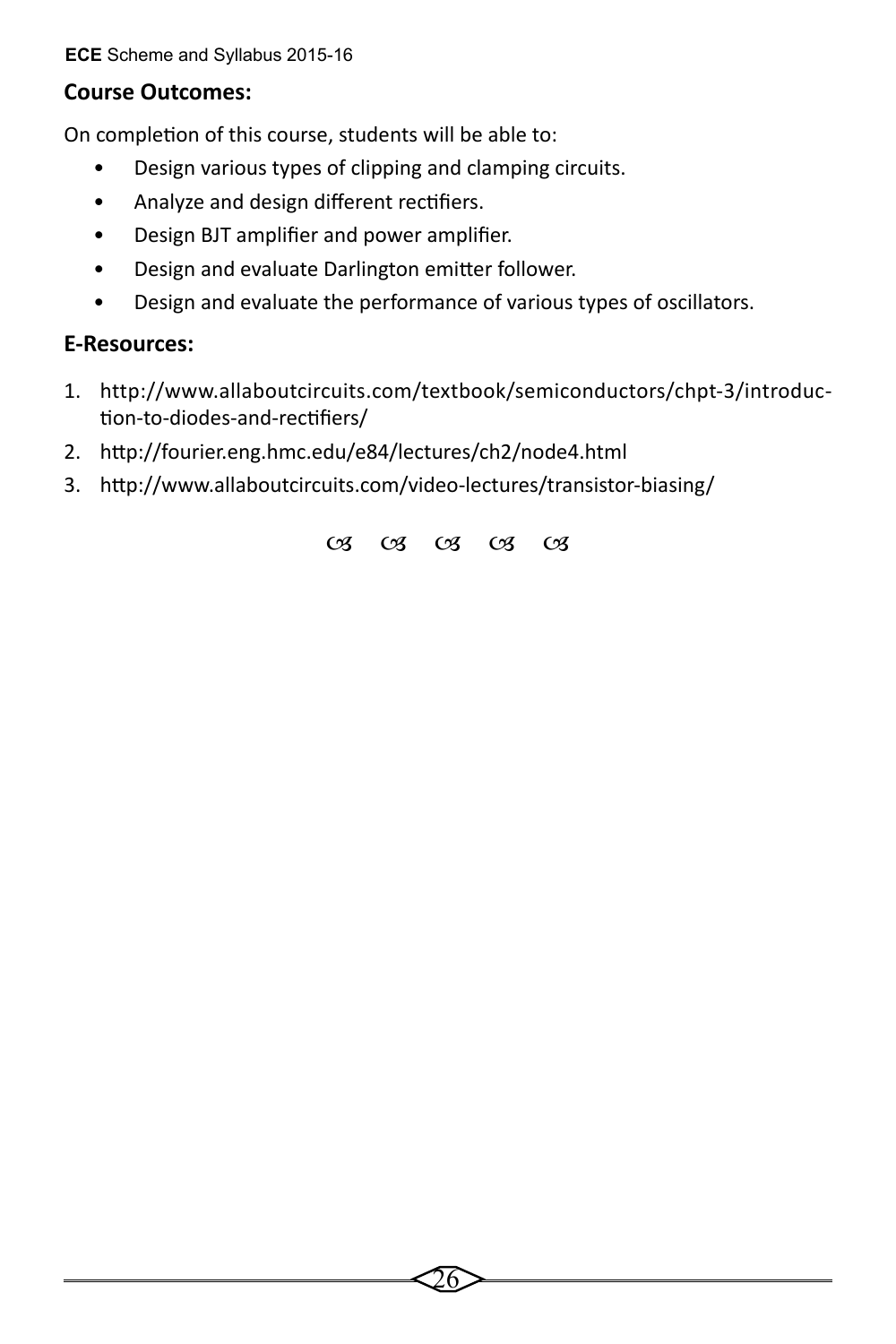| Course Code   L:T:P:S   Credits |         | <b>Exam marks   Exam Duration   Course Type</b> |         |  |
|---------------------------------|---------|-------------------------------------------------|---------|--|
| 15ECL38                         | 1:0:2:0 | CIE:50 SEE:50                                   | 3 Hours |  |

## **Logic Design Laboratory**

#### **Course Objectives:**

This course will enable students to understand:

- The practical aspects of the Digital Electronic Circuits.
- The designing of different types of the Combinational Circuits.
- The designing of various Sequential Circuits.

#### **List of Experiments:**

- 1. Simplification, Realization of Boolean Expression using Logic/Universal gates.
- 2. Realization of Half/Full Adder and Half/Full Subtractor using Logic Gates,
	- a) Realization of Parallel Adder/Subtractor using 7483 Chip.
	- b) BCD to Excess-3 Conversion.
- 3. Realization of Binary to Gray code conversion and vice versa.
- 4. MUX / DEMUX use of 74153, 74139 for arithmetic circuits and Code converter.
- 5. Realization of 1/2 bit Comparator and study of 7485.
- 6. Use of a) Decoder chip to drive LED displays b) Priority Encoder.
- 7. Truth Table verification of Flip-Flop's, a) JK Master Slave b) T and D.
- 8. Realizations of 3 bit counter as sequential circuit and Mod N counter design (IC 7476).
- 9. Shift Left, Shift Right, SISO, SIPO, PISO, PIPO operations using IC7495.
- 10. Implementation of Ring/ Johnson Counter.
- 11. Implementation of Sequence Generator.

#### **Course Outcomes:**

On completion of this course, students will be able to:

- Design and analyze simple Boolean expression using basic gates.
- Design and verification of various Combinational Circuits.
- Analyze practical application of decoder chip and priority encoder.

27

- Evaluate the various Sequential Circuits.
- Design and analyze various types of registers and counters.

#### **E-Resources:**

- 1. http://nptel.ac.in/courses/117106086/
- 2. http://www.asic-world.com/digital/tutorial.html
- 3. https://www.wiziq.com/tutorials/digital-electronics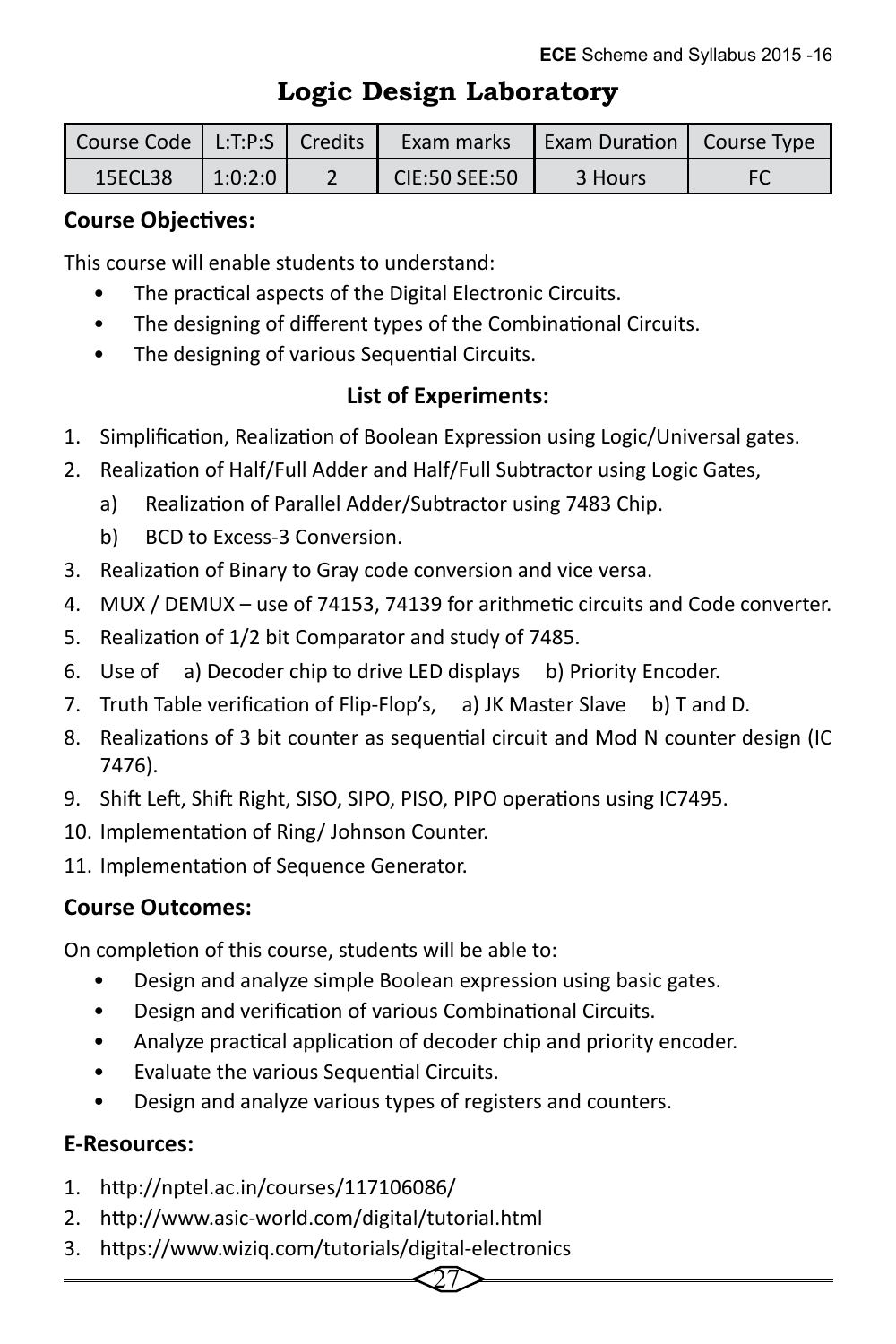## **Soft Skills Development**

| Course Code   L:T:P:S   Credits |         |                          | Exam marks   Exam Duration   Course Type |            |
|---------------------------------|---------|--------------------------|------------------------------------------|------------|
| 15ECH39                         | 0:2:0:0 | $\mathsf{CIE}:50$ SEE:50 | 2 Hours                                  | <b>HSS</b> |

## **Syllabus**

#### **Course Objectives:**

This course will enable students to understand:

- Improve the communication skills.
- Develop the art of presentation and writing effectively.
- Enhance the technical knowledge.

To improve the communication and presentation skill, every student has to give a seminar on technical topics assigned by the faculty supervisor. Each supervisor will be assigned with 15-20 students to guide and monitor the presentation. The presentation shall be for 15 to 20 minutes. A brief report on the seminar has to be submitted by the student to the concerned department after completion of the seminar. The report shall be signed by the supervisor and the Head of the concerned department.

The objective of the seminar is to introduce students to the major constituent of technology that is concerned with reading, understanding, summarizing, explaining and presenting existing technical topics. Students have to refer one or more topics that are assigned to them by their supervisors. The idea behind the seminar system is to familiarize student more extensively with the methodology of their chosen subject, allow them to develop presentation skills, and also interact with example of practical problems.

#### **Course Outcomes:**

On completion of this course, students will be able to:

- Get rid of stage fear and answer questions from audience.
- Communicate confidently and fluently.
- Comprehend and prepare reports effectively.

03 03 03 03 03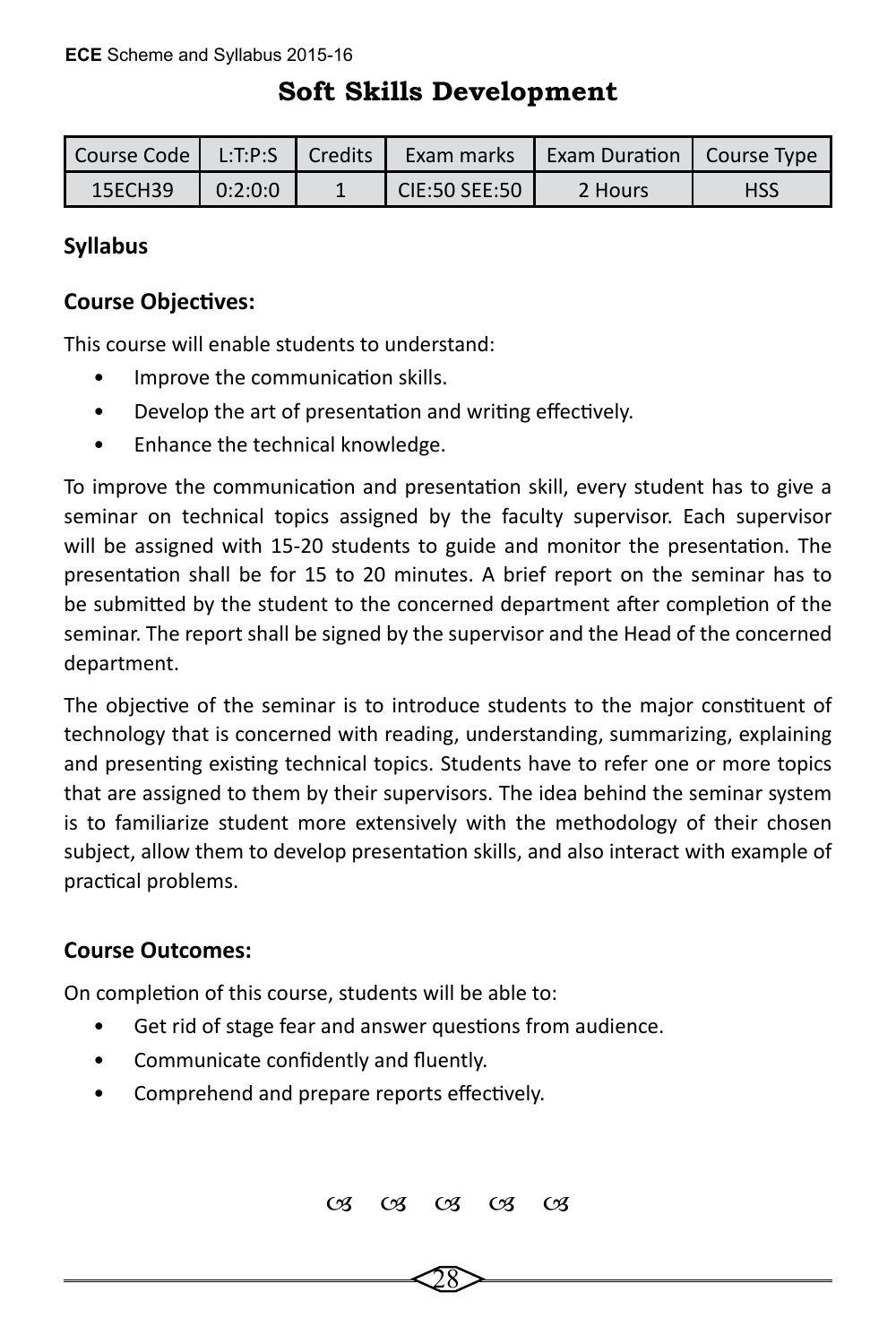## **Engineering Mathematics-IV (IC)**

| l Course Code l | L: T: P: S | LCredits L | Exam marks      | <b>Exam Duration   Course Type</b> |           |
|-----------------|------------|------------|-----------------|------------------------------------|-----------|
| 15FCM41         | 3:0:2:0    |            | $CIF:50$ SFF:50 | 3 Hours                            | <b>BS</b> |

#### **Course Objectives:**

This course will enable students to :

- Develop the application of mathematical skills in solving statistics and probability problems using computers.
- Find differentiation, integration and solutions of differential equations using numerical methods.
- Analyse of complex variable functions, Introduction of Statistical Software's.

#### **Syllabus**

#### **Module - I**

**Numerical Methods-I:** Numerical Integration-Trapezoidal rule, Simpson's 1/3rd and  $3/8$ <sup>th</sup> rule. Numerical solutions of ordinary differential equations of first order and first degree- Picard's method, Taylor's Series method, Modified Euler's Method, Runge-Kutta Method of 4th order and Milne's Predictor Corrector Method. **08 Hours**

#### **Module - II**

**Numerical Methods-II:** Numerical solutions of simultaneous first order ordinary differential equations: Picard's method and Runge- Kutta method of fourth order. Numerical solutions of second order ordinary differential equations: Picard's method and Runge-Kutta method of fourth order. Numerical solutions of partial differential equations:-One dimensional heat equation. one dimensional wave equation**.**

#### **08 Hours**

#### **Module - III**

**Complex variables:** Functions of a complex variable, derivative of complex functions. Analytic functions: Cauchy's-Riemann equations in Cartesian and polar forms (No problems by using limits), Harmonic functions, construction of analytic functions by using Milne-Thomson method. Cauchy Theorem, Cauchy's integral formulaproblems. **08 Hours**

#### **Module - IV**

**Probability and statistics:** Probability distributions: Poisson distribution, Poisson distribution is the limiting case of binomial distribution. Constants of Poisson distribution (no proof), Continuous random variable, Continuous probability distribution, Normal distribution ( no proof)-problems.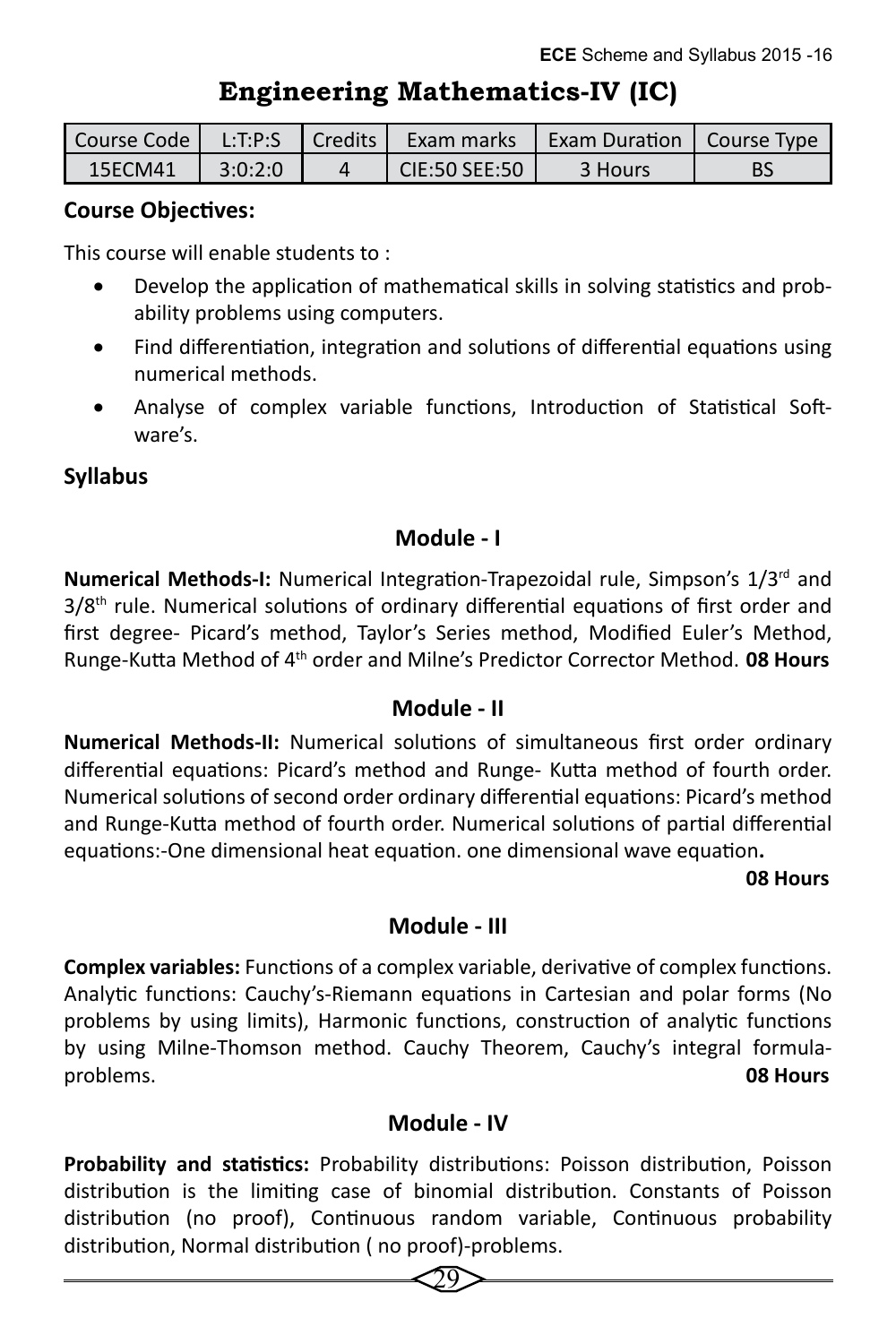**ECE** Scheme and Syllabus 2015-16

**Sampling and inference:** Sampling distribution, testing of hypothesis, level of significance, confidence limits. Test of significance of large samples, sampling of variables, central limit theorem, confidence limits for unknown means, students t-distribution. **08 Hours**

#### **Module - V**

Introduction to R, Basic Data types, vector operations, matrix construction, lists, data frames, Elementary statistics with R-Qualitative and Quantitative data, Numerical measures, probability distribution, interval estimation and simple linear regression.

**08 Hours**

## **List of Lab Experiments**

- 1 Introduction to R Software and basic commands
- 2 Demonstration and operations of Vectors
- 3 Operations of Matrices
- 4 Demonstration of Lists
- 5 Demonstration of Data Frames
- 6 Qualitative Data Analysis
- 7 Quantitative Data Analysis
- 8 Numerical Measures of Data
- 9 Probability Distribution
- 10 Linear Regressions

#### **Course Outcomes:**

On completion of this course, the students are able to :

- Determine the Differentiation, Integration and solutions of Differential equations using numerical methods.
- Find the differentiation and integrals of complex functions.
- Find the probability using different distributions and analysis by using samplings
- Use the statistical software's.

#### **Text Books:**

- 1. Dr. B.S. Grewal: "Higher Engineering Mathematics", (Chapters 20,26,27,30,32, 33), Khanna Publishers, New Delhi, 42nd Edition, 2012, **ISBN:** 9788174091956.
- 2. N.P. Bali and Dr. Manish Goyal, "A Text Book of Engineering Mathematics", (Chapters : 19,21,22,24,25), Laxmi Publications (P) Ltd., New Delhi,  $9<sup>th</sup>$  Edition, 2014, **ISBN:** 9788131808320.
- 3. W.N.Venables, D.M.Smith : "An introduction to R. R- manual".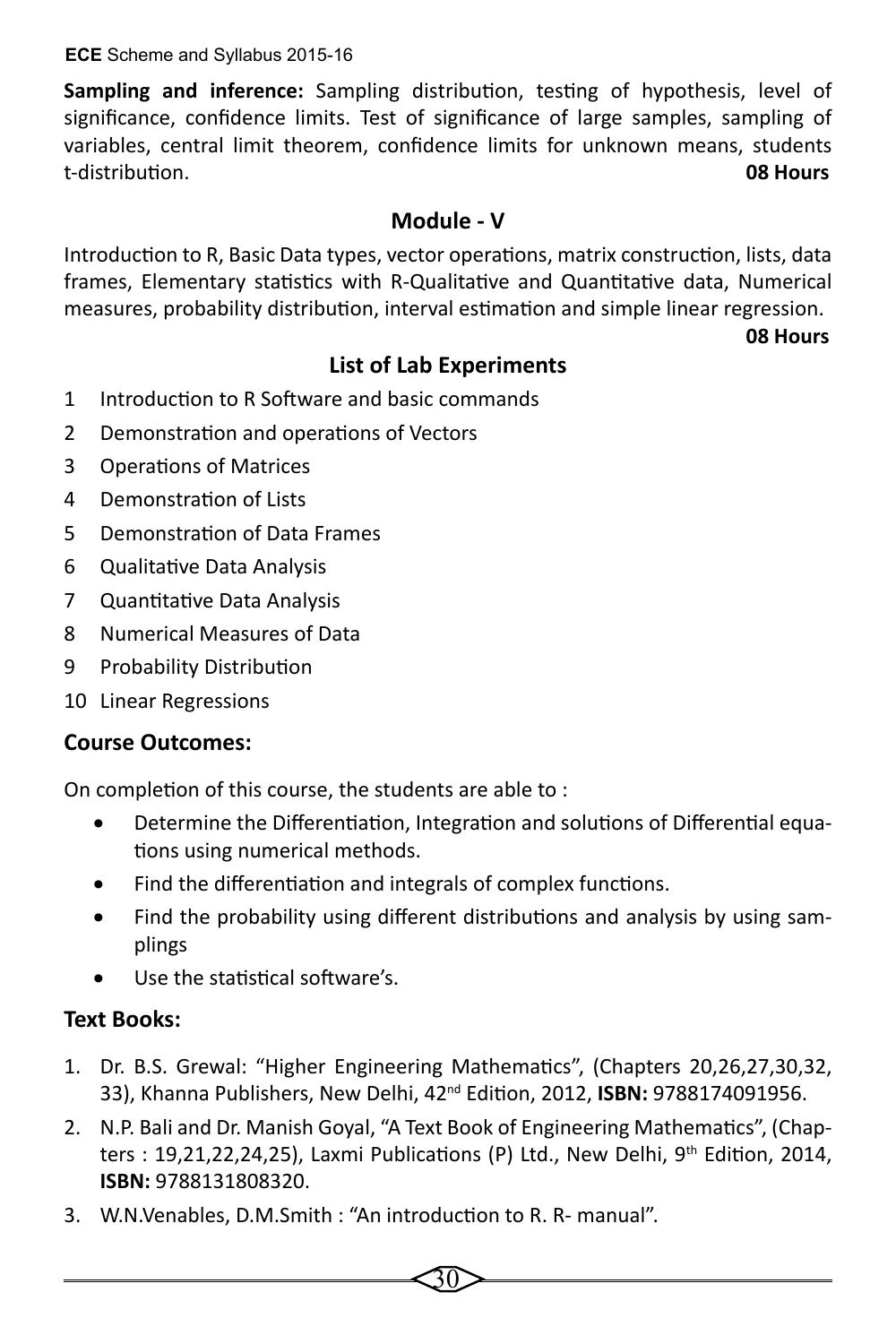#### **Reference Books:**

- 1. Erwin Kreyszig: "Advanced Engineering Mathematics", (Chapters 13, 14,19,21,24,25), Wiley Pvt. Ltd., India, New Delhi, 9th Edition, 2011, ISBN 13: 9788126531356.
- 2. B.V. Ramana: "Higher Engineering Mathematics", (Chapters 22,23,27-29,32,33), Tata McGraw – Hill Publishing Company Limited, New Delhi, 2nd Reprint, 2007, ISBN 13: 978-0-07063417-0.
- 3. S.S.Sastry: "Introductory methods of numerical analysis", (Chapters 6,8,9), PHI Learning Private Ltd., Delhi, 5th Edition, 2013, *ISBN*: 978-81-203-4592-8.
- 4. John Verzani: "Using R for introductory Statistics", Champan and Hall/ CRC, New York, Washington D.C., ISBN: 978-1-59327-384-2.

#### **E-Resources:**

- 1. http://www.zums.ac.ir/ebooks/mathematics/essential-engineering-mathematic*.*
- 2. https://archive.org/details/AdvancedEngineeringMathematics10thEdition
- 3. https://www.**r**-project.org/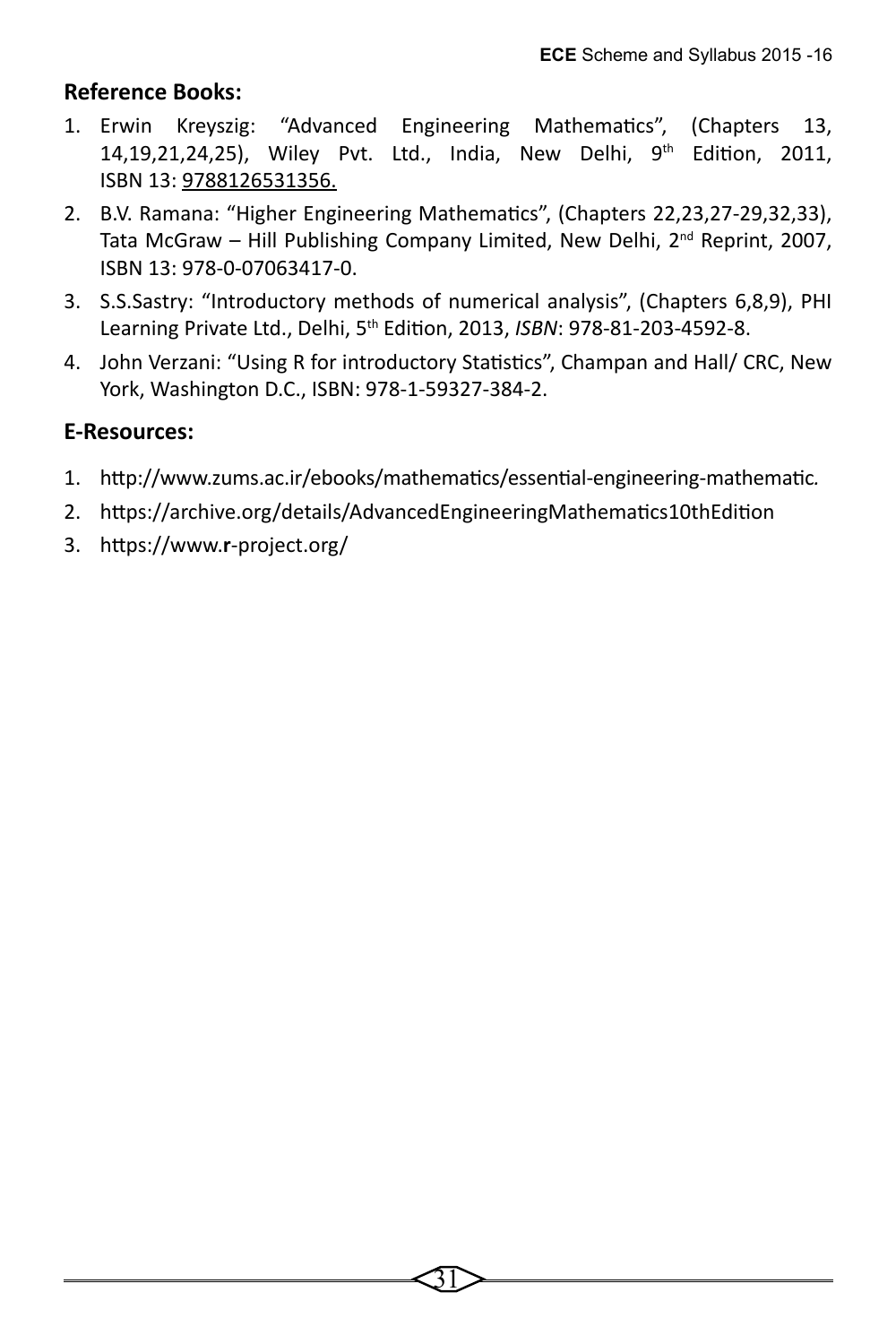## **Microprocessor**

|         |         |               | Course Code   L:T:P:S   Credits   Exam marks   Exam Duration   Course Type |  |
|---------|---------|---------------|----------------------------------------------------------------------------|--|
| 15ECT42 | 4:0:0:0 | CIE:50 SEE:50 | 3 Hours                                                                    |  |

## **Course Objectives:**

This course will enable students to understand:

- Concept of evolution and structure of microprocessors.
- The Instruction set of 8086 microprocessor.
- The Hardware architecture of microprocessor.
- Concept of Multi programming the microprocessor for performing various tasks.

## **Syllabus**

#### **Module - I**

**8086 Processors:** Historical background, The microprocessor-based personal computer system, 8086 CPU Architecture, registers and segments, operation of stack, pin diagram of 8086.

**Instruction Set of 8086:** Assembler instruction format, data transfer and arithmetic, branch and loop type, NOP and HALT. **10 Hours**

#### **Module - II**

**Flag and Logical instructions:** Flag manipulation, logical and shift and rotate instructions. Illustration of these instructions with example programs, Directives and operators.

**Byte and String Manipulation:** String instructions, REP Prefix, Table translation, Number format conversions, Procedures, Macros. **10 Hours**

#### **Module - III**

**8086 Interrupts:** 8086 Interrupts and interrupt responses, Hardware interrupt applications, Software interrupt applications, Interrupt examples.

**8086 Interfacing:** 8255 block diagram and architecture, Interfacing microprocessor to keyboard, Interfacing a microprocessor to a stepper motor. **10 Hours**

## **Module - IV**

**8086 based Multiprocessing Systems**: Coprocessor configurations, The 8087 numeric data processor: data types, processor architecture, instruction set and examples.

**System Bus Structure**: Basic 8086 configurations: minimum mode, maximum mode,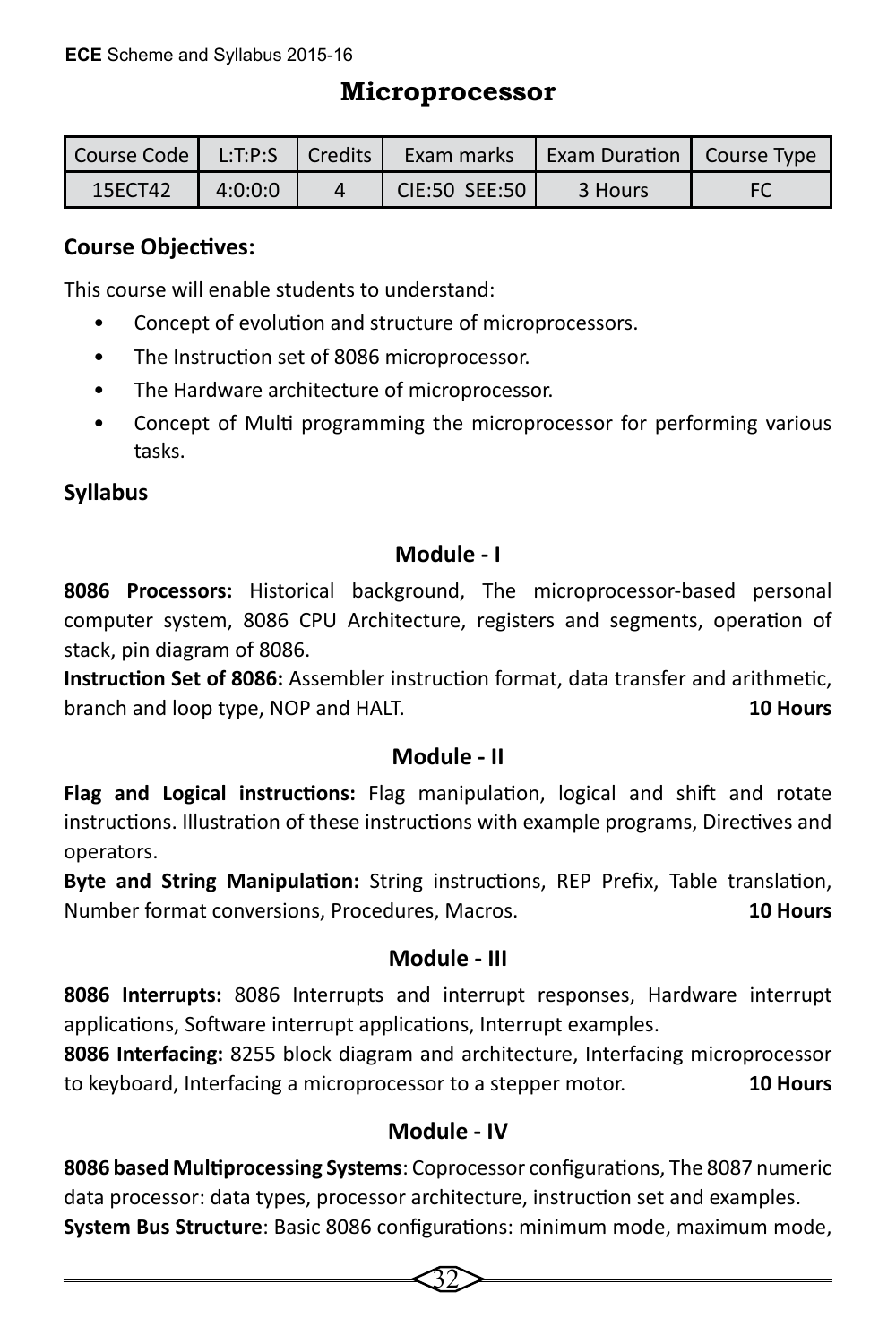Bus Interface: Peripheral Component Interconnect (PCI) bus, the Universal Serial Bus (USB). **11 Hours** 

#### **Module - V**

**80386 Processor:** Introduction to the 80386 microprocessor, architecture, special 80386 registers.

**80486 Processor:** Introduction to the 80486 microprocessor, Introduction to the Pentium microprocessor. **11 Hours**

#### **Course Outcomes:**

On completion of this course, students should be able to:

- Describe the architecture of 8086.
- Analyze the appropriate usage of instructions in programming.
- Develop the interfacing programs with various interfaces.
- Analyze the appropriate algorithms for solving problems in math coprocessor.
- Distinguish various advanced processors.

#### **Text books:**

- 1. Y.C. Liu and G.A. Gibson: "Microcomputer Systems The 8086 / 8088 Family", 2<sup>nd</sup> Edition, (Chapter 1), Prentice Hall of India. New Delhi. 2003. ISBN: 81-203-0409-8.
- 2. Barry B. Brey: "The Intel Microprocessor, Architecture, Programming and Interfacing", (Chapters 2-5), 8th Edition, Pearson Education, New Delhi, 2009, ISBN: 9780135026458, ISBN: 978-81-317-2622-8.

#### **Reference Books:**

- 1. Douglas Hall: "Microprocessor and Interfacing Programming and Hardware",  $3<sup>rd</sup>$ Edition, TMH, New Delhi, 2012, ISBN-9781259006159.
- 2. A.K. Ray and K.M. Bhurchandi: **"**Advanced Microprocessors and Peripherals", 3rd Edition, TMH, New Delhi, 2013, ISBN-9781259006135.

#### **E-Resources:**

- 1. http://nptel.ac.in/courses/Webcoursecontents/IIScBANG/Microprocessors%20 and%20Microcontrollers/pdf/Teacher\_Slides/mod1/M1L3.pdf
- 2. http://www.nptel.ac.in/courses/Webcoursecontents/IIScBANG/Microprocessors%20and%20Microcontrollers/pdf/Lecture\_Notes/LNm2.pdf
- 3. http://www.feis.unesp.br/Home/departamentos/engenhariaeletrica/cap\_2\_extra\_8087.pdf

33 03 03 03 03 03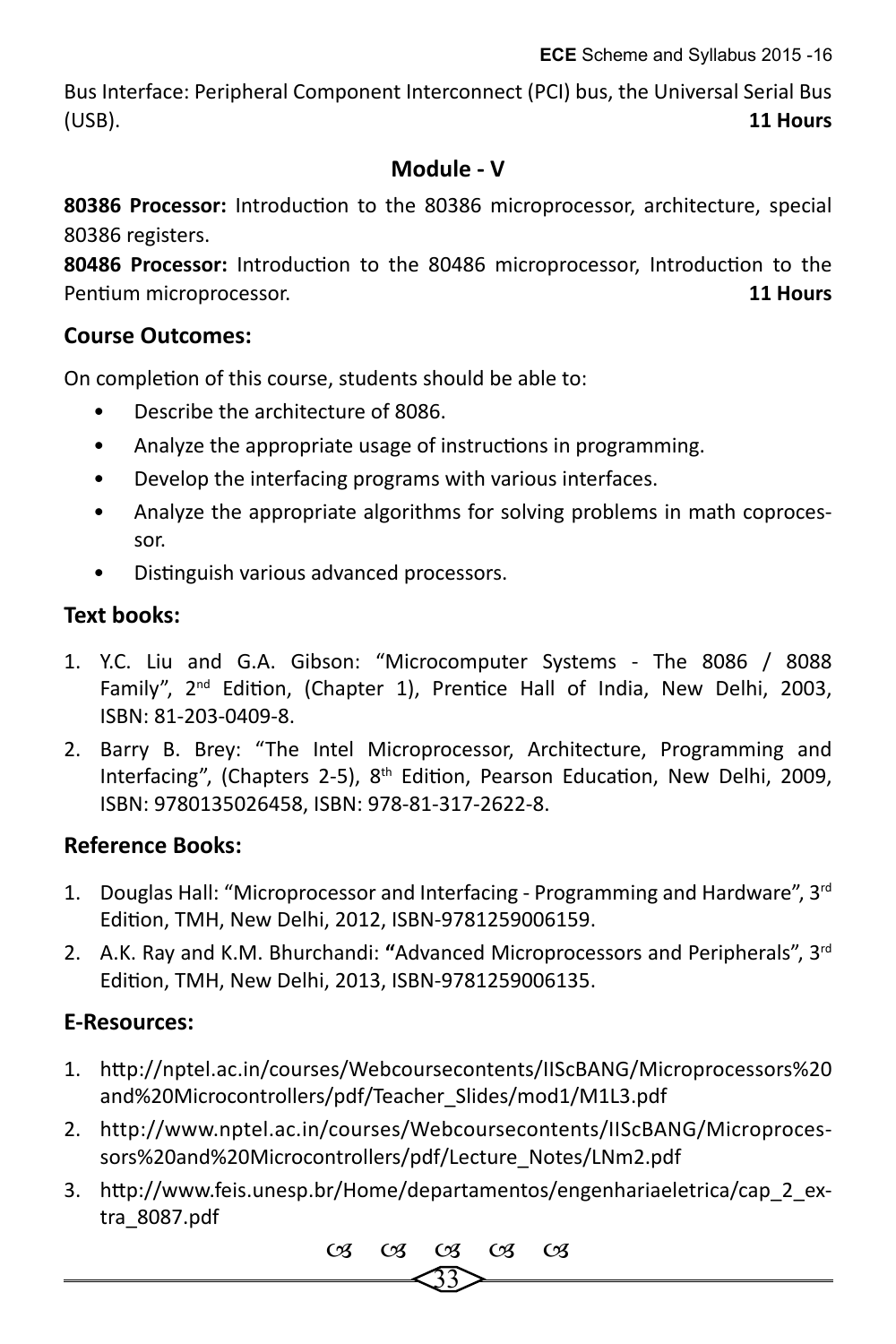## **Fundamentals of HDL**

|         |          | Course Code   L:T:P:S   Credits   Exam marks | Exam Duration   Course Type |  |
|---------|----------|----------------------------------------------|-----------------------------|--|
| 15ECT43 | 13:0:0:0 | $ $ CIE:50 SEE:50                            | 3 Hours                     |  |

## **Course Objectives:**

This course will enable students to understand:

- Basic concept of HDL, comparison between Verilog and VHDL.
- Fundamentals of data flow and behavioral designs.
- The concept of structural and mixed language descriptions.
- The concepts task, functions and file processing in HDL.
- The concept of map Register Transfer Logic code to hardware domain.

## **Syllabus**

## **Module - I**

**Introduction:** Why HDL? , A Brief History of HDL, Structure of HDL Module, Operators, Data types, Types of Descriptions, simulation and synthesis, brief comparison of VHDL and Verilog. **08 Hours**

#### **Module - II**

**Data-Flow Descriptions:** Highlights of Data-Flow Descriptions, Structure of Data-Flow Description, Data Type – Vectors.

**Behavioural Descriptions:** Behavioral Description highlights, Structure of HDL behavioral Description, The VHDL variable: Assignment Statement, Sequential statements. **08 Hours**

#### **Module - III**

**Structural Description:** Highlights of structural description, organization of structural description.

**Mixed-Language Descriptions:** Highlights of Mixed-Language Description, How to invoke one language from the other, Mixed Language Description examples, and Limitations of Mixed-Language Description. **08 Hours**

#### **Module - IV**

**Procedures and Functions:** Procedures, Tasks, and Functions: Highlights of Procedures, tasks, and Functions, Procedures and tasks, Functions. Advanced HDL Descriptions: File Processing, Examples of File Processing. **08 Hours**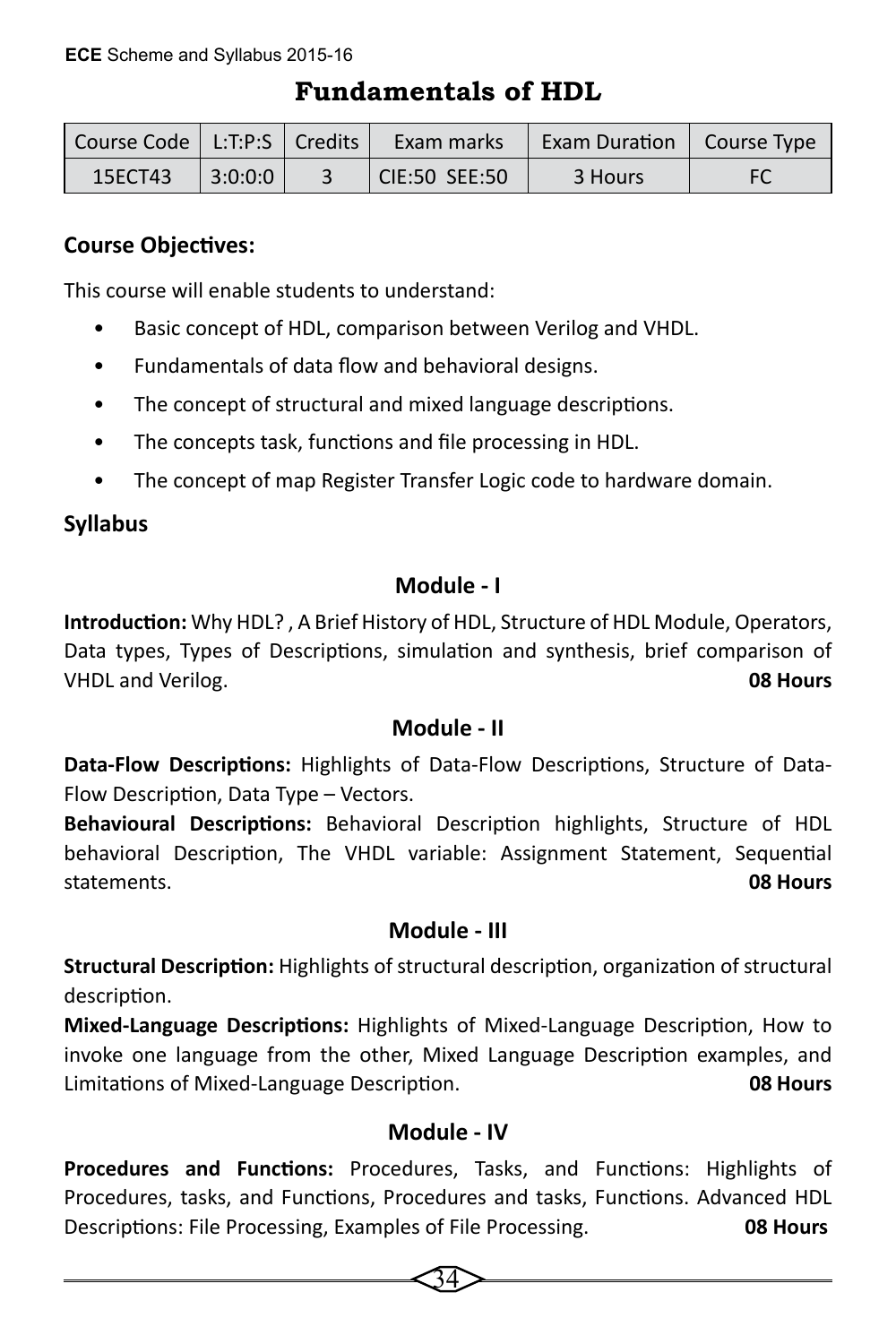#### **Module - V**

**Synthesis Basics**: Highlights of Synthesis, Synthesis information from Entity and Module, Mapping Process and always in the Hardware Domain. **08 Hours**

#### **Course Outcomes:**

On completion of this course, students should be able to:

- Describe the various descriptions in VHDL and Verilog.
- Develop program using data flow and behavioural descriptions.
- Develop program using structural and mixed language description.
- Develop programs using procedure, task, and function.
- Analyze and synthesis VHDL and VERILOG codes for digital circuits.

#### **Text Book:**

1. Nazeih M. Botros: " HDL Programming (VHDL and Verilog)", (Chapters 1-5), Dreamtech Press Publishers, New Delhi, 2008, ISBN-13: 9788177226973.

#### **Reference Books:**

- 1. J. Bhaskar: "A Verilog HDL Primer", 2<sup>nd</sup> Edition, BS Publications, Hyderabad, 2001, ISBN: 8178000121.
- 2. Volnei A. Pedroni: 'Circuit Design with VHDL",  $1^{st}$  Edition, Prentice Hall of India Pvt. Ltd., New Delhi, 2004, ISBN: 8120326830.

#### **E-Resources:**

- 1. http://www.xilinx.com/video/hardware/basic-hdl-coding-techniques.html
- 2. http://www.academia.edu/1492361/VHDL\_BASICS\_WITH\_EXAMPLES
- 3. http://ece-research.unm.edu/jimp/vlsi/slides/vhdl.html
- 4. http://www.asic-world.com/systemverilog/basic1.html
- 5. http://www.referencedesigner.com/tutorials/verilog/verilog\_01.php
- 6. http://vhdlguru.blogspot.in/p/example-codes.html

03 03 03 03 03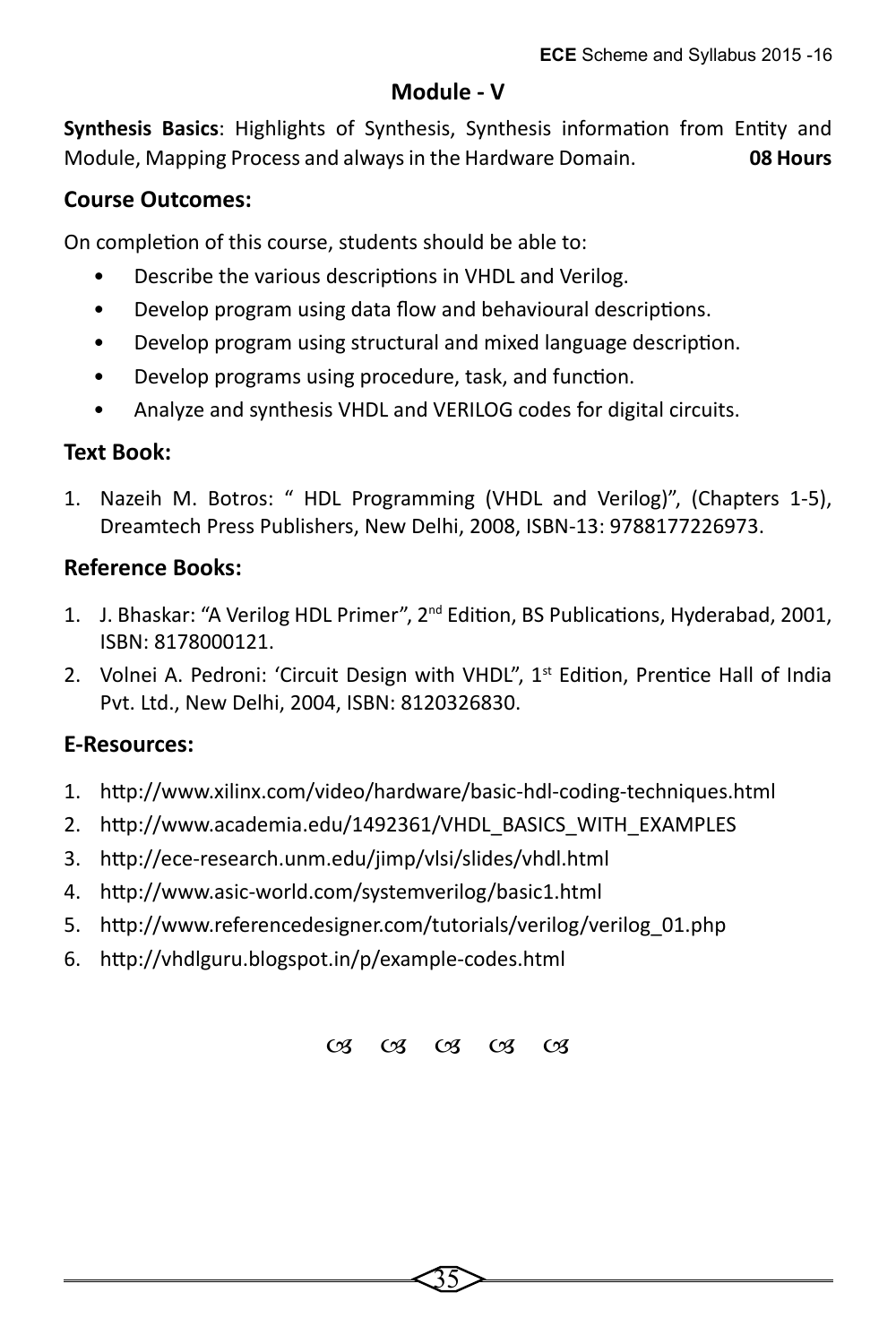# **Signals and Systems**

| Course Code   L:T:P:S   Credits |         | Exam marks    | Exam Duration   Course Type |    |
|---------------------------------|---------|---------------|-----------------------------|----|
| 15ECT44                         | 3:0:0:0 | CIE:50 SEE:50 | 3 Hours                     | FC |

## **Course Objectives:**

This course will enable students to understand:

- The basic types of continuous-time and discrete-time signals and system properties.
- The convolution operation on continuous and discrete LTI system.
- The concept of differential and difference equations in describing an LTI systems and express the system in block diagram representations.
- Fourier Transform representation, various properties of continuous and discrete Fourier transform.
- Properties of Z-Transforms and role of ROC for evaluating causality, stability of the given signal.

## **Syllabus**

#### **Module - I**

**Introduction to signals and systems:** Classification of continuous and discrete time signals, basic operations on independent variables, elementary signals: Exponential, sinusoidal signals, unit impulse, unit step and unit ramp signals, systems viewed as interconnection of operations, CT and DT systems, properties of systems. **08 Hours**

#### **Module - II**

**Time-domain representations for LTI systems:** Impulse response representation, convolution sum, convolution integral, Properties of impulse response representation, step response. Differential and difference equation representation of an LTI System, Solutions for Differential and difference equation, Block diagram representationdirect form I and direct form II through differential and difference equations**.** 

#### **08 Hours**

#### **Module - III**

**Fourier Transform:** Continuous Fourier transforms and Discrete Fourier transform and their properties. Application of Fourier transform-solving difference and differential equation, frequency response, impulse response, Comment on stability and causality analysis. **08 Hours**

#### **Module - IV**

**Z-Transforms-1:** Introduction, definition of Z-transform, properties of ROC. Properties of Z transform, inverse Z-transforms using partial fraction and long division method.

36

#### **08 Hours**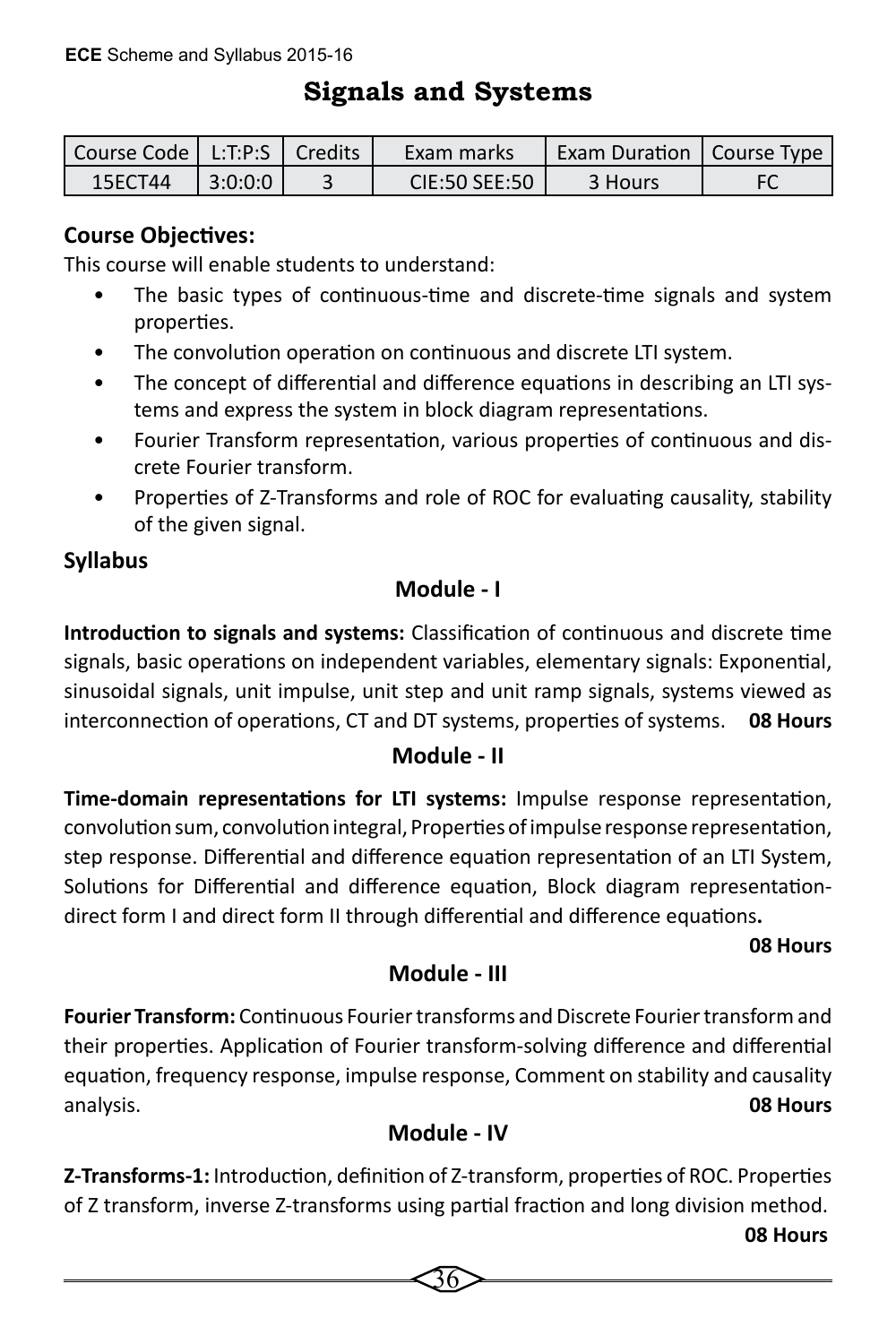#### **Module - V**

**Z-Transforms-2:** Transform analysis of LTI Systems using Z-transform, system function, causality, stability, Unilateral Z-Transform and its application to solve difference Equation. **08 Hours**

#### **Course Outcomes:**

On completion of this course, students should be able to:

- Discriminate various elementary signals and identify the properties of systems.
- Compute convolution operation on continuous and discrete time signals and express difference and differential equations as block diagram.
- Express the signals using Fourier transform and apply their properties for solving differential and difference equation.
- Analyze Z transforms and inverse Z transforms using various methods.
- Analyze LTI systems using Z transforms.

#### **Text Books:**

- 1. Simon Haykin: "Signals and Systems", 4<sup>th</sup> Edition, John Wiley India Pvt. Ltd., Reprint, 2004, ISBN: 978-81-265-1265-2.
- 2. Michael J Roberts: "Fundamentals of Signals and Systems",  $2<sup>nd</sup>$  Edition, Tata Mc-Graw-Hill, 2010, ISBN: 978-0-07-070221-9.

#### **Reference Books:**

- 1. Alan V Oppenheim, Alan S, Willsky and Hamid Nawab: "Signals and Systems", 2nd Edition, Pearson Education Asia / PHI, Indian Reprint, 2002, ISBN: 81-203-1246-5.
- 2. H.P Hsu, R. Ranjan, "Signals and Systems", Scham's Outlines, TMH, 1995, ISBN-13: 978-0-07-060171-0.

#### **E-Resources:**

- 1. http://link.springer.com/chapter/10.1007/978-1-4020-6272-8\_4#page-1
- 2. http://www.thefouriertransform.com/
- 3. http://lpsa.swarthmore.edu/LaplaceZTable/LaplaceZFuncTable.html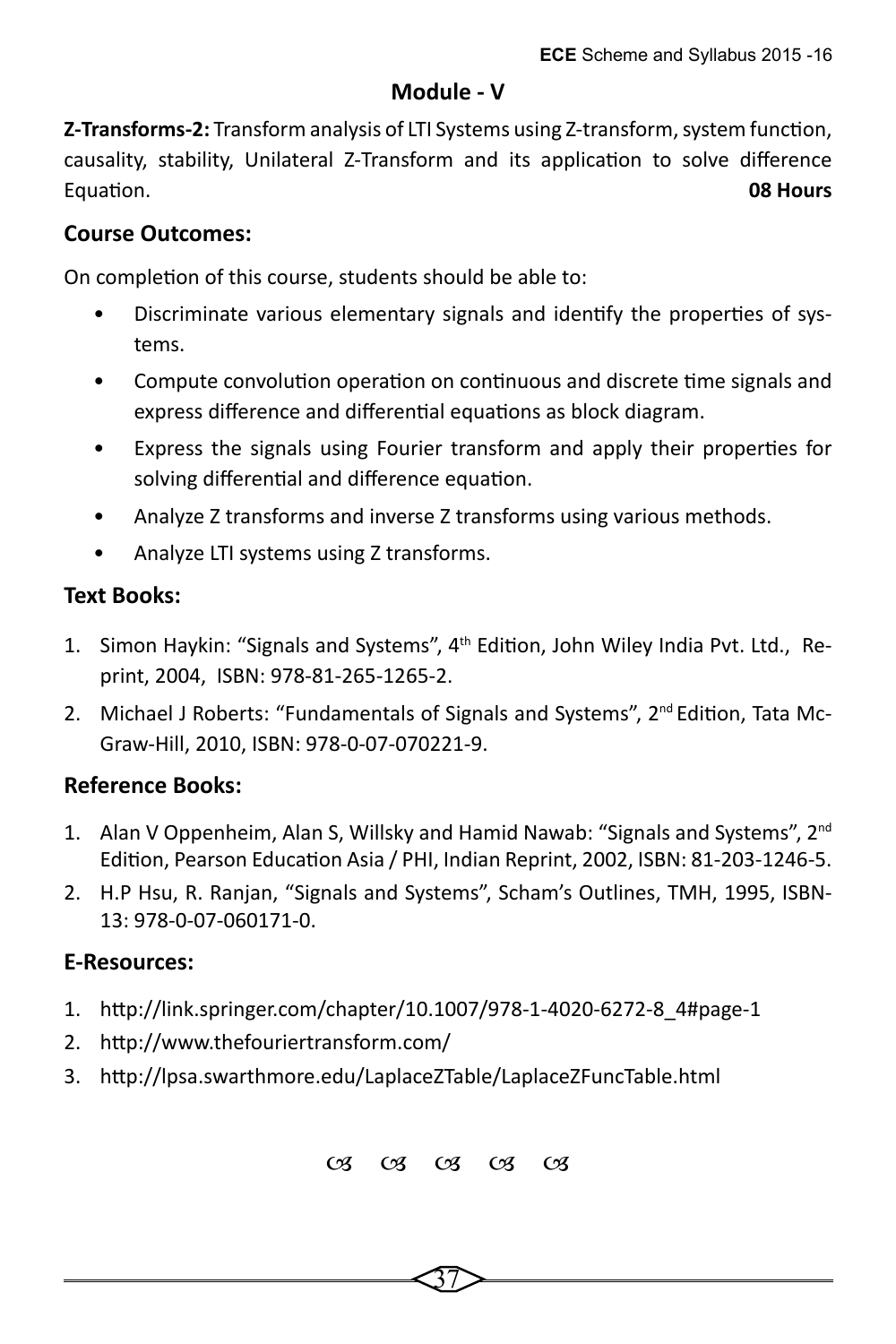# **Linear IC's and Applications (IC)**

| Course Code   L:T:P:S   Credits |         | Exam marks    | Exam Duration   Course Type |    |
|---------------------------------|---------|---------------|-----------------------------|----|
| 15ECI451                        | 3:0:2:0 | CIE:50 SEE:50 | 3 Hours                     | FF |

## **Course Objectives:**

This course will enable students to understand:

- The use of op amp in DC and AC applications.
- The concepts of practical OP-AMP specifications, characteristics, biasing of OP-AMPs.
- The frequency response and bandwidth performance of practical OP-AMP.
- The concept of 555 timer, PLL and its applications.

## **Syllabus**

#### **Module - I**

**Operational Amplifier Fundamentals:** Basic OP-AMP circuit, OP-AMP parameters: Input and Output voltage, CMRR and PSRR, Offset voltages and currents, Input and Output impedances, Slew rate and Frequency limitations.

**OP-AMPs as DC Amplifiers:** Biasing OP-AMPs, Direct coupled -Voltage Followers, Non-inverting Amplifiers, Inverting amplifiers, Summing amplifiers, Difference amplifier. **08 Hours**

#### **Module - II**

**OP-AMPs as AC Amplifiers:** Capacitor coupled Voltage Follower, High input impedance-Capacitor coupled Voltage Follower, Capacitor coupled Non-inverting Amplifiers, High input impedance - Capacitor coupled Non-inverting Amplifiers, Capacitor coupled Inverting amplifiers, setting the upper cut-off frequency, Capacitor coupled Difference amplifier, Use of a single polarity power supply. **08 Hours**

#### **Module - III**

**OP-AMPs frequency response and compensation:** Circuit stability, Frequency and phase Response, Frequency compensating methods, Band width, Slew rate effects, Zin Mod compensation, and circuit stability precautions. **08 Hours**

#### **Module - IV**

**OP-AMP Application:** Current amplifiers, precision rectifiers, Clamping circuits, Peak detectors, sample and hold circuits, Log and antilog amplifiers, Multiplier and divider, Triangular / rectangular wave generators.

**Non-linear circuit applications of OP-AMP:** Crossing detectors, inverting Schmitt trigger circuits, Mono-stable and A-stable multivibrator, Active Filters: First and Second order Low pass and High pass filters. **08 Hours**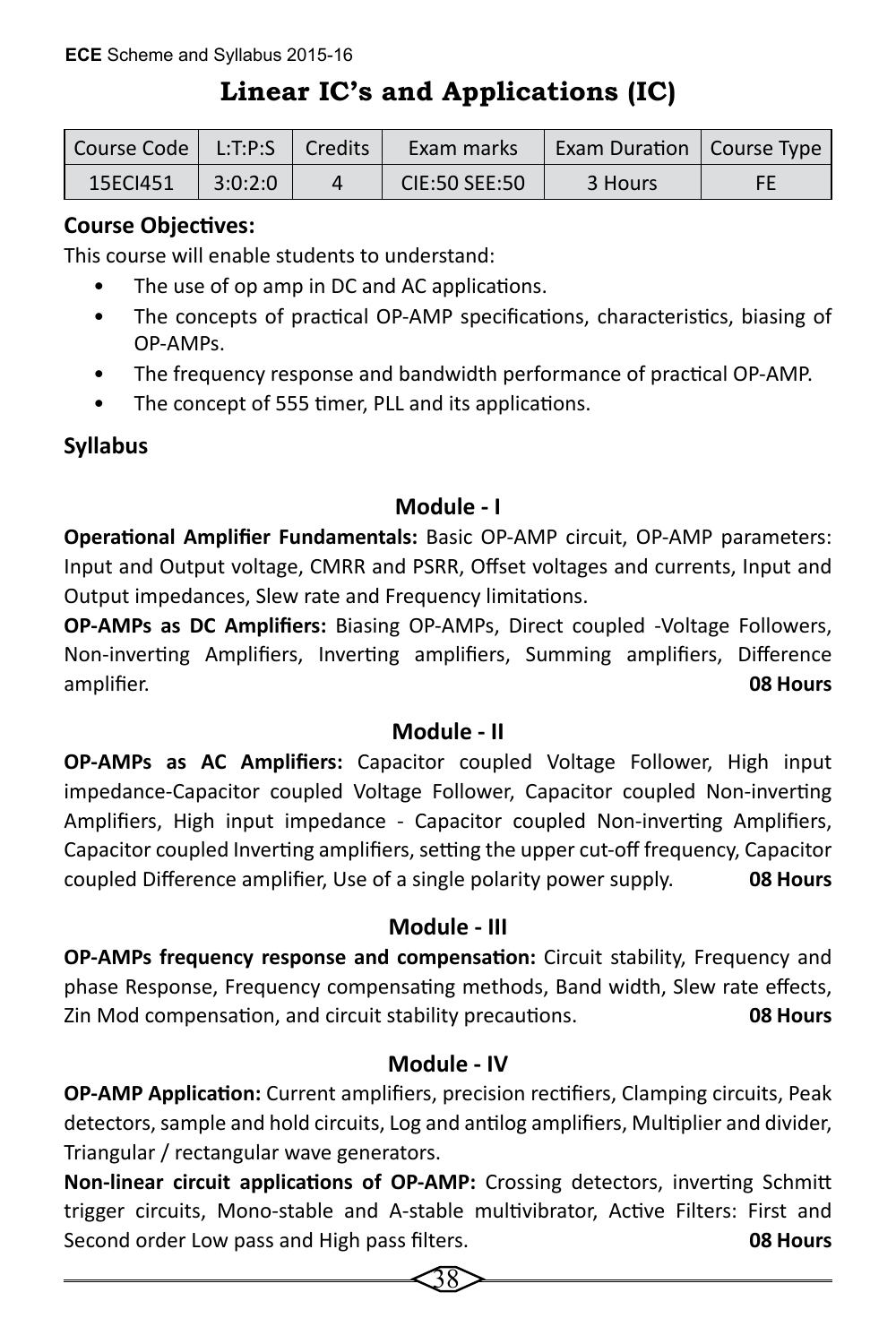#### **Module - V**

**Other Linear IC applications**: 555 timer: Basic timer circuit, 555 timer used as a stable and Mono-stable multivibrator, Schmitt trigger; PLL: Operating principles, Phase detector / Comparator, VC; D/A and A/ D converters: Basic DAC Techniques, AD converters, IC 723 general purpose Regulator. **08 Hours**

## **List of Experiments**

- 1. Design a Second order active LPF
- 2. Design a Second order active HPF
- 3. Design a Second order active BPF
- 4. Design and test a Schmitt trigger circuit for the given values of UTP and LTP
- 5. Design and test R-2R DAC using op-amp
- 6. Design and test the circuits Astablemultivibrator for given frequency and duty cycle using IC 555
- 7. Design and test the circuits Monostablemultivibrator for given pulse width W using IC555

## **Course Outcomes:**

On completion of this module, students should be able to:

- Describe the practical OP-AMP specifications and characteristics.
- Determine OP-AMP as AC amplifiers.
- Analyzing stability condition of OP-AMP.
- Analyzing OP-AMP linear and non linear applications.
- Analyzing of 555 timers, PLL and their applications.

## **Text Books:**

- 1. David A. Bell: "Operational Amplifiers and Linear IC's", 2<sup>nd</sup> Edition, (Chapters 1-4), PHI/Pearson, 2008, ISBN: 9788120323599.
- 2. D. Roy Choudhury and Shail B. Jain: "Linear Integrated Circuits", 4<sup>th</sup> Edition, (Chapter 5), New Age International, 2010, ISBN: 9788122430981.

## **Reference Books:**

- 1. Robert F. Coughlin and Fred F. Driscoll: "Operational Amplifiers and Linear Integrated Circuits", 6th Edition, PHI/Pearson, 2001, ISBN: 8120320964.
- 2. Ramakant A. Gayakwad: "OP-AMPs and Linear Integrated Circuits", 4<sup>th</sup> Edition, PHI/Pearson, 2000, ISBN: 8120320581.

## **E-Resources:**

- 1. http://www.electronics-tutorials.ws/opamp/opamp\_1.html
- 2. http://www.radio-electronics.com/info/circuits/opamp\_basics/operational-amplifier-basics-tutorial.php
- 3. http://www.chem.uoa.gr/applets/appletopamps/appl\_opamps2.html
- 4. http://www.allaboutcircuits.com/textbook/semiconductors/chpt-8/introduction-operational-amplifiers/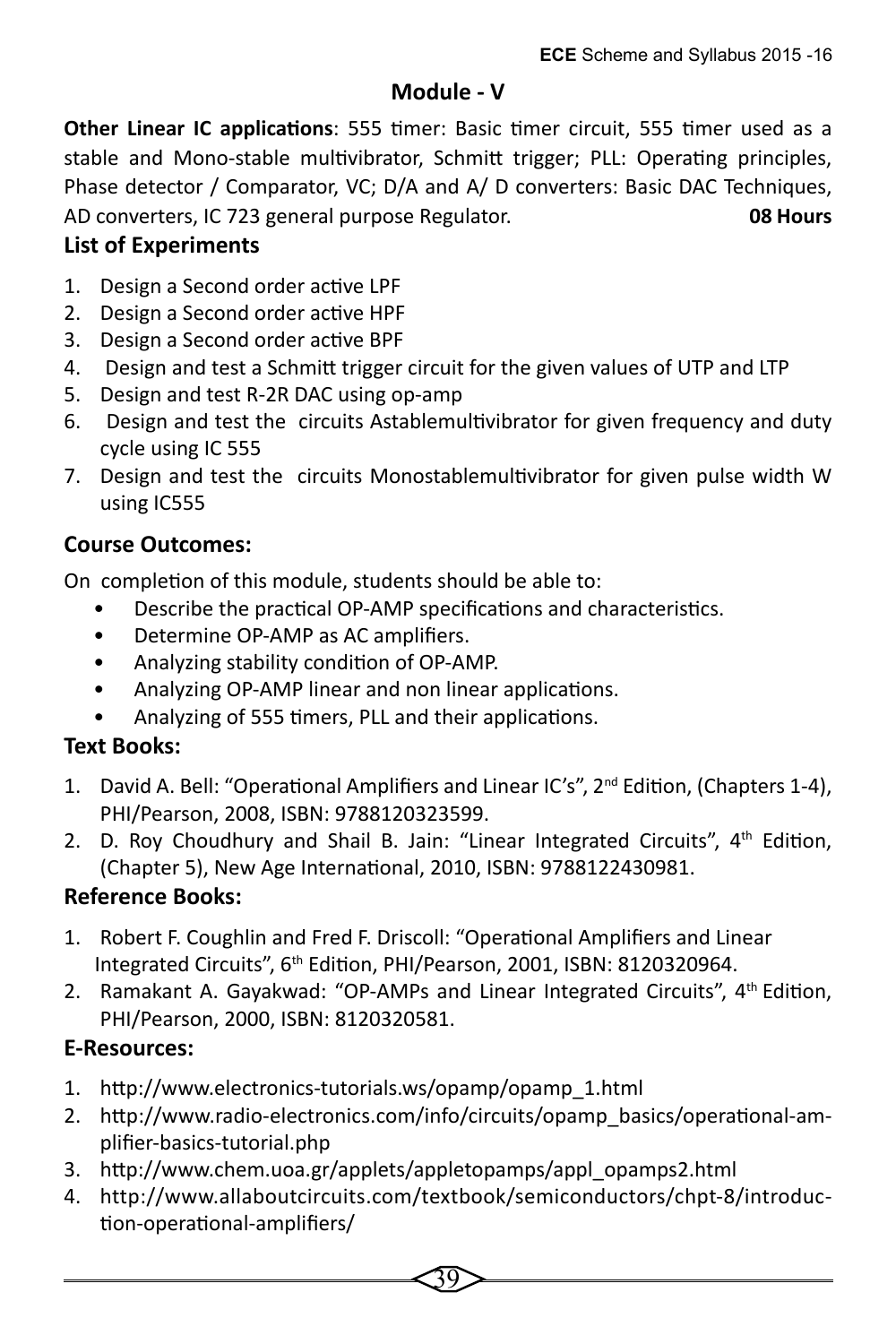# **Fundamentals of VLSI (IC)**

|          |         |               | Course Code   L:T:P:S   Credits   Exam marks   Exam Duration   Course Type |    |
|----------|---------|---------------|----------------------------------------------------------------------------|----|
| 15ECI452 | 3:0:2:0 | CIE:50 SEE:50 | 3 Hours                                                                    | FF |

## **Course Objectives:**

This course will enable students to understand:

- The fundamental concepts of fabrication process and VLSI design flow.
- The ideal, non-ideal V-I and C-V characteristics.
- Design of CMOS combinational logic circuits.
- The basic concepts of testing and dynamic logic circuits.
- The fundamental concepts of low power VLSI Design.

## **Syllabus**

## **Module - I**

**Introduction:** A brief History**,** MOS Transistors, CMOS logic, CMOS fabrication and Layout, VLSI Design flow, Fabrication, Packaging and Testing.

**CMOS Processing Technology:** CMOS technologies Layout Design Rules, CMOS Process Enhancements. **08 Hours**

#### **Module - II**

**MOS Transistor Theory:** Introduction, Ideal I-V characteristics, Non ideal I-V effects, DC transfer Characteristics, C-V characteristics **08 Hours**

#### **Module - III**

**Combinational MOS Logic circuits:** MOS Logic circuits with Depletion NMOS load, CMOS logic circuits complex logic circuits, CMOS Transmission gates.

**Sequential MOS Logic circuits:** SR Latch, clocked latch and flip flop circuits, CMOS D Latch and edge triggered flip flop. **08 Hours**

## **Module - IV**

**Dynamic logic circuits:** Basic principles of Pass Transistor circuits, Dynamic CMOS circuit techniques**:** CMOS TG logic, Dynamic CMOS logic, High performance Dynamic circuits, charge sharing problems, remedies.

**Design for testability:** Fault type and models, Controllability, Observability, Ad hoc testing, Scan based techniques, BIST, Current monitoring I<sub>nno</sub> Test. **08 Hours** 

 $40\,$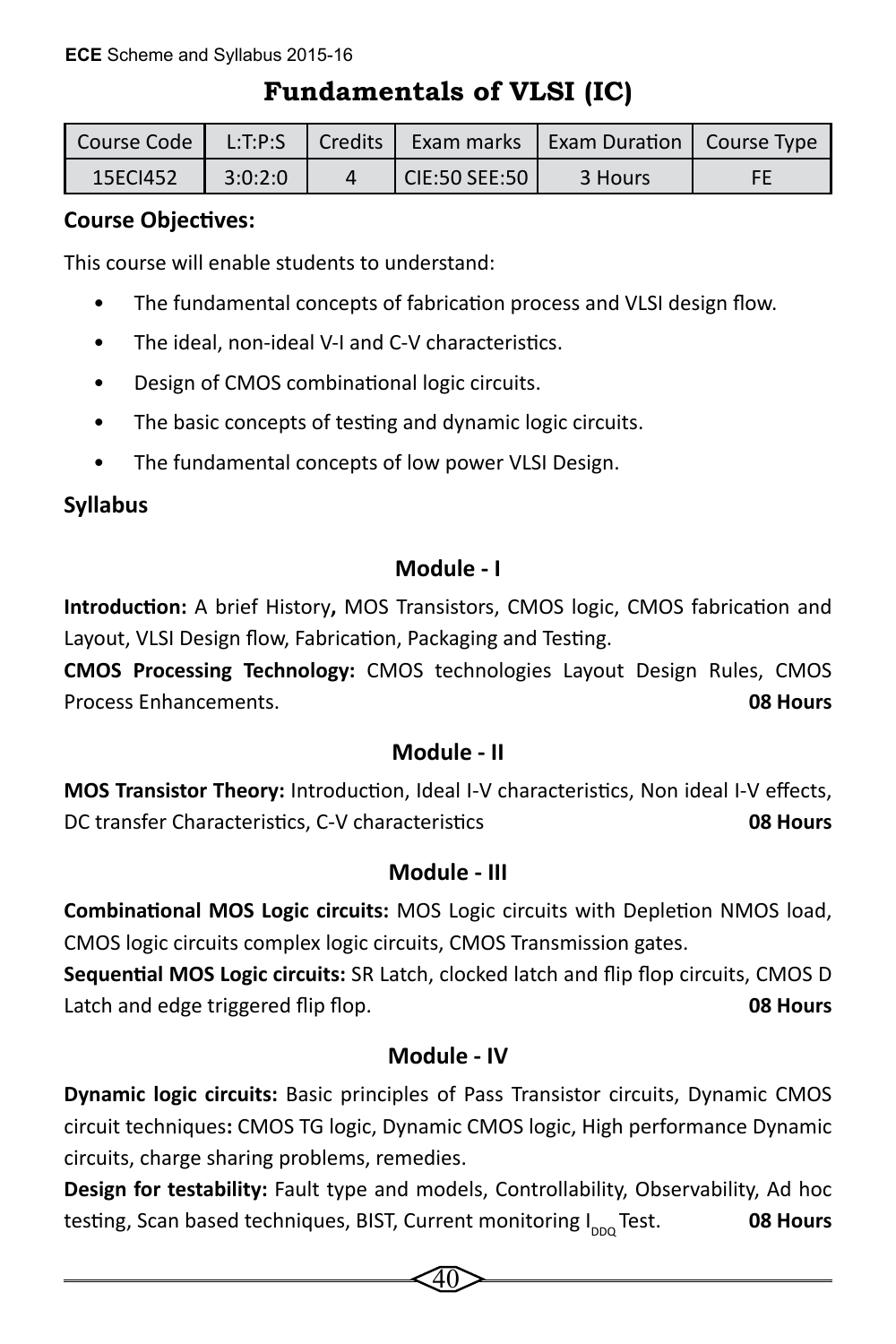#### **Module - V**

**Low power CMOS Logic circuits:** Introduction, Overview of power consumption, Low power design through voltage scaling, Estimation and Optimization of switching activity, Reduction of switched capacitance, Adiabatic logic circuits. **08 Hours**

#### **List of Experiments**

- 1. Simulation of basic gates.
- 2. Simulation of universal gates.
- 3. Simulation of Transmission Gate.
- 4. Simulation of Combinational Logic Circuits.
- 5. Layout ofbasic gates.
- 6. Layout of universal gates.
- 7. Layout of Transmission Gate.

#### **Course Outcomes:**

On completion of this module, students should be able to:

- Describe the fabrication process and VLSI design flow.
- Discuss V-I and C-V characteristics of MOSFETS.
- Analyze sequential and combinational logic circuits using CMOS.
- Discuss the concepts of testing and dynamic CMOS circuits.
- Describe the concepts of low power VLSI design.

#### **Text Books:**

- 1. Niel H.E Weste, David Harris: "CMOS VLSI Design-A Circuits and Systems Perspective", 3rd Edition, Pearson Education, 2006, ISBN: 9788131764671.
- 2. Sung Mo Kang, Yusuf Leblebici: "CMOS digital integrated circuits-Analysis and Design", 3rd Edition, Tata McGraw Hill, 2003, ISBN 10: 0070530777, ISBN13: 9780070530775.

#### **Reference Book:**

1. John P. Uyemura: "Introduction to VLSI Circuits and Systems", 1<sup>st</sup> Edition, John Wiley, 2003, ISBN: 0471127043.

#### **E- Resources:**

- 1. http://ece-research.unm.edu/jimp/vlsi/slides/chap3\_1.html
- 2. http://www.slideshare.net/kalyankumarkalita/dynamic-logic-circuits
- 3. http://www.slideshare.net/jainatush/vlsi-test-principles-and-architectures-design-for-testability
- $41\,$ 4. http://www.eeherald.com/section/design-guide/Low-Power-VLSI-Design.html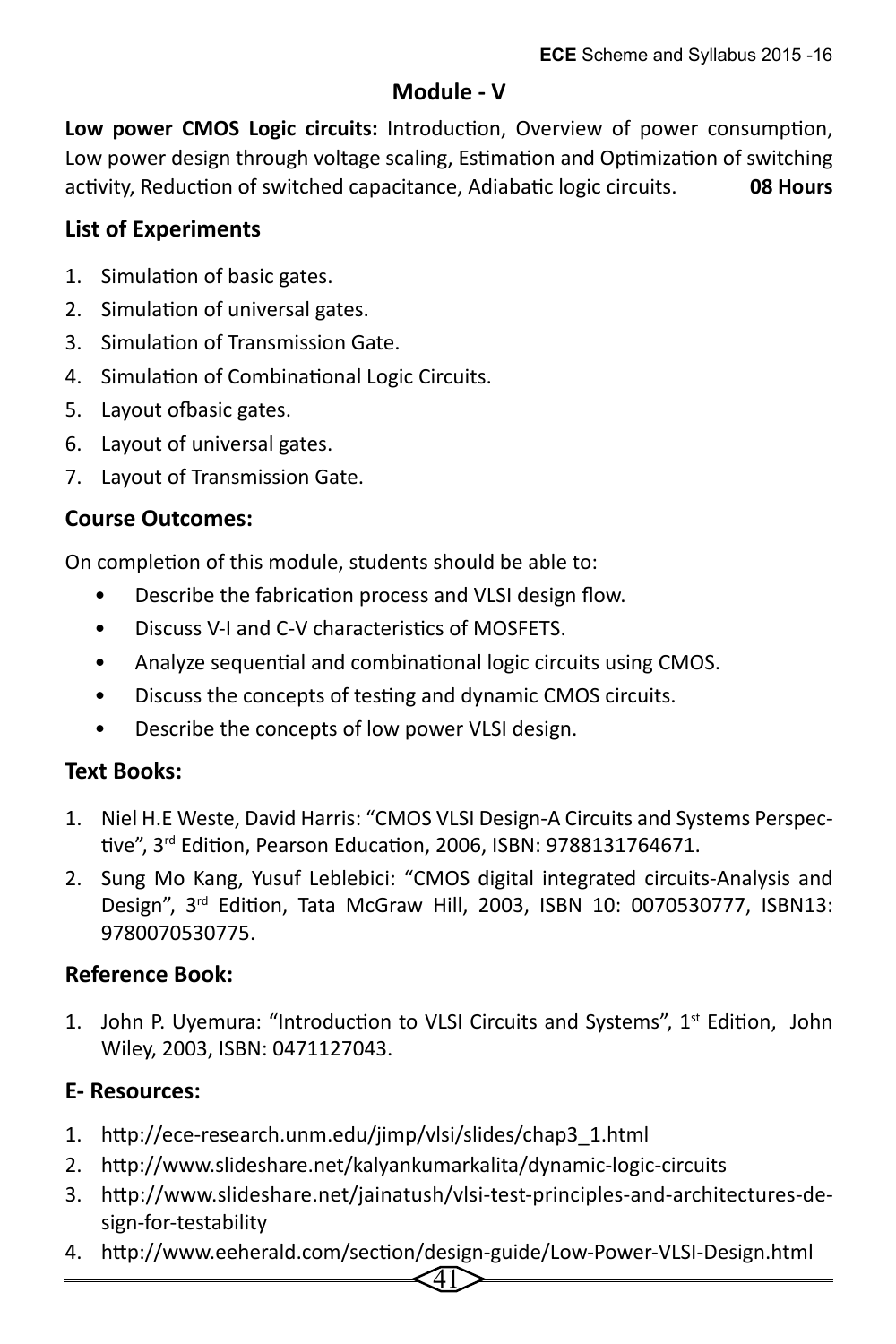# **Introduction to Programming using Python (IC)**

| Course Code   L:T:P:S   Credits |         | Exam marks    | <b>Lexam Duration   Course Type</b> |    |
|---------------------------------|---------|---------------|-------------------------------------|----|
| 15ECI453                        | 3:0:2:0 | CIE:50 SEE:50 | 3 Hours                             | ЕF |

#### **Course Objectives:**

This course will enable students:

- Understand programming concepts, and various programming paradigms
- Get a clear understanding of Object Oriented Programming
- Learn Python with a focus on regular expressions, exception handling, file handling, creating modules, interacting with database.

## **Syllabus**

#### **Module - I**

Introduction and overview Introduction, What is Python, Origin, Comparison, Comments, Operators, Variables and Assignment, Numbers, Strings, Lists and Tuples, Dictionaries, if Statement, while Loop, for Loop and the range() Built-in Function, Files and the open() Built-in Function, Errors and Exceptions, Functions, Classes, Modules. **Syntax and Style:** Statements and Syntax, Variable Assignment, Identifiers, Basic Style Guidelines, Memory Management, Python Application Examples. **08 Hours**

#### **Module - II**

Python Objects, Standard Types, Other Built-in Types, Internal Types, Standard Type Operators, Standard Type Built-in Functions, Categorizing the Standard Types, Unsupported Types. Numbers and Strings, Introduction to Numbers, Integers, Floating Point Real Numbers, Complex Numbers, Operators, Built-in Functions. Sequences: Strings, Lists, and Tuples, Sequences, Strings, Strings and Operators, String-only Operators, Built-in Functions, String Built-in Methods, Special Features of Strings.

#### **08 Hours 1986 1986 1986 1986 1986 1986 1986 1986 1986 1986 1986**

#### **Module-III**

Lists Operators, Built-in Functions, List Type Built-in Methods, Special Features of Lists, Tuples, Tuple Operators and Built-in Functions, Special Features of Tuples. Conditionals and Loops: if statement, else statement, else-if statement, while statement, for statement, break statement, continue statement, pass statement, else statement. **08 Hours**

#### **Module - IV**

Files and Input/Output File Objects, File Built-in Function, File Built-in Methods, File Built-in Attributes, Standard Files, Command-line Arguments, File System, File Execution, Persistent Storage Modules.

**Exception handling:** The dir Function, Errors, Runtime Errors, The Exception Model, Exception Hierarchy, Handling Multiple Exceptions, raise, assert. **08 Hours**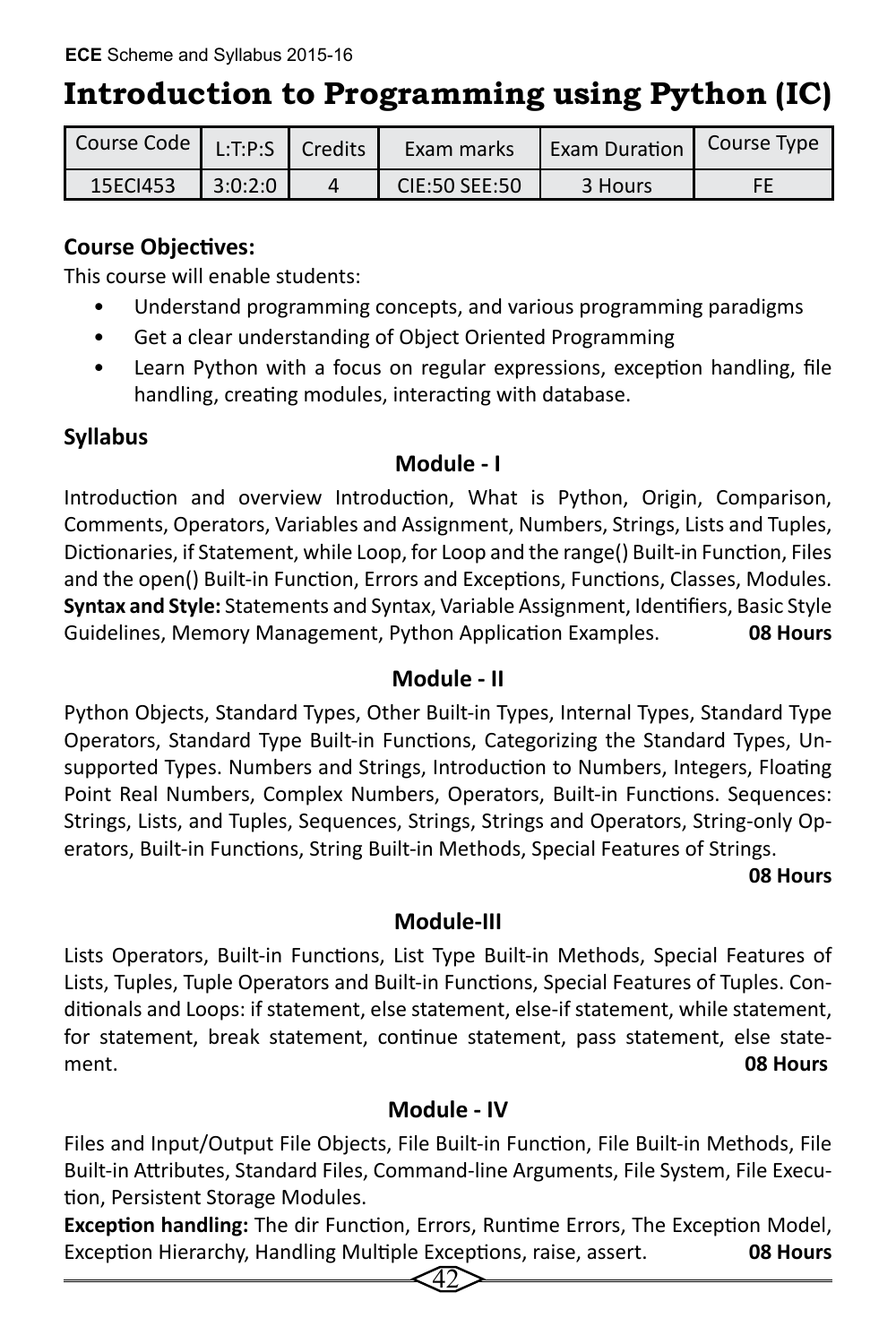#### **Module-V**

**Regular Expressions:** Introduction/Motivation, Special Symbols and Characters for REs, REs and Python. Programming Exercise: Check for data error in CSV files: Numeric Check, Alphanumeric Check, Email Check, Date Check

**Database Interactions:** Database Connection, creating database tables, insert data into table, reading, updating data. **08 Hours**

## **List of Experiments:**

- 1. Create a new program called hello world.py. You will use this file to write your very first 'Hello world!' program.
- 2. Write a program using print that, when run, prints out a tic-tac-toe board.
- 3. Using a for loop, write a program that prints out the decimal equivalents of 1/2, 1/3,1/4... 1/10.
- 4. Write a program using a for loop that calculates exponentials. Your program should ask the user for a base base and an exponent exp, and calculate baseexp.
- 5. Write a method fact that takes a number from the user and prints its factorial.
- 6. Write a function roots that computes the roots of a quadratic equation. Check for complex roots and print an error message saying that the roots are complex.

#### **Course Outcomes:**

On completion of this module, students should be able to:

- Apply the concepts of Object Oriented principles used in Python.
- Apply Types, Type Operators and Built-in functions and use the same in developing specific programs.
- Apply the usage of built-in libraries, creation of customized libraries and efficient ways to store and retrieve data.
- Use file handling and exception handling mechanisms and apply the same in solving specific problems.
- Apply techniques using regular expressions and apply the same in solving specific problems.

#### **Text Book:**

1. Mark Lutz: "Learning Python", 5<sup>th</sup> Edition, O'REILLY, 2013, ISBN: 978-1-4493-5573-9.

#### **Reference Books:**

- 1. Barry, Paul: "Head First Python", 2nd Edition, O'REILLY, 2010, ISBN: 978-1-4493- 8267-4.
- 2. David M. Beazley: "Python Essential Reference", 4<sup>th</sup> Edition, Developer's Library, 2010, ISBN: 0672329786.

43

#### **E-Resources:**

- 1. http://www.tutorialspoint.com/python/
- 2. https://www.codementor.io/learn-python-online
- 3. https://www.youtube.com/playlist?list=PL9FAE4422FA13FDE4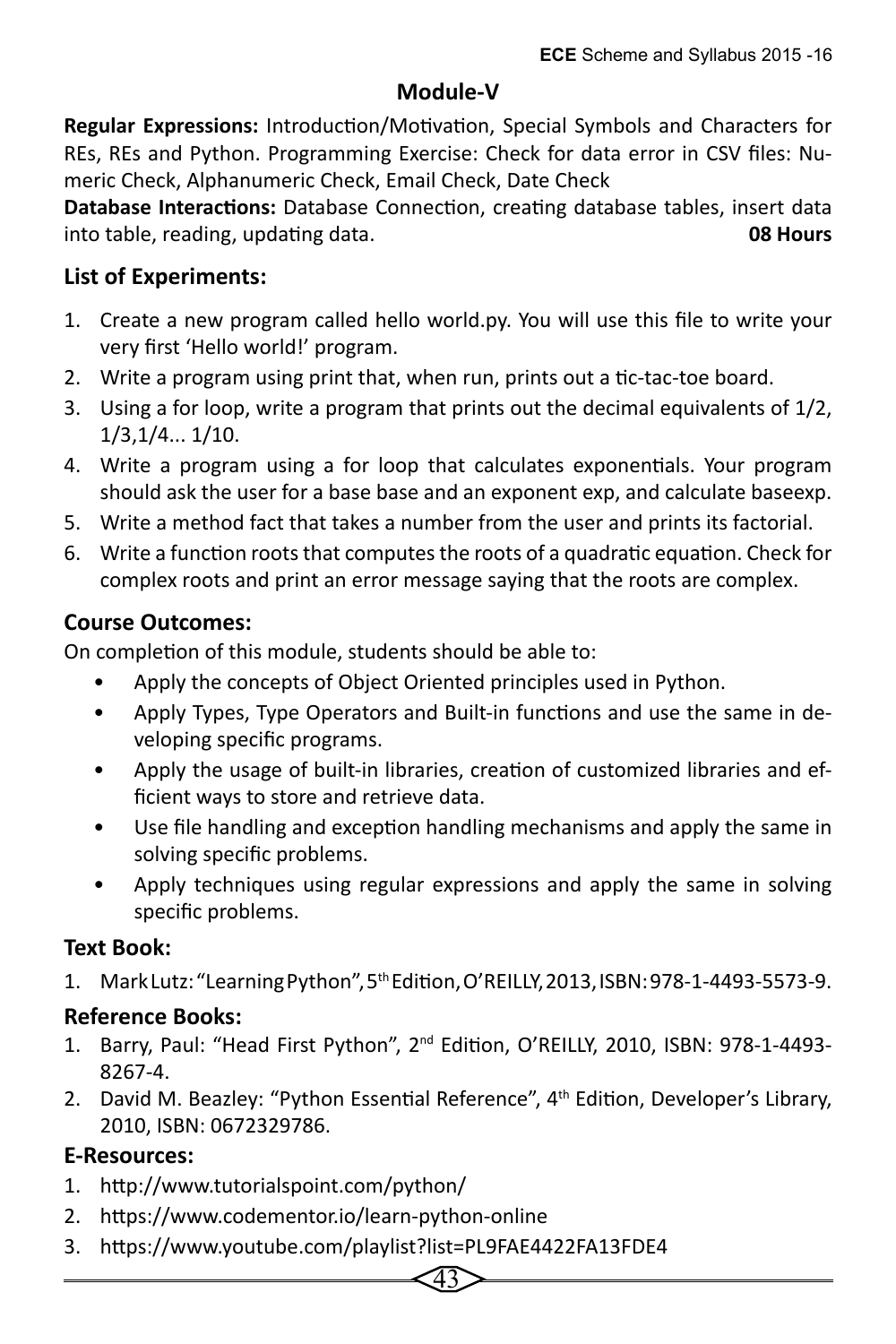|  |  | <b>Renewable Energy Resources</b> |
|--|--|-----------------------------------|
|--|--|-----------------------------------|

|          |         |               | Course Code   L:T:P:S   Credits   Exam marks   Exam Duration   Course Type |    |
|----------|---------|---------------|----------------------------------------------------------------------------|----|
| 15ECT461 | 3:0:0:0 | CIE:50 SEE:50 | 3 Hours                                                                    | EE |

## **Course Objectives:**

This course will enable students to:

- Provide detailed information of the present energy scenario and the available Renewable Energy Resources.
- Get detailed insight knowledge in basics of solar radiation geometry and various measurement techniques.
- Understand the solar energy through solar thermal devices, PV conversion and their performance analysis.
- Gain the conceptual knowledge about the various energy conversion methods such as Wind, Tidal, OTEC and Geothermal.
- Give introduction to energy from Biomass, Hydrogen energy and their impact on environment and sustainability.

## **Syllabus**

#### **Module - I**

**Introduction:** Energy source, India's production and reserves of commercial energy sources, need for non-conventional energy sources.

**Solar Radiation:** Extra-Terrestrial radiation, spectral distribution of extraterrestrial radiation, solar constant, solar radiation at the earth's surface, beam, diffuse and global radiation, solar radiation data.

**Measurement of Solar Radiation:** Pyrometer, shading ring pyrheliometer, sunshine recorder, schematic diagrams and principle of working. **09 Hours** 

#### **Module - II**

**Solar Radiation Geometry:** Flux on a plane surface, latitude, declination angle, surface azimuth angle, hour angle, zenith angle, solar altitude angle expression for the angle between the incident beam and the normal to a plane surface (No derivation), local apparent time. Apparent motion of sun, day length, numerical examples.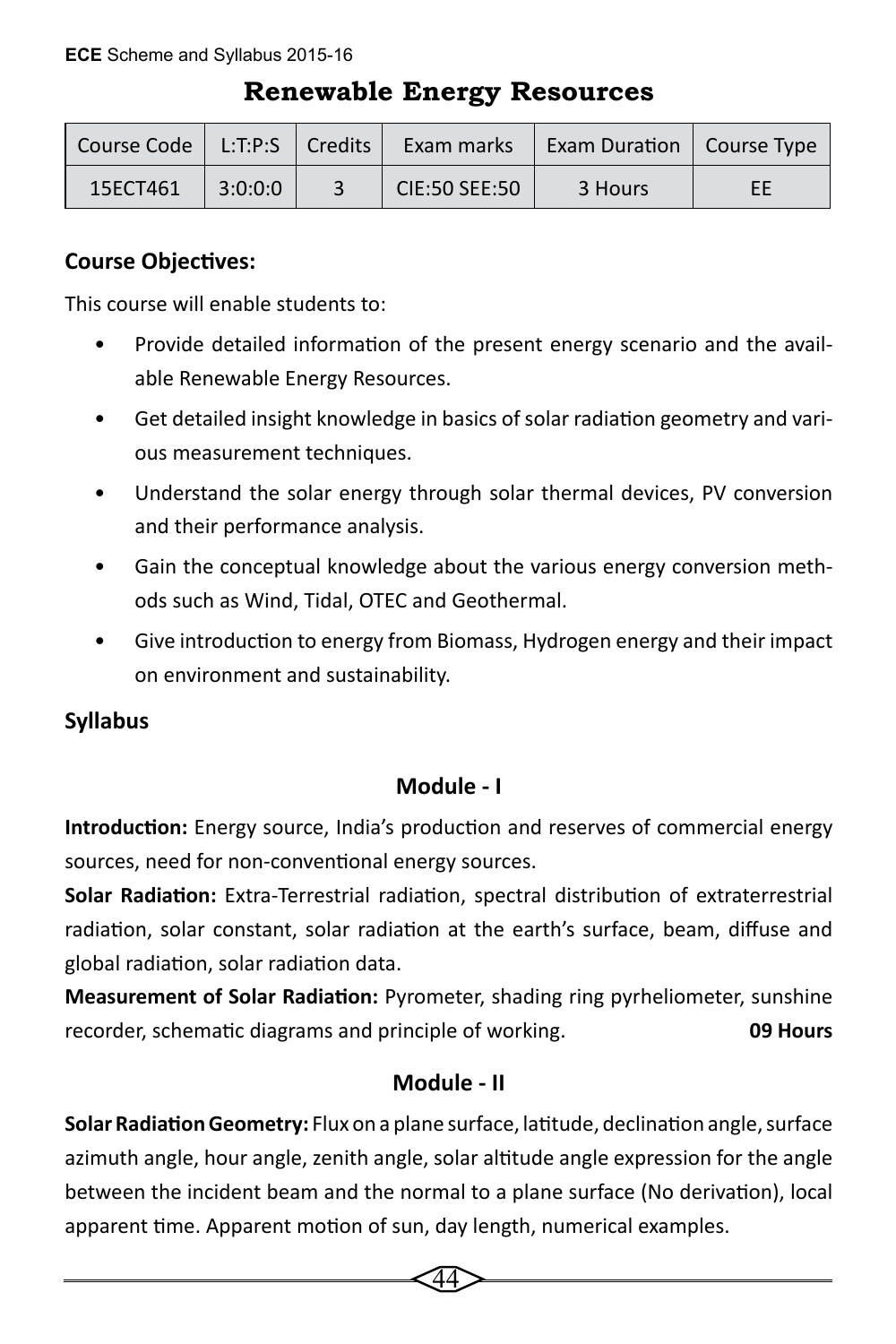**Radiation Flux on a Tilted Surface:** Beam, diffuse and reflected radiation, expression for flux on a tilted surface (no derivations), numerical examples.

**Solar Thermal Conversion:** Collection and storage, thermal collection devices, liquid flat plate collectors, solar air heaters concentrating collectors (cylindrical, parabolic, paraboloid) (Quantitative analysis). **09 Hours**

#### **Module - III**

**Performance Analysis of Liquid Flat Plate Collectors:** General description, collector geometry, selective surface (qualitative discussion) basic energy-balance equation, stagnation temperature, transmissivity of the cover system, transmissivityabsorptivity product, numerical examples. The overall loss coefficient, correlation for the top loss coefficient, bottom and side loss coefficient, problems (all correlations to be provided). Temperature distribution between the collector tubes, collector heat removal factor, collector efficiency factor and collector flow factor, mean plate temperature, instantaneous efficiency (all expressions to be provided). Effect of various parameters on the collector performance; collector orientation, selective surface, fluid inlet temperature, number covers, dust. **09 Hours**

#### **Module - IV**

**Photovoltaic Conversion:** Description, principle of working and characteristics, applications.

**Wind Energy:** Properties of wind, availability of wind energy in India, wind velocity and power from wind; major problems associated with wind power, Wind machines: Types of wind machines and their characteristics, horizontal and vertical axis wind mills.

**Tidal Power:** Tides and waves as energy suppliers and their mechanics, fundamental characteristics of tidal power, harnessing tidal energy, limitations.

**Ocean Thermal Energy Conversion :** Principle of working, Rankine cycle.

**Geothermal Energy Conversion:** Principle of working, Types of geothermal station with schematic diagram. **08 Hours**

#### **Module - V**

**Energy from Bio Mass:** Photosynthesis, photosynthetic oxygen production, energy plantation, bio gas production from organic wastes by anaerobic fermentation, description of bio-gas plants, transportation of bio-gas, problems involved with biogas production, application of bio-gas, application of bio-gas in engines, advantages.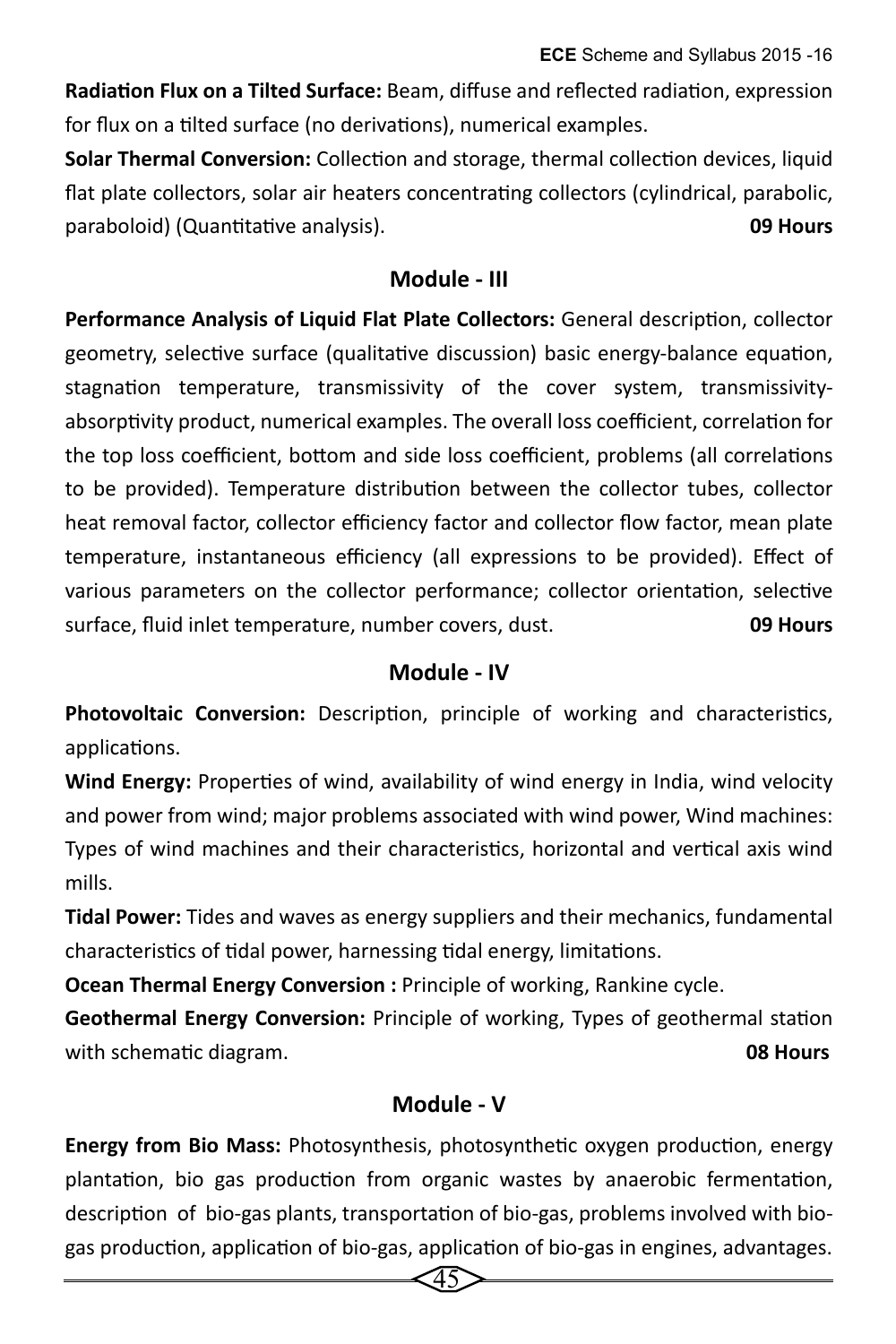**Hydrogen Energy :** Properties of Hydrogen with respected to its utilization as a renewable form of energy, sources of hydrogen, production of hydrogen, electrolysis of water, thermal decomposition of water, thermo chemical production bio-chemical production. **07 Hours**

## **Course Outcomes:**

On completion of the course, the students will be able to,

- Explain the present energy scenario and the available Renewable Energy Resources.
- Describe the basics of solar radiation geometry and various measurement techniques.
- Analyze the knowledge gained in tapping the solar energy through solar thermal devices, pv conversion and their performance analysis.
- Demonstrate the various energy conversion methods such as Wind, Tidal, OTEC and Geothermal.
- Apply knowledge of Biomass and Hydrogen energy and their impact on environment and sustainability.

## **Text Books:**

- 1. G D Rai: "Non-Conventional Energy Sources", (Chapters 1-3,6-9,11), 5th Edition, Khanna Publishers, 2011, ISBN-13: 9788174090737.
- 2. John Twidell and Tony Weir: "Renewable Energy Resources", (Chapters 2,5-7,9- 14), 3rd Edition, Routledge Publisher, 2015, ISBN-13: 978041558437.
- 3. N K Bansal: "Non-Conventional Energy Resources", (Chapters 1-3,9,10,12,13), 1st Edition, Vikas Publishing, 2014, ISBN-13: 978935978577.

## **Reference Books:**

- 1. B H Khan: "Non-Conventional Energy Resources", (Chapters 4-10), 2<sup>nd</sup> Edition, Tata McGraw-Hill Pub., 2006, ISBN-13: 9780070142763.
- 2. S P Sukhatme, J K Nayak, "Solar Energy", (Chapters 3,4),  $3<sup>rd</sup>$  Edition, Tata McGraw-Hill Pub., 2008, ISBN-13: 9780070260641.

03 03 03 03 03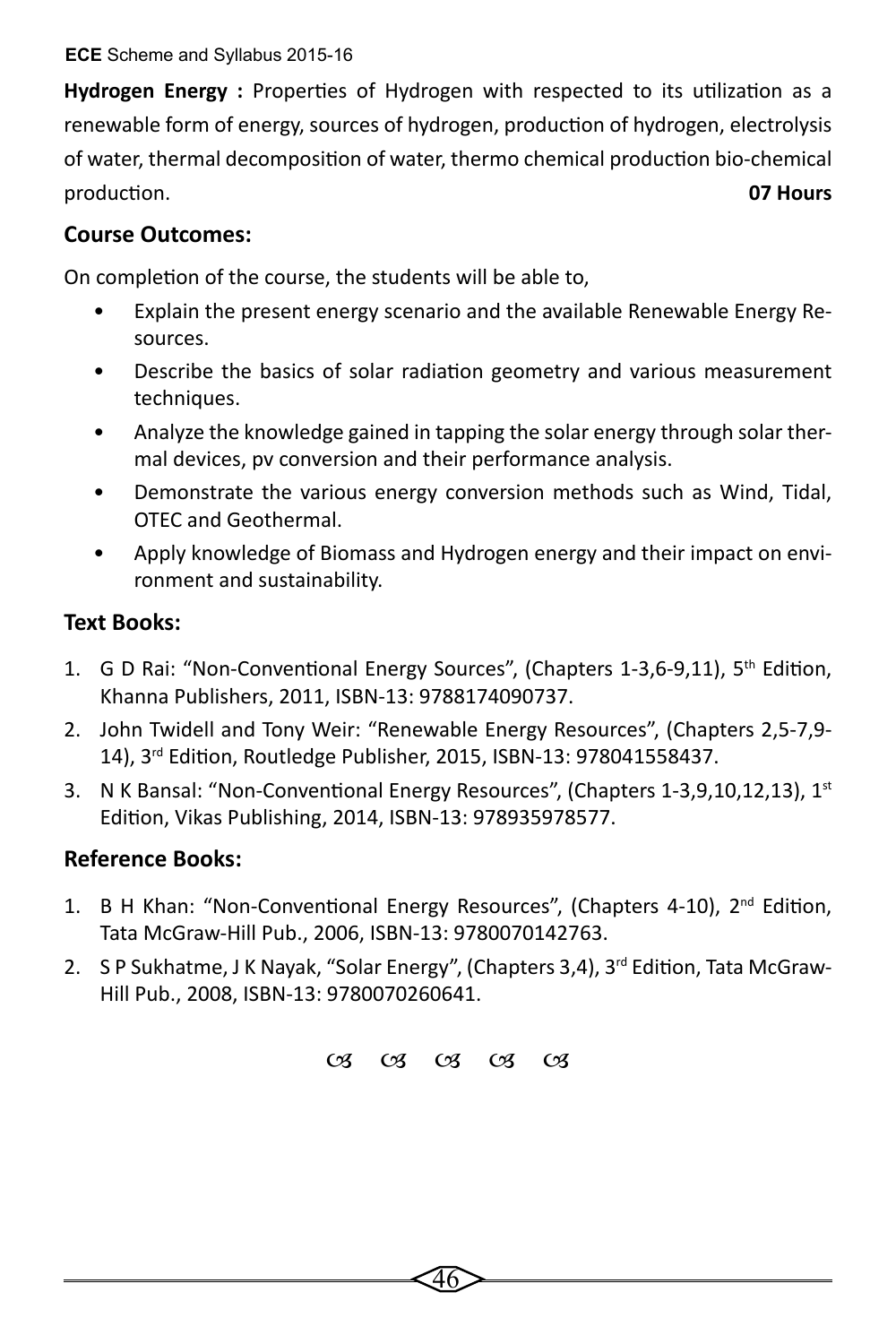## **Object Oriented Programming with C++**

|                        |  |                           | Course Code   L:T:P:S   Credits   Exam marks   Exam Duration   Course Type |    |
|------------------------|--|---------------------------|----------------------------------------------------------------------------|----|
| $15ECT462$   $3:0:0:0$ |  | $^{\prime}$ CIE:50 SEE:50 | 3 Hours                                                                    | FF |

#### **Course Objectives:**

This course will enable students to understand:

- Features of object oriented Programming concepts.
- Inline functions, default arguments, classes and objects.
- Constructor, Types of constructor and destructor and their order of execution.
- Operator overloading and its necessity.
- The virtual function, polymorphism, exception handling.

#### **Syllabus**

#### **Module - I**

**Introduction:** Origin of C++, features of OOP, Sample C++ program, Different data types, operators, expressions, implicit conversion, Type cast operator and statements, arrays and strings, pointers and user defined types, reference variable, memory management operator, name space, control structure, Function, default argument, inline functions, function overloading, recursive functions. **09 Hours** 

#### **Module - II**

**Classes and Objects:** Classes, structures and classes are related. Friend functions, inline functions, Constructors, Different types of constructor, Destructors, Static data members, when constructor and destructors are executed, scope resolution operator. Nested classes, local classes, passing objects to functions, returning objects, this pointer. **09 Hours**

#### **Module - III**

**Inheritance:** Base Class, Inheritance, Types of inheritance and protected members, protected base class inheritance, inheriting multiple base classes, Constructors, Destructors and inheritance, Passing parameters to base class constructors, Granting access, Virtual base classes. **09 Hours**

#### **Module - IV**

**Virtual functions, Polymorphism and Operator overloading:** Operator over loading basics, creating a member operator function, Operator overloading using friend functions such as +, - , pre-increment, post-increment, etc., overloading <<, >>. Virtual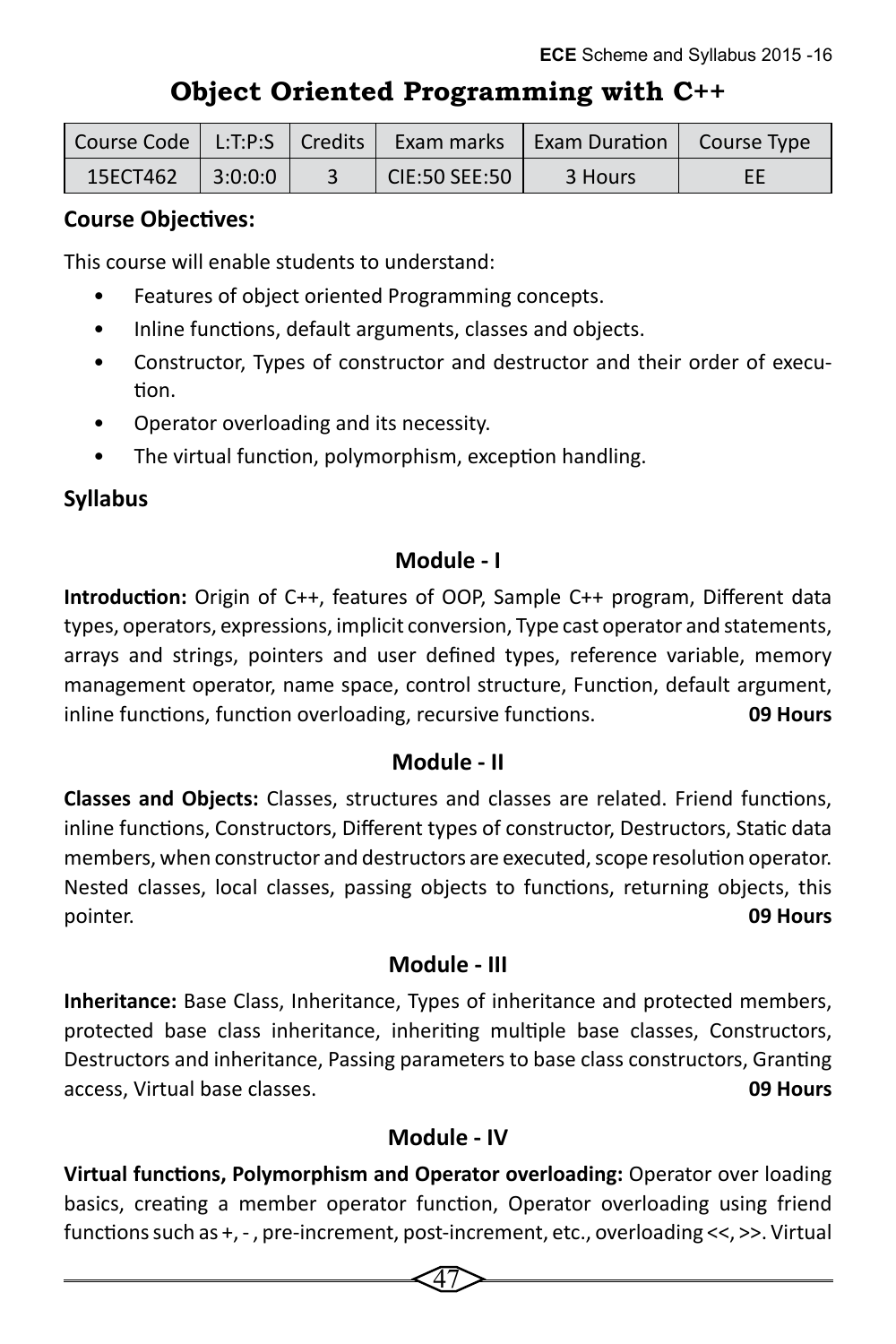**ECE** Scheme and Syllabus 2015-16

function, calling a Virtual function through a base class reference, Virtual attribute is inherited; Virtual functions are hierarchical, pure virtual functions, Abstract classes, Using virtual functions, Early and late binding. **08 Hours**

#### **Module - V**

**Generic function, Exception handling C++ File I/O:** Generic function, a function with two generic types, Generic sort. Exception handling fundamentals, catching class types, using multiple catch, catching all exception.<stream>, and the file classes ,opening and closing file, reading and writing text files, put(), get(), read(), write(), geline(), eof(), seekg(), seekp(), tellp(), tellg(). **07 Hours**

## **Course Outcomes:**

On completion of this course, students will able to:

- Apply the concepts of Object Oriented Programming.
- Implement the concepts of classes and objects.
- Apply the concepts of inheritance to solve complex problems.
- Implement mechanism of virtual function and polymorphism.
- Develop generic function to perform different operations on different data types and implement exception handling.

## **Text Book:**

1. Herbert Schildt: "The Complete Reference C++", 4<sup>th</sup> Edition, Tata McGraw Hill, 2003, ISBN 13: 9780070532465.

#### **Reference Books:**

- 1. Stanley B. Lippmann, Josee Lajore: "C++ Primer", 4th Edition, Pearson Education, 2005, *ISBN*-10: 0-321-71411-3.
- 2. Paul J Deitel, Harvey M Deitel: "C++ for Programmers", Pearson Education, 2009, *ISBN*-10: 0137059663.

## **E-Resources:**

- 1. http://www.tutorialspoint.com/cplusplus/cpp\_tutorial.pdf
- 2. http://www.ddegjust.ac.in/studymaterial/mca-3/ms-17.pdf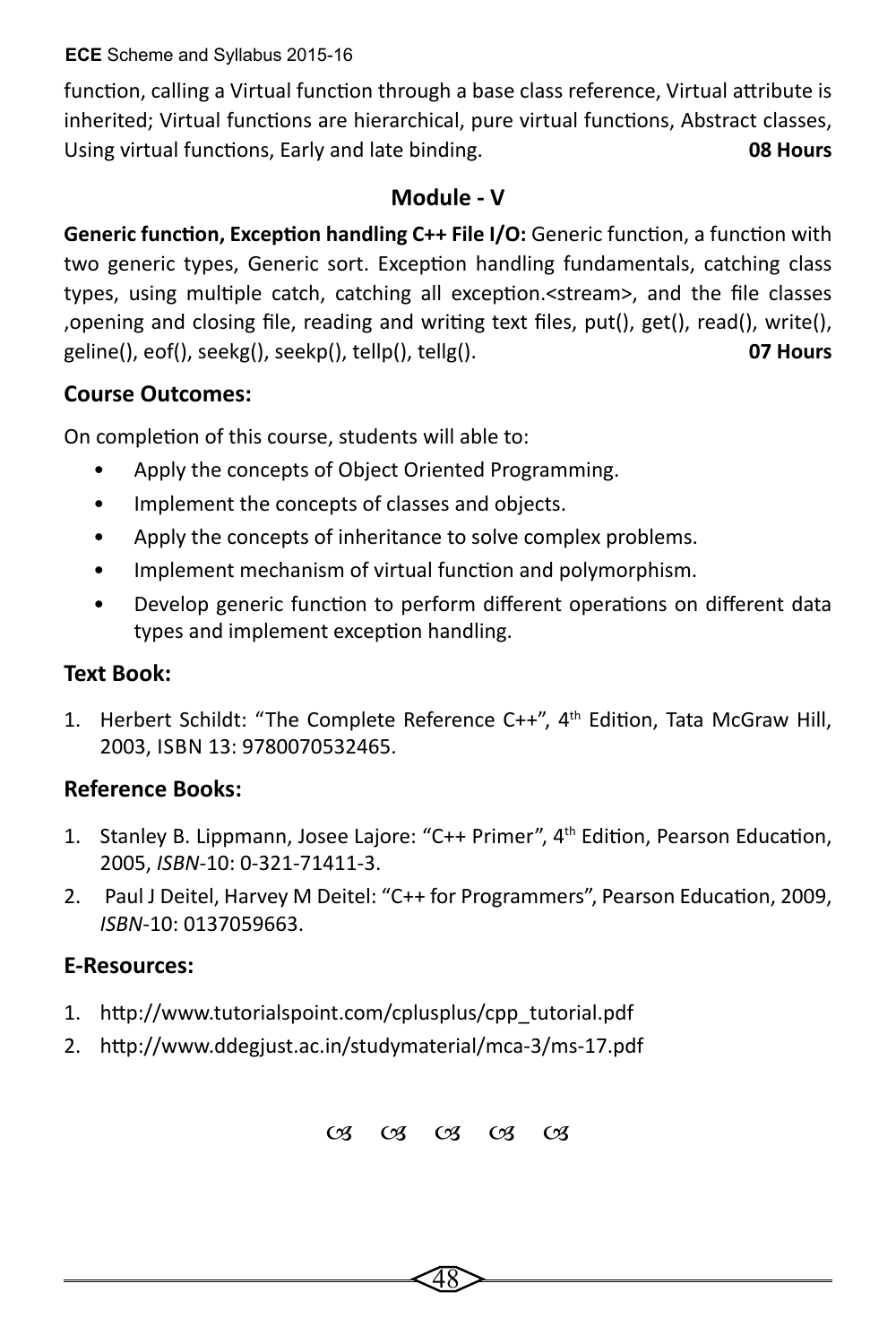## **Smart Materials**

|                  |  |               | Course Code   L:T:P:S   Credits   Exam marks   Exam Duration   Course Type |    |
|------------------|--|---------------|----------------------------------------------------------------------------|----|
| 15ECT463 3:0:0:0 |  | CIE:50 SEE:50 | 3 Hours                                                                    | EE |

#### **Course Objectives:**

This course will enable students to:

- Understand the characteristics of composites and smart materials in the product design process.
- Know the types of sensing and actuation devices.
- Gain the knowledge of optics and electromagnetic technology.
- Study the importance of different control systems.
- Realize and understand the principles of vibration and modal analysis.

## **Syllabus**

## **Module - I**

**Introduction:** Characteristics of composites and ceramics materials, Dynamics and controls, concepts, Electro-magnetic materials and shape memory alloys-processing and characteristics.

**Control Design:** Design of shape memory alloys, Types of MR fluids, Characteristics and application, principles of MR fluid value designs, Magnetic circuit design, MR Dampers, Design issues. **09 Hours** 

#### **Module - II**

**Sensing and Actuation:** Principles of electromagnetic, acoustics, chemical and mechanical sensing and actuation, Types of sensors and their applications, their compatibility writer, conventional and advanced materials, signal processing, principles and characterization. **09 Hours** 

#### **Module - III**

**Structures:** Principles of drag and turbulence control through smart skins, applications in environment such as aerospace and transportation vehicles, manufacturing, repair and maintainability aspects.

**Optics and Electromagnetic:** Principles of optical fiber technology, characteristics of active and adaptive optical system and components, design and manufacturing principles. **09 Hours**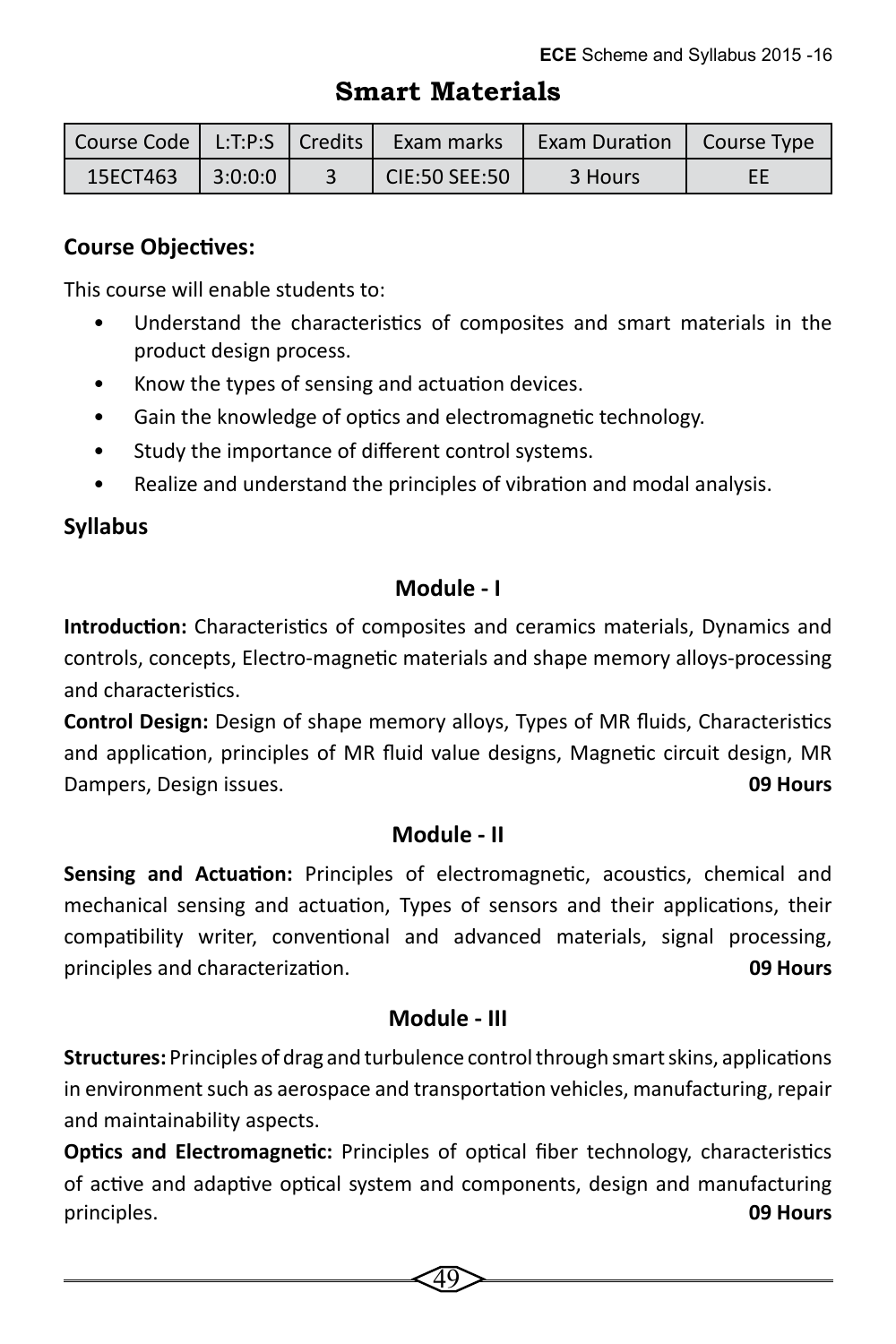#### **Module - IV**

**Controls:** Principles of structural acoustic control, distributed, analog and digital feedback controls, Dimensional implications for structural control. **08 Hours**

#### **Module - V**

**Principles of Vibration And Modal Analysis:** PZT Actuators, MEMS, Magnetic shape Memory Alloys, characteristics and Applications.

**Information Processing:** Neural Network, Data Processing, Data Visualization and Reliability: Principles and Application domains. **07 Hours**

#### **Course Outcomes:**

Upon the completion of the course, the students will be able to,

- Explain the characteristics of composites and smart materials in the product design process.
- Identify various types of sensing and actuation devices.
- Analyze the optics and design structures using smart materials.
- Demonstrate the working principles of different control systems.
- Describe the principles of vibration and modal analysis.

#### **Text Books:**

- 1. A V Srinivasan, D Michael Mcfarland: "Smart Structures:Analysis and Design", (Chapters 2-5,7,8), 1<sup>st</sup> Edition, Cambridge University Press, 2001, ISBN-13: 9780521659772.
- 2. M V Gandhi, B S Thomson: "Smart Materials and Structures", (Chapters 13-75), 1st Edition, Chapman and Hall Pub., 1992, ISBN-13: 9780412370106.

#### **Reference Books:**

- 1. Eric Udd: "Fiber Optic Sensors: An introduction for Engineers and Scientists", (Chapters 1-16), 2nd Edition, John Wiley and Sons Pub., 2011, ISBN-13: 9780470126844.
- 2. G P Gibss: "Adaptive Structures", John Wiles and Sons, New York, 1998.
- 3. Banks HT, RC Smith, Y Wang, Massow S A, "Smart Materials and Structures", Paris, 1996.

03 03 03 03 03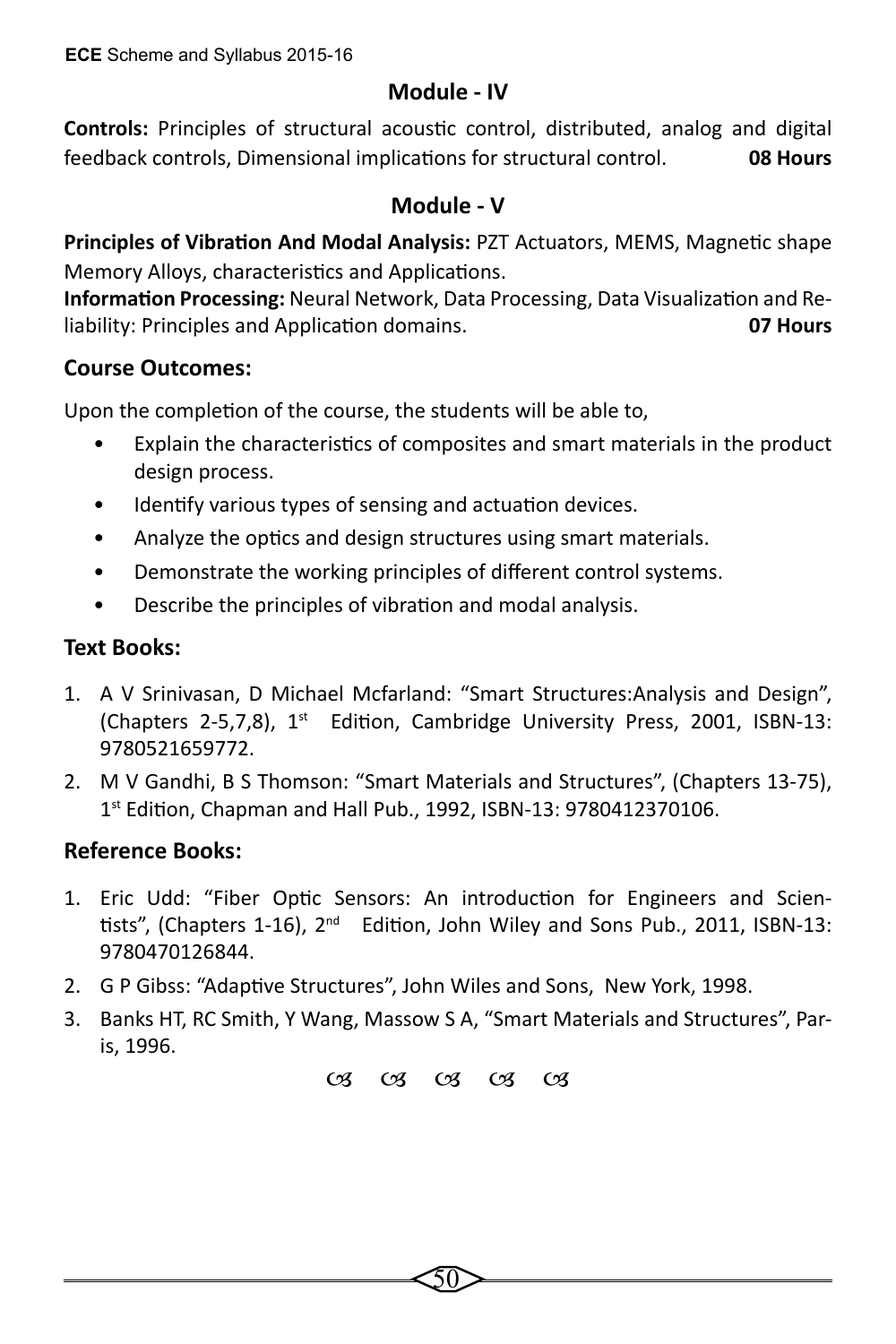## **Management Information Systems**

| Course Code |         |               | L:T:P:S   Credits   Exam marks   Exam Duration   Course Type |    |
|-------------|---------|---------------|--------------------------------------------------------------|----|
| 15ECT464    | 3:0:0:0 | CIE:50 SEE:50 | 3 Hours                                                      | EE |

#### **Course Objectives:**

This course will enable students to:

- Effectively use and administrate information systems in different business applications.
- Understand problem solving techniques to model information system solutions for business problems.
- Understand the business and professional responsibilities related to the use of information system in organizations.

#### **Syllabus**

#### **Module - I**

**Foundations of information systems in business:** Introduction to Information Systems in Business: Why study Information Systems?, What you need to know, A global Information society, Success and Failure with IT, Why Businesses need Information Technology. Fundamentals of Information Systems: Fundamental Information System concepts: System concepts, Components of an Information System, Information System Resources, Information System activities, Overview of Information Systems: The expanding Role of Information Systems, Operations support Systems, Management support Systems, Other classifications of Information Systems. **08 Hours** 

#### **Module - II**

**Solving Business Problems with Information Systems:** A Systems Approach to problem Solving: The Systems approach, Defining problems and opportunities, Developing alternative solutions, Evaluating Alternative solutions, Selecting the best solution, Using the Systems approach. Developing Information System Solutions: The system development cycle, Starting the Systems Development process, Systems Analysis, Systems Design, Prototyping, Implementing a new Information System, Maintenance of Information System, Computer Aided Systems Engineering, End user development.

#### **Business applications –I**

**The Internet, Electronic Commerce and Business:** Introduction, Business use of the Internet, Interactive marketing, Business value of the Internet, Customer value and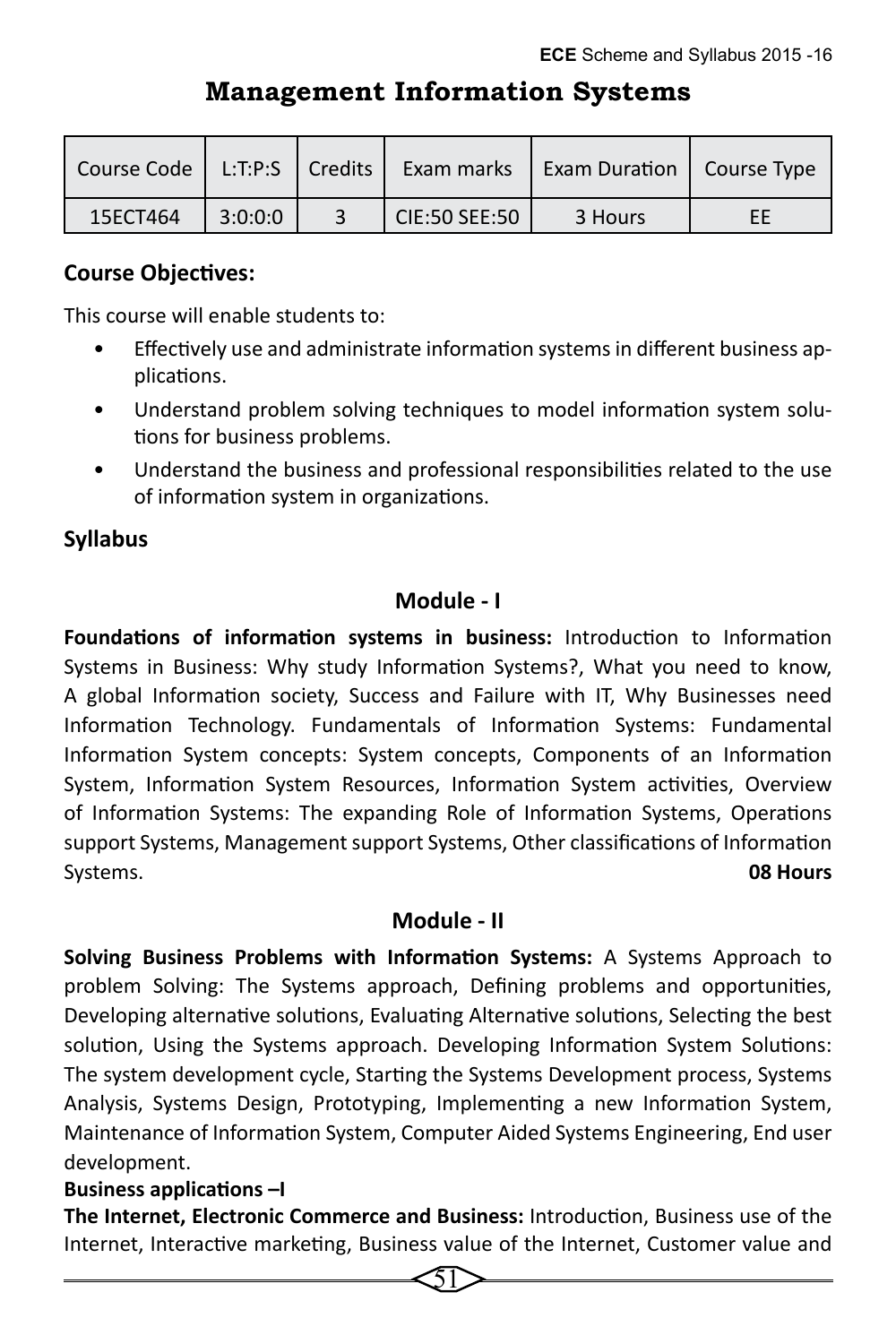**ECE** Scheme and Syllabus 2015-16

the Internet. Fundamentals of Electronic Commerce: Introduction, Foundations and applications of e-commerce, Business to Consumer and Business to Business commerce, Electronic payments and security. **08 Hours**

#### **Module - III**

**Intranets, Extranets, and Enterprise Collaboration:** Intranets and Extranets in Business: Business Value, Applications and Technologies for Intranets, Role of Extranets, Enterprise Collaboration Systems: Enterprise Collaboration, Group Ware, Electronic communication and Conferencing tools, collaborative work management tools. Information Systems for Business Operations: Business Information Systems: Cross Functional Marketing, Manufacturing, Human Resources, Accounting and Financial Information Systems. **08 Hours**

#### **Module - IV**

**Transaction Processing Systems:** Transaction Processing, Data entry, Batch and Realtime processing, Database maintenance, Document and Report generation, Inquiry processing.

#### **Business applications -II**

**Information Systems for Strategic Advantage:** Introduction, Competitive strategy, Strategic Roles for Information System, Breaking Business Barriers, Value chain and strategic Information System, Strategic Applications and Issues in information Technology, Re-engineering Business process, Improving Business quality, Becoming an agile competitor. Creating a virtual Company, Building the knowledge-creating company, Using the Internet Strategically. **08 Hours**

#### **Module - V**

**Managing information technology:** Enterprise and global Management: Managing Information Resources and Technologies: Information Technology Architecture, Managers and Information Technology, Organizations and Information Technology, Information Resource Management, Strategic Management Operational Management, Resource Management, Technology Management, Global Information Technology Management: The International Dimension, Global IT Management, Cultural, Political and Geo-Economic challenges, The global company, Global Business and IT strategies, Global Business and IT applications, Global IT Platforms, Global data Issue, Global Systems development, You and Global IT Management, Planning. **Implementing change:** Planning for Business change with IT: Organizational planning, Information System planning Methodologies, The scenario approach, planning for competitive advantage, Critical success factors, Business Systems Planning, Computer -Aided Planning tools, implementing business change. **08 Hours**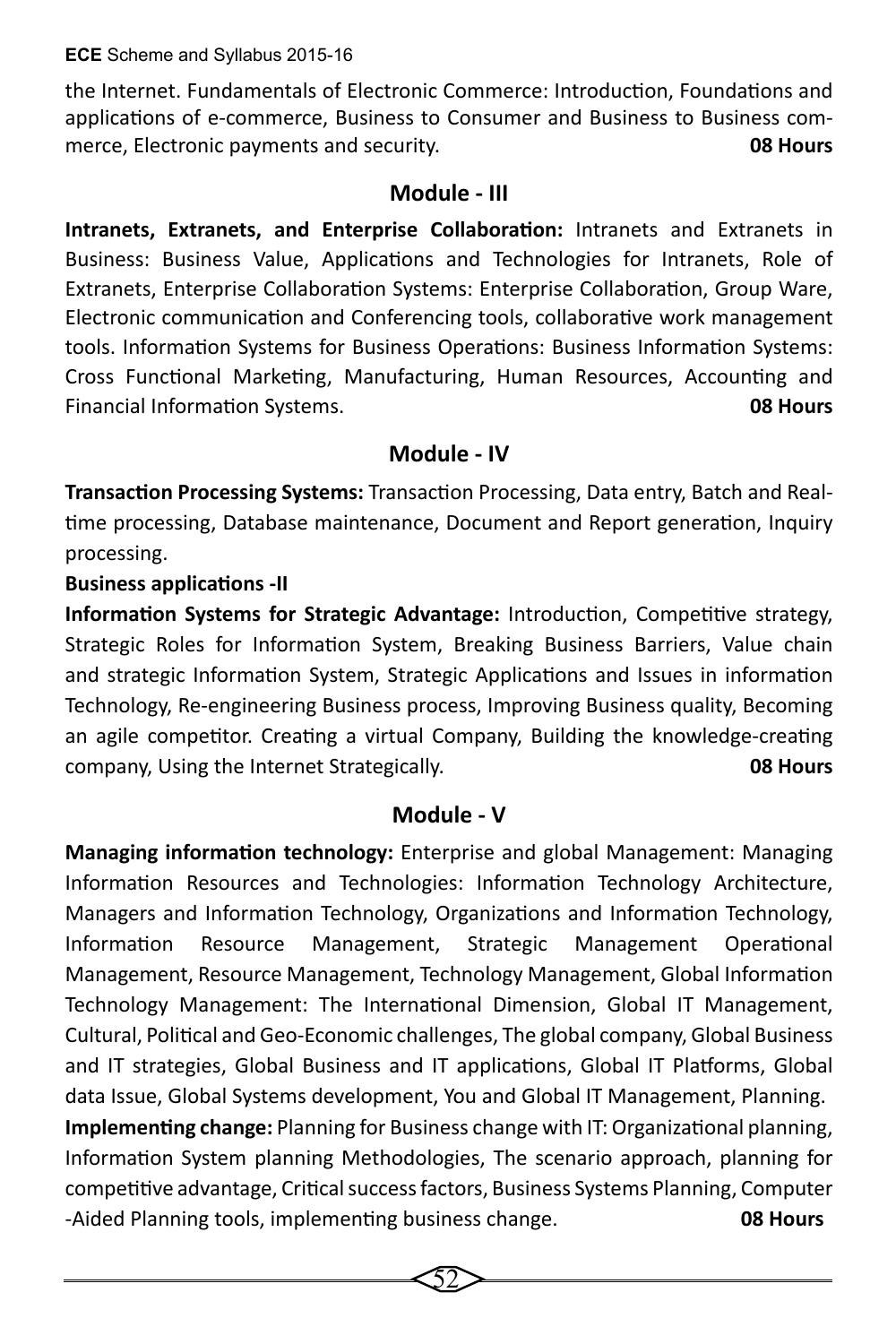#### **Course Outcomes:**

On completion of this course, students will able to:

- Describe the roles and functionalities of information system.
- Analyze types of solutions for business and its applications.
- Analyze the usage of Intranet and Extranet in business applications.
- Describe database management and competitive strategic approach of information systems in business applications.
- Describe various approaches in managing information technology.

#### **Text Books:**

- 1. James O'brien, George Marakas: "Management Information System", 10th Edition, Mcgraw Hill Education, 2010, ISBN-13: 978-0-07-337681-3, ISBN: 0-07- 337681-7.
- 2. M V Gandhi, B S Thomson: "Smart Materials and Structures", (Chapters 13-75), 1st Edition, Chapman and Hall Pub., 1992, ISBN-13: 9780412370106.

#### **Reference Books:**

- 1. Kenneth C. Laudon and Jane P. Laudon: "Management Information System, Managing the Digital Firm", 11<sup>th</sup> Edition, Pearson Education, 2006.
- 2. Steven Alter: "Information Systems-The Foundation of E-Business". 4<sup>th</sup> Edition. Pearson Education, 2002.

#### **E-Resources:**

- 1. https://books.google.co.in/books/about/Management\_Information\_System. html.
- 2. http://www.pearsoned.co.uk/bookshop.

03 03 03 03 03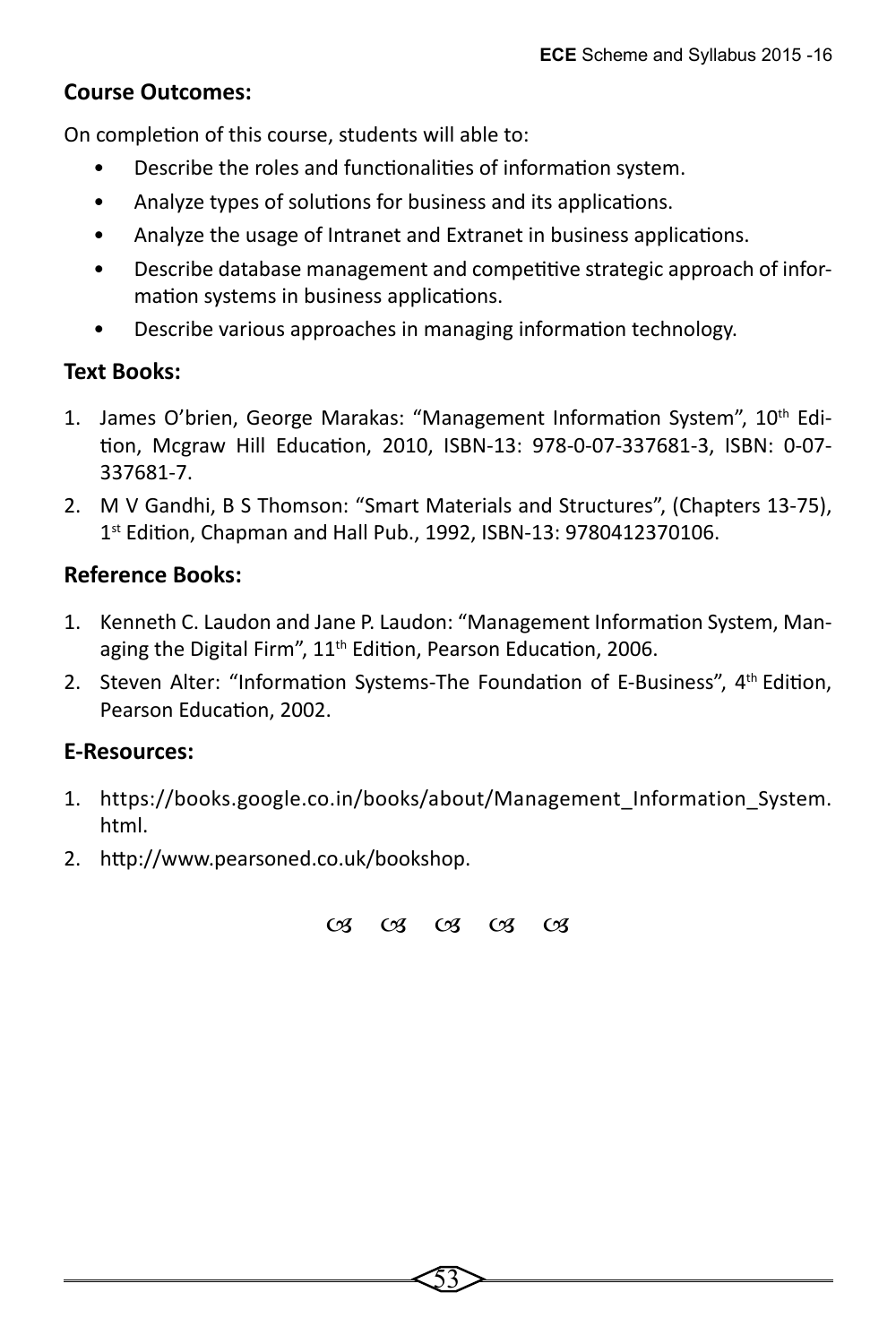## **Microprocessors Laboratory**

| Course Code   L:T:P:S   Credits |         | Exam marks    | <b>Exam Duration   Course Type</b> |    |
|---------------------------------|---------|---------------|------------------------------------|----|
| 15ECL47                         | 1:0:2:0 | CIE:50 SEE:50 | 3 Hours                            | FC |

## **Course Objectives:**

This course will enable students to understand:

- The concept of assembly language programming.
- The appropriate algorithm for the given problem in assembly language program.
- The various interfacing components and its usage.

## **Syllabus**

## **List of Experiments:**

- 1) Data transfer instructions like:
	- i. Byte and word data transfer in different addressing modes.
	- ii. Block move (with and without overlap).
	- iii. Block interchange.
- 2) Arithmetic and logical operations like:
	- i. Addition and Subtraction of multi precision no.s.
	- ii. Multiplication and Division of signed and unsigned.
	- iii. ASCII adjustment instructions.
	- iv. Code conversions.
- 3) Arithmetic programs to find square cube, LCM, GCD, factorial,
	- i. Bit manipulation instructions like checking.
	- ii. Whether given data is positive or negative.
	- iii. Whether given data is odd or even.
	- iv. Logical 1's and 0's in a given data.
	- v. 2 out 5 code.
	- vi. Bit wise palindrome.
- 4) Branch/Loop instructions like:

Arrays: addition/subtraction of N no.s. Finding largest and smallest nos. Ascending and Descending order.

5) Programs on String manipulation like string transfer, string reversing, searching for a string, etc.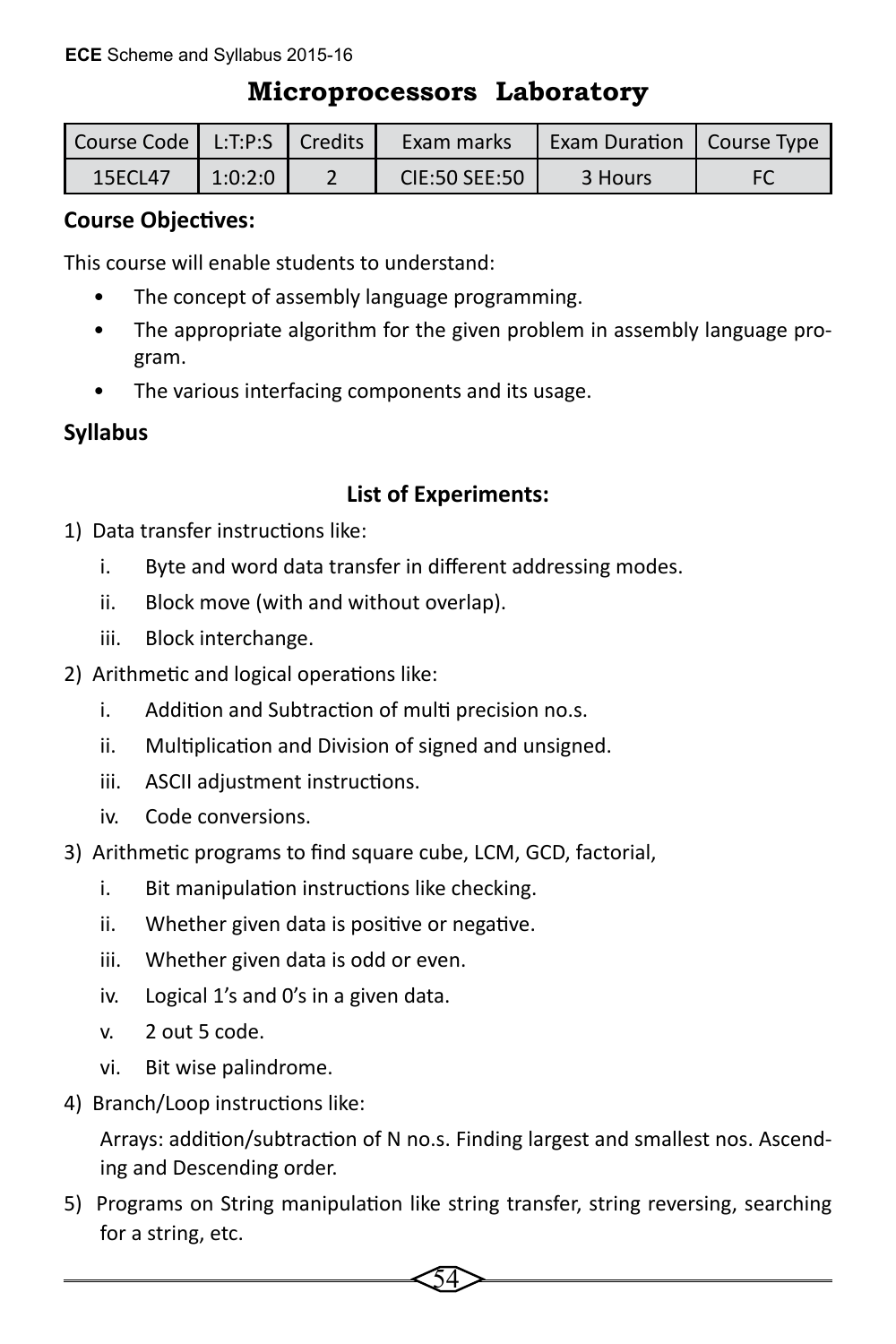- 6) Programs involving Software interrupts:
	- I) Programs to use DOS interrupt INT 21h Function calls for Reading a Chara cter from Keyboard, Buffered Keyboard input, Display of character.
	- II) Experiments on interfacing 8086 with the following interfacing modules through DIO (Digital Input/Output-PCI bus compatible) card,
		- a) Logical controller interface.
		- b) Stepper motor interface.

#### **Course Outcomes:**

On completion of this course, students will be able to:

- Develop the program for data transfer.
- Develop arithmetic logical and bit manipulation Assembly level programs.
- Develop programs to understand branch and looping instruction.
- Analyze the usage of appropriate interrupts in programming and interfacing.
- Analyze and interface the peripherals using assembly level language.

#### **Text Books:**

- 1. Y.C. Liu and G. A. Gibson: "Microcomputer systems The 8086/8088 Family", 2<sup>nd</sup> Edition, (Chapter 1), Prentice Hall of India, New Delhi ,1996, ISBN: 81-203-0409- 8.
- 2. A.K. Ray and K.M. Bhurchandi: "Advanced Microprocessors and Peripherals", 3<sup>rd</sup> Edition TMH, New Delhi, 2013, ISBN: 9781259006135.

#### **E-Resources:**

- 1. http://nptel.ac.in/courses/Webcourse-contents/IISc-BANG/Microprocessors%20and%20Microcontrollers/pdf/Teacher\_Slides/mod1/M1L3.pdf
- 2. http://www.nptel.ac.in/courses/Webcourse-contents/IISc-BANG/Microprocessors%20and%20Microcontrollers/pdf/Lecture\_Notes/LNm2.pdf
- 3. http://www.feis.unesp.br/Home/departamentos/engenhariaeletrica/cap\_2\_extra\_8087.pdf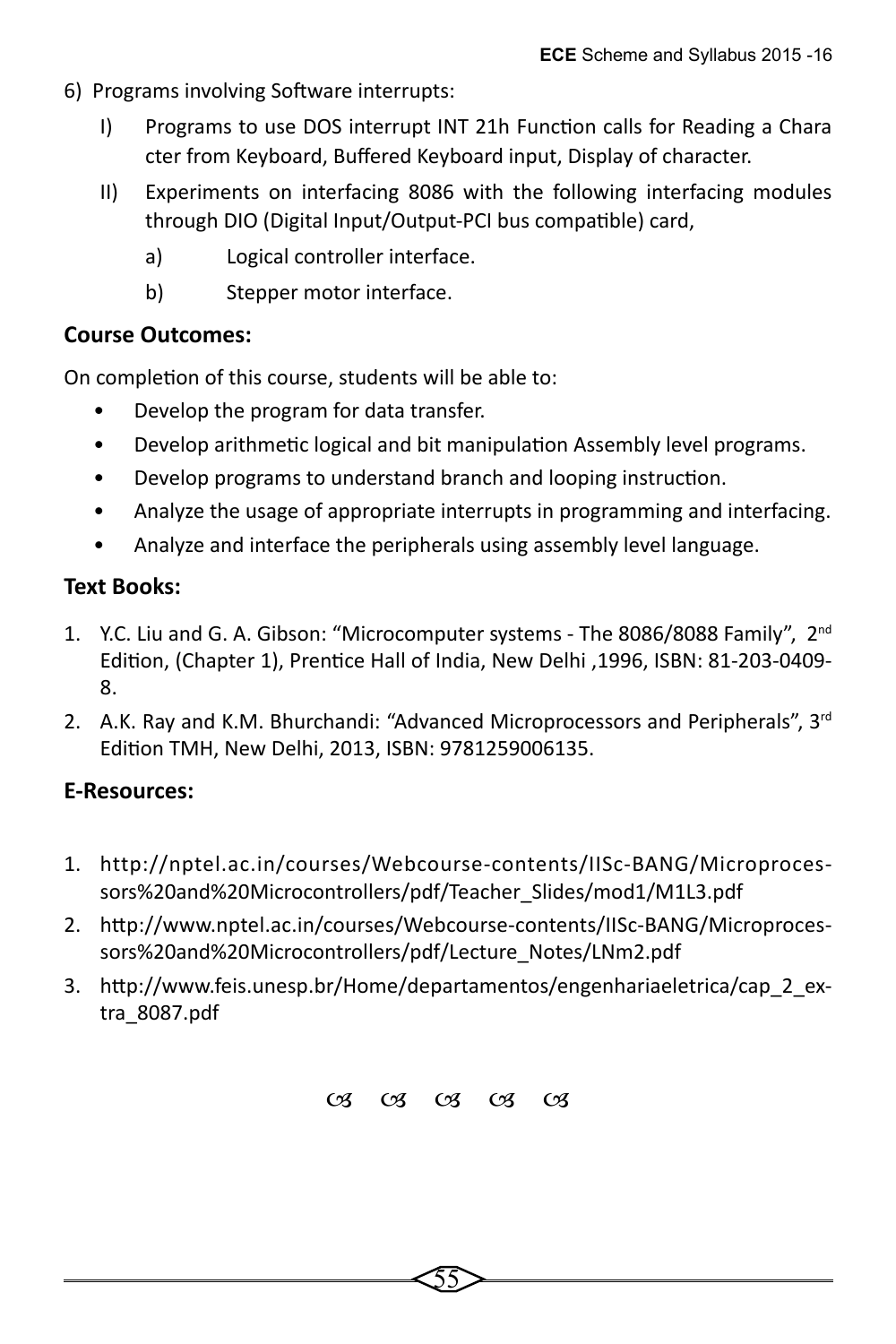## **HDL Laboratory**

| Course Code   L:T:P:S   Credits |         | Exam marks    | Exam Duration   Course Type |    |
|---------------------------------|---------|---------------|-----------------------------|----|
| <b>15ECL48</b>                  | 1:0:2:0 | CIE:50 SEE:50 | 3 Hours                     | FC |

#### **Course Objectives:**

This course will enable students to understand:

- The concept of HDL programming for Logic gates.
- The Hardware description programs for combinational and sequential circuits.
- The different types of interfacing components.

#### **Syllabus**

#### **List of Experiments:**

- 1. Write HDL code to realize all the logic gates.
- 2. Write a HDL program for the following combinational designs,
	- i. Decoder.
	- ii. Encoder.
	- iii. Multiplexer and de-multiplexer.
	- iv. Comparator.
- 3. Write a HDL code to describe the functions of a Full Adder Using three modeling styles.
- 4. Develop the HDL code for the following Flip-Flops, SR, D, JK, T.
- 5. Design 4 bit binary, BCD counters (Synchronous reset and Asynchronous reset).

#### **Interfacing:**

- 1. Write HDL code to control speed and direction of Stepper motor.
- 2. Write HDL code to generate different waveforms (Square, Triangle, Ramp etc.,) using DAC Change the frequency and amplitude.

56

3. Write HDL code to control speed of DC motor.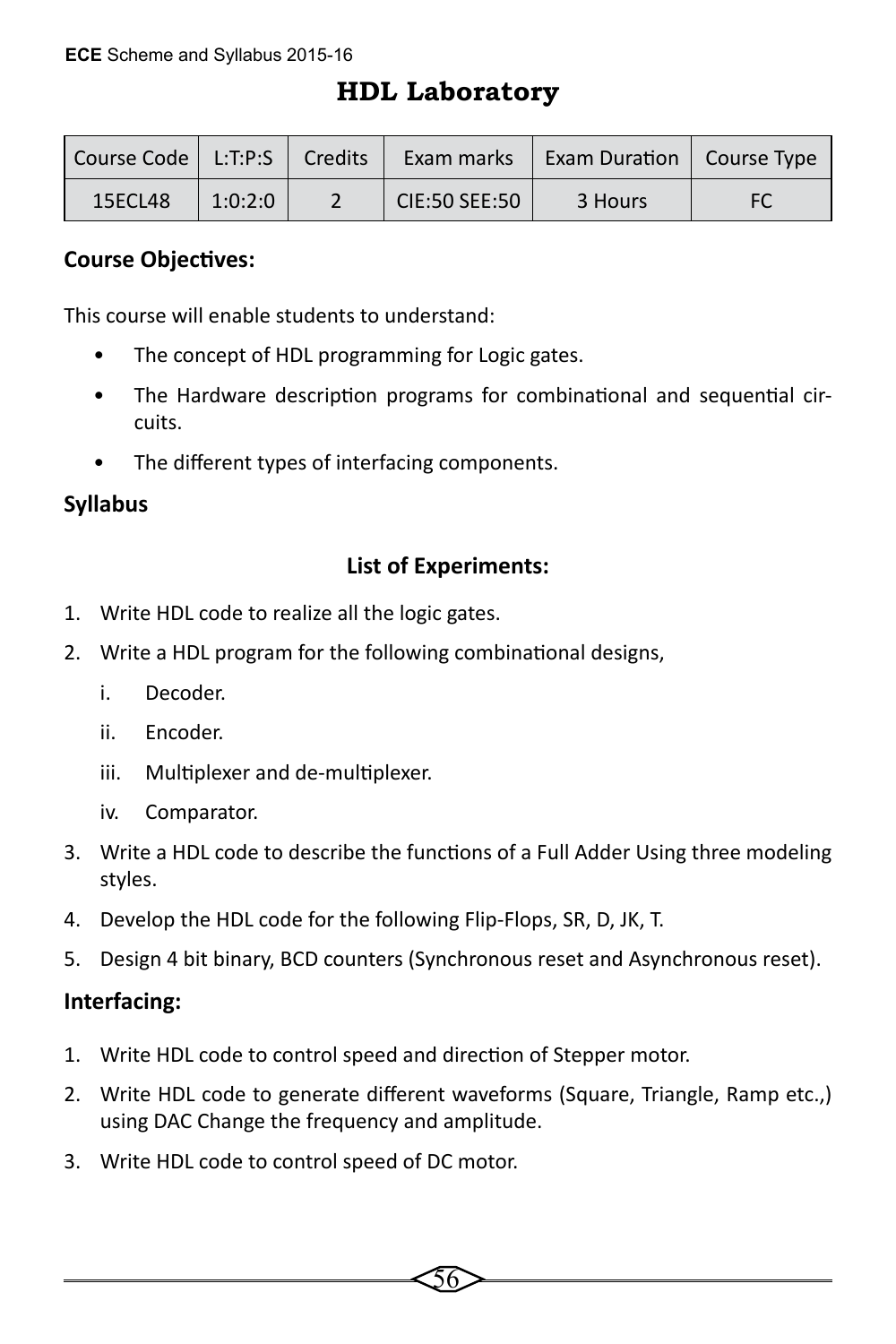#### **Course Outcomes:**

On completion of this course, students will be able to:

- Develop HDL programs for Logic gates.
- Develop HDL programs for combinational designs.
- Develop HDL programs for sequential designs.
- Develop HDL programs for various counters.
- Analyze and Interface with various electrical components.

#### **E- Resources:**

- 1. http://www.xilinx.com/video/hardware/basic-hdl-coding-techniques.html
- 2. http://www.academia.edu/1492361/VHDL\_BASICS\_WITH\_EXAMPLES
- 3. http://ece-research.unm.edu/jimp/vlsi/slides/vhdl.html
- 4. http://www.asic-world.com/systemverilog/basic1.html
- 5. http://www.referencedesigner.com/tutorials/verilog/verilog\_01.php
- 6. http://vhdlguru.blogspot.in/p/example-codes.html

03 03 03 03 03